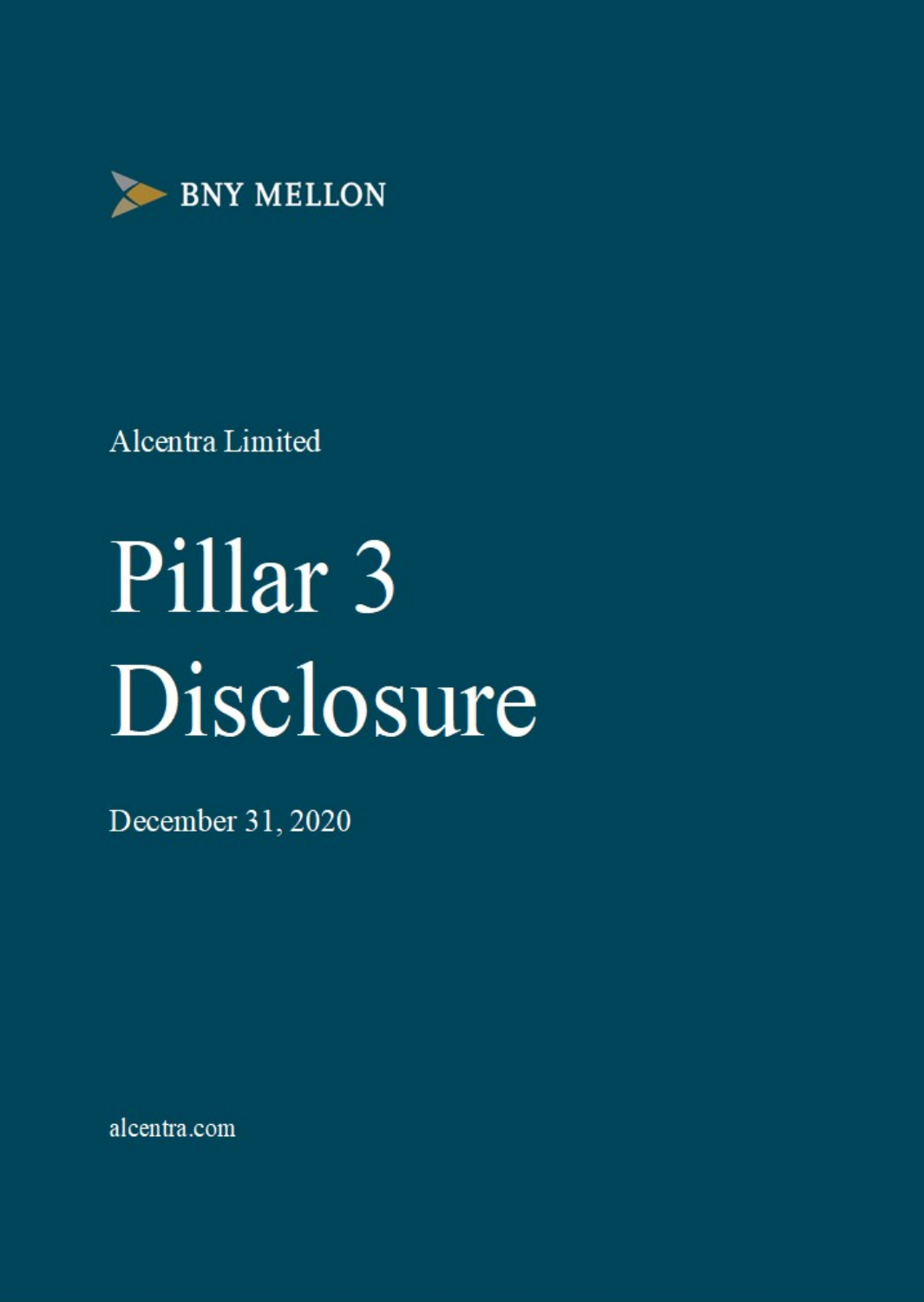

## **Executive summary**

| 1            |                                                                                                                                                                              | 6        |
|--------------|------------------------------------------------------------------------------------------------------------------------------------------------------------------------------|----------|
| 1.1          |                                                                                                                                                                              | 6        |
| 1.2          |                                                                                                                                                                              | 7        |
| 1.3          |                                                                                                                                                                              | 8        |
| 1.4          |                                                                                                                                                                              | 8        |
| 1.5          |                                                                                                                                                                              | 8        |
| 1.6          |                                                                                                                                                                              | 9        |
| 1.7          |                                                                                                                                                                              | 9        |
| 1.8          |                                                                                                                                                                              | 10<br>11 |
| 1.9          |                                                                                                                                                                              | 11       |
| 1.1          |                                                                                                                                                                              | 13       |
|              | <b>Capital</b>                                                                                                                                                               |          |
| $\mathbf{2}$ |                                                                                                                                                                              | 15       |
|              |                                                                                                                                                                              | 16       |
|              | Table 3: EU LI1 - Differences between accounting and regulatory scopes of consolidation and<br>the mapping of financial statement categories with regulatory risk categories | 18       |
|              | Table 4: EU LI2 - Main sources of differences between regulatory exposure amounts and<br>carrying values in financial statements                                             | 19       |
|              |                                                                                                                                                                              | 19       |

|     | Table 6: TLAC1 - Transitional own funds.                        | 20 |
|-----|-----------------------------------------------------------------|----|
|     | Table 7: CCA - Main features of regulatory capital instruments. | 20 |
|     | <b>Article 438 CRR - Capital requirements</b>                   | 22 |
| 3.1 | Calculating capital requirements.                               | 23 |
|     | Table 8: EU OV1 - Overview of RWAs.                             | 23 |

**Risk** 

| $\overline{\mathbf{4}}$ | Article 435 CRR - Risk management objectives and policies. | 25 |
|-------------------------|------------------------------------------------------------|----|
| 4.1                     | Board of Directors.                                        | 26 |
| 4.2                     |                                                            | 30 |
| 4.3                     |                                                            | 31 |
| 4.4                     |                                                            | 32 |
| 4.5                     |                                                            | 32 |
| 4.6                     |                                                            | 32 |
| 4.7                     | Internal Capital Adequacy Assessment Process.              | 33 |

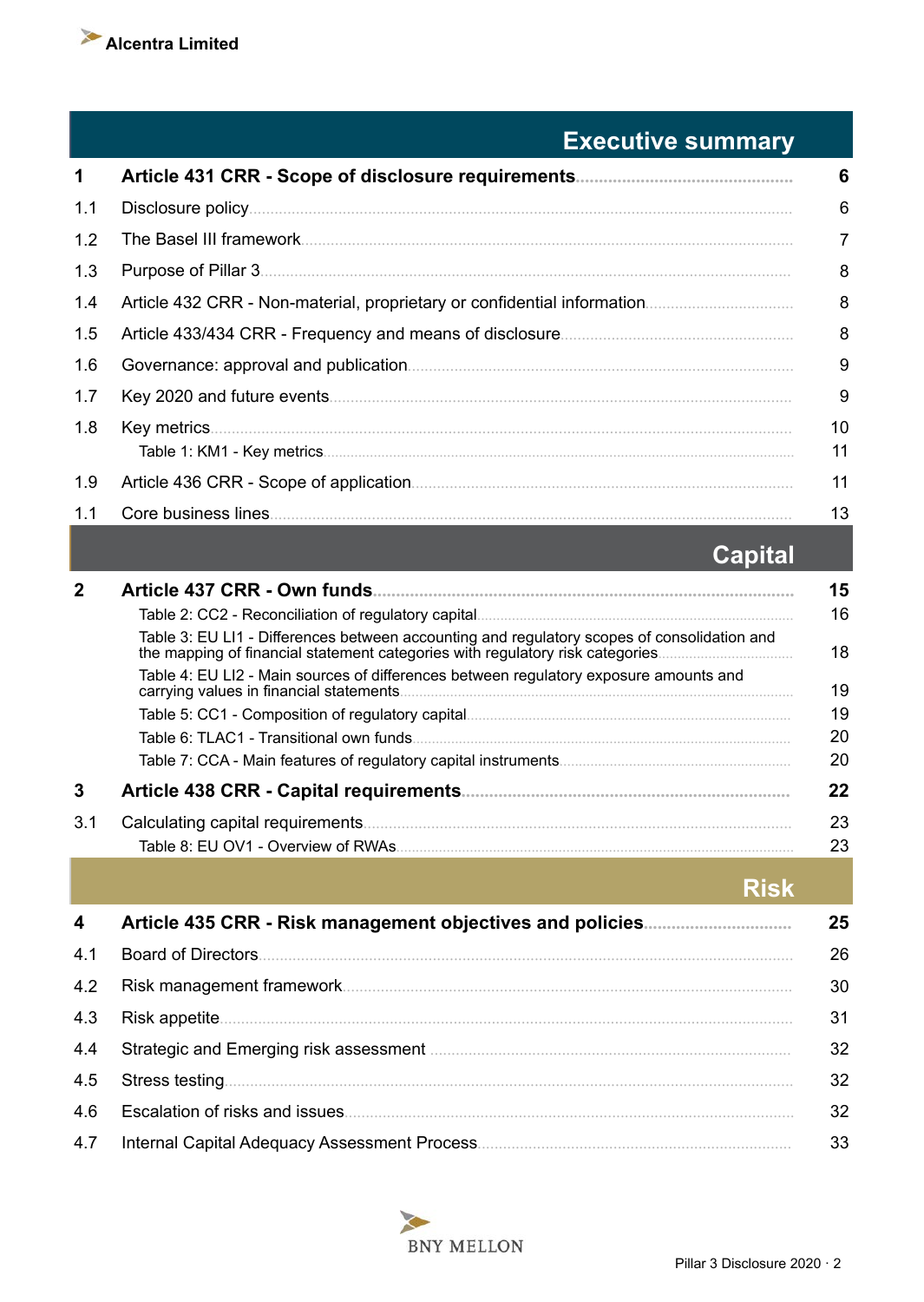

| 4.8 |                                                                                    | 33 |
|-----|------------------------------------------------------------------------------------|----|
| 5   |                                                                                    | 34 |
| 5.1 |                                                                                    | 35 |
| 5.2 |                                                                                    | 35 |
| 5.3 |                                                                                    | 35 |
| 5.4 | Monitoring and reporting.                                                          | 35 |
|     |                                                                                    | 36 |
|     |                                                                                    | 36 |
|     |                                                                                    | 37 |
|     |                                                                                    | 37 |
|     |                                                                                    | 37 |
| 5.5 |                                                                                    | 38 |
|     | Table 14: EU CR1-A - Credit quality of exposures by exposure class and instrument  | 38 |
|     |                                                                                    | 39 |
|     |                                                                                    | 39 |
| 6   |                                                                                    | 40 |
| 6.1 | <b>Netting</b>                                                                     | 40 |
| 6.2 |                                                                                    | 40 |
| 6.3 |                                                                                    | 41 |
| 6.4 |                                                                                    | 41 |
|     |                                                                                    | 41 |
| 7   |                                                                                    | 42 |
|     |                                                                                    | 42 |
|     |                                                                                    | 42 |
|     | Table 20: EU CR4 - Credit risk exposure and credit risk mitigation ('CRM') effects | 43 |
|     |                                                                                    | 44 |
| 8   |                                                                                    | 45 |
|     | Table 22: EU CCR1 - Analysis of the counterparty credit risk exposure by approach  | 45 |
| 8.1 |                                                                                    | 46 |
|     |                                                                                    | 46 |
|     |                                                                                    | 46 |
|     | Table 25: EU CCR5-A - Impact of netting and collateral held on exposure values     | 46 |
| 9   |                                                                                    | 47 |
|     |                                                                                    | 47 |
| 10  |                                                                                    | 48 |
|     |                                                                                    | 48 |
| 11  |                                                                                    | 49 |
|     |                                                                                    | 49 |
| 12  |                                                                                    | 50 |

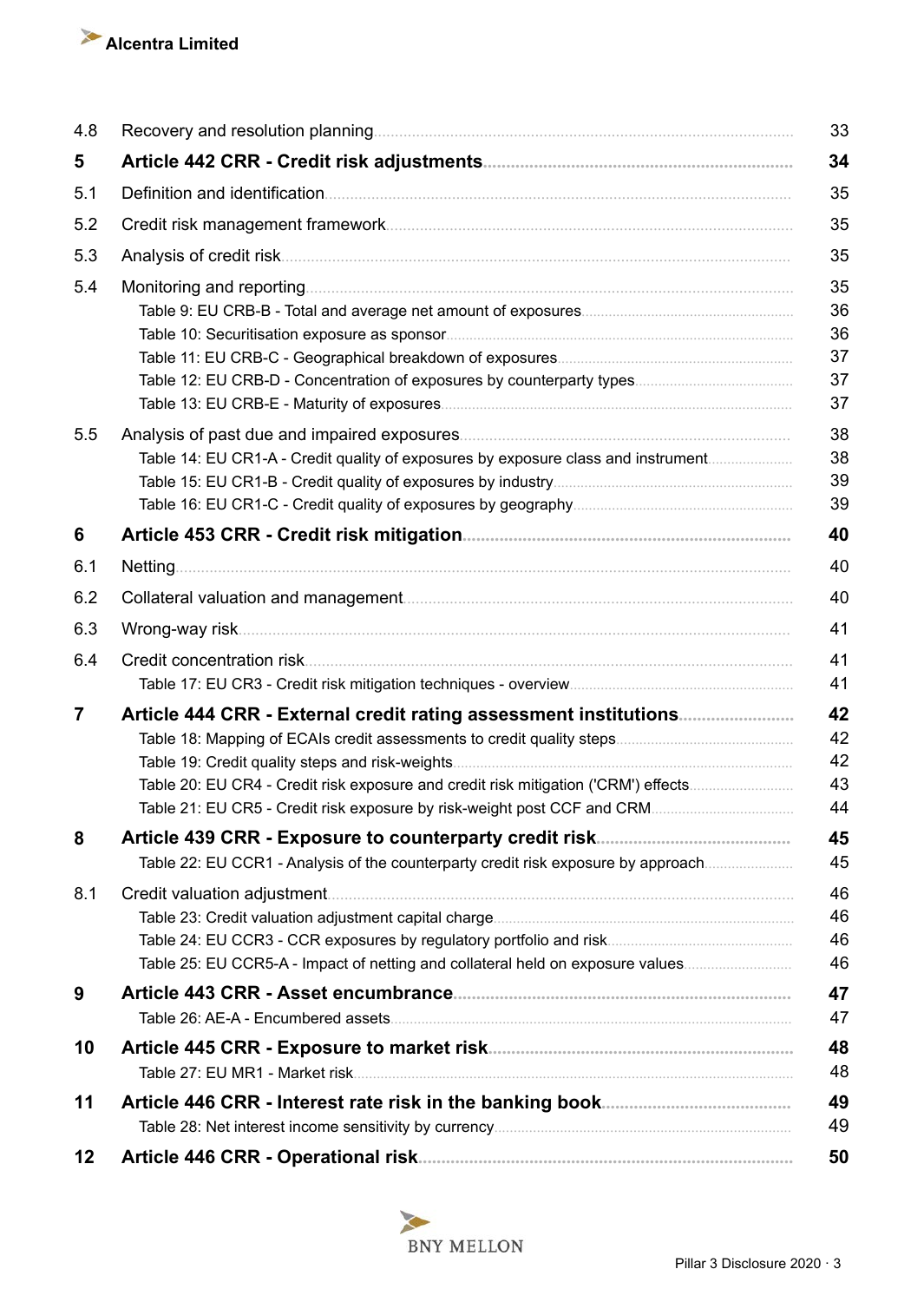

| 12.1 |                           | 51 |
|------|---------------------------|----|
| 13   |                           | 53 |
|      | <b>Human resources</b>    |    |
| 14   |                           | 54 |
| 14.1 | Governance.               | 55 |
|      |                           | 55 |
|      | 14.3 Fixed remuneration.  | 56 |
|      |                           | 56 |
|      |                           | 56 |
| 14.6 |                           | 57 |
| 14 7 |                           | 57 |
| 14.8 | Quantitative disclosures. | 57 |
|      |                           | 57 |
|      |                           | 58 |
|      |                           | 58 |
|      |                           | 58 |



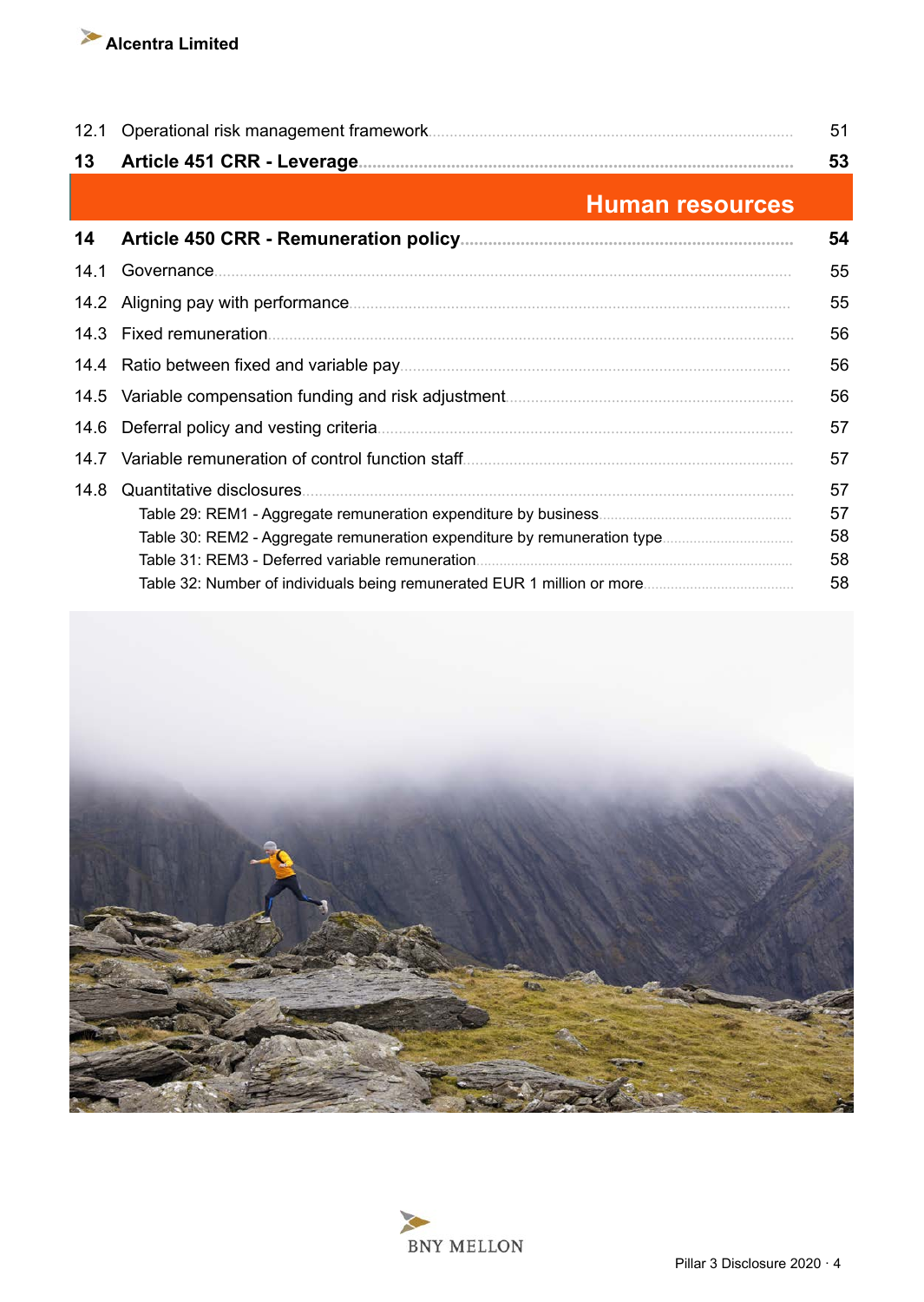

# **Appendices**

| 59 |
|----|
| 59 |
| 59 |
| 59 |
| 60 |
| 60 |
| 60 |
| 60 |
| 60 |
| 61 |
| 61 |
| 62 |
| 67 |



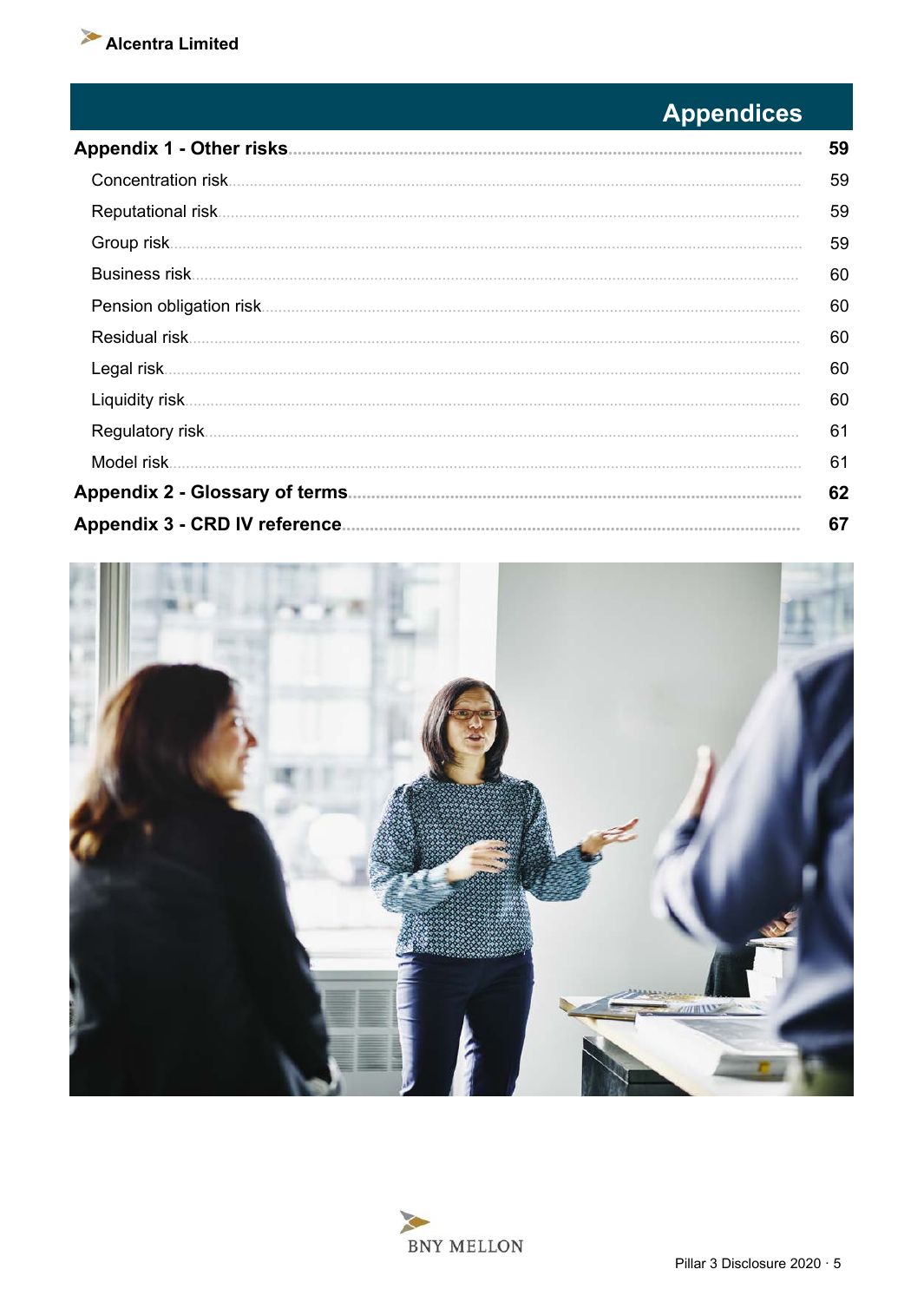<span id="page-5-0"></span>

## **Executive summary**



## **1 Article 431 CRR - Scope of disclosure requirements**

## **1.1 Disclosure policy**

This document comprises the Alcentra Limited ('Alcentra' or the 'Company') Pillar 3 disclosures on capital and risk management as at 31 December 2020. These Pillar 3 disclosures are published in accordance with the requirements of the Capital Requirements Regulation ('CRR') and the Capital Requirements Directive ('CRD') referred to together as CRD IV, which came into effect on 1 January 2014. CRD IV has the effect of implementing the international Basel III reforms of the Basel Committee on Banking Supervision within the European Union ('EU'). The Pillar 3 disclosure requirements are contained in Part Eight of the CRR, in particular articles 431 to 455.

Pillar 3 disclosures are required for a consolidated group and for those parts of the group covered by CRD IV. When assessing the appropriateness of these disclosures in the application of Article 431(3) in the CRR, Alcentra has ensured adherence to the following principles of:



The Basel Committee on Banking Supervision ('BCBS') requires these disclosures to be published at the highest level of consolidation. Alcentra has adopted this approach with information presented at a fully consolidated level.

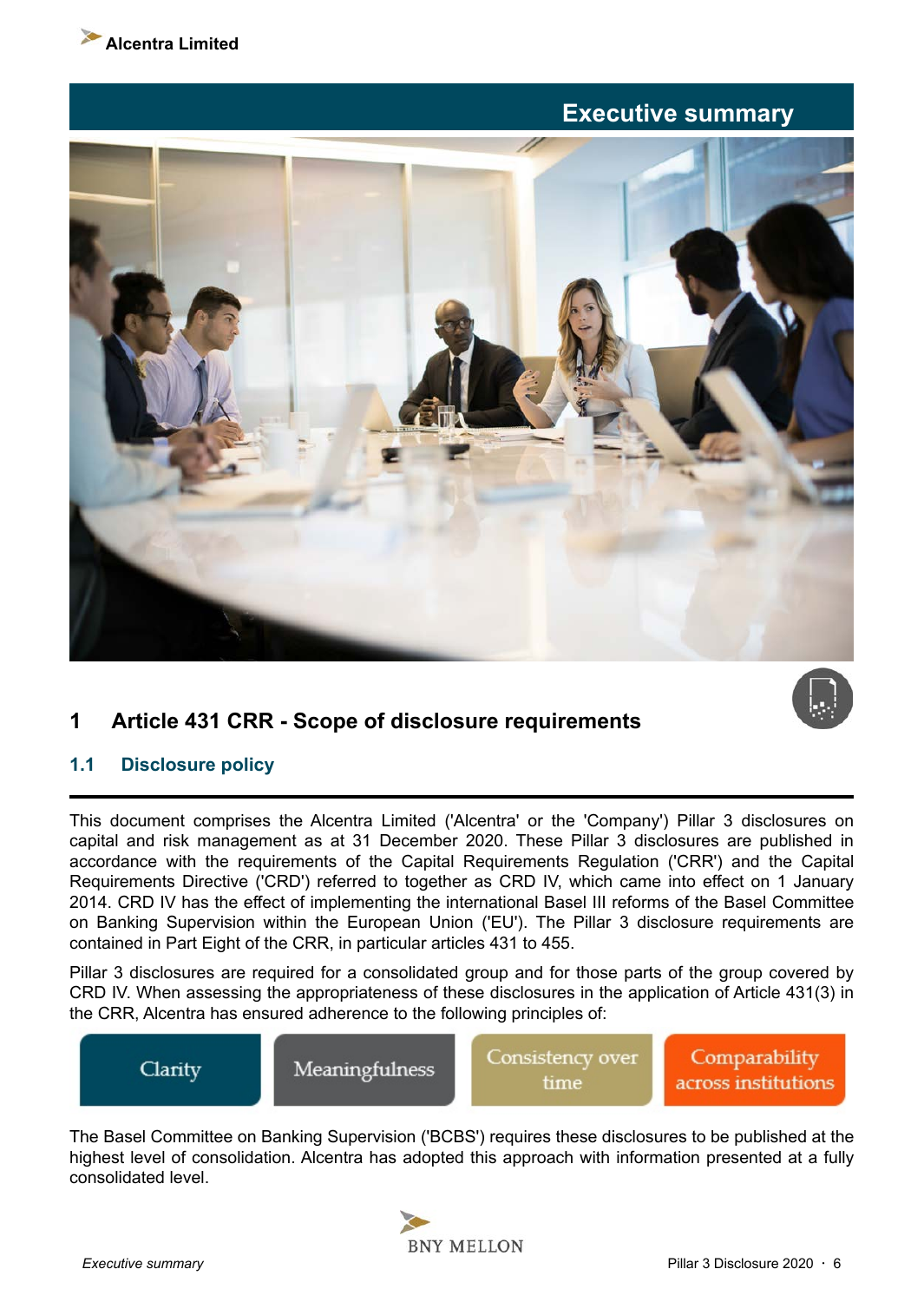<span id="page-6-0"></span>Information in this report has been prepared solely to meet Pillar 3 disclosure requirements of the entity noted, and to provide certain specified information about capital, risks and details about the management of those risks, and for no other purpose. These disclosures do not constitute any form of financial statement of the business nor do they constitute any form of contemporary or forward-looking record or opinion about the business.

This document has been prepared with reference to the specific UK business regulated by the Financial Conduct Authority ('FCA') - Alcentra Limited.

Unless indicated otherwise, information contained within this document has not been subject to external audit.



## **1.2 The Basel III framework**

Basel III is the international banking accord intended to strengthen the measurement and monitoring of financial institutions' capital. The Basel III framework was transposed in the EU through CRR and has established a more risk sensitive approach to capital management. It is comprised of three pillars:

#### **Pillar 1 - Minimum capital requirement:**

Establishes rules for the calculation of minimum capital for credit risk, counterparty credit risk, market risk, operational risk and capital resources requirements.

#### **Pillar 2 - Supervisory review process:**

Requires firms and supervisors to undertake an internal capital adequacy assessment process to determine whether the financial institution needs to hold additional capital against risks not adequately covered in Pillar 1 and to take action accordingly.

#### **Pillar 3 - Market discipline:**

Complements the other two pillars and effects market discipline through public disclosure showing an institution's risk management policies, approach to capital management, capital resources and an analysis of its credit risk exposures.

Wherever possible and relevant, the Board will ensure consistency between Pillar 3 disclosures, Pillar 1 reporting and Pillar 2 Internal Capital Adequacy Assessment Process ('ICAAP') content.

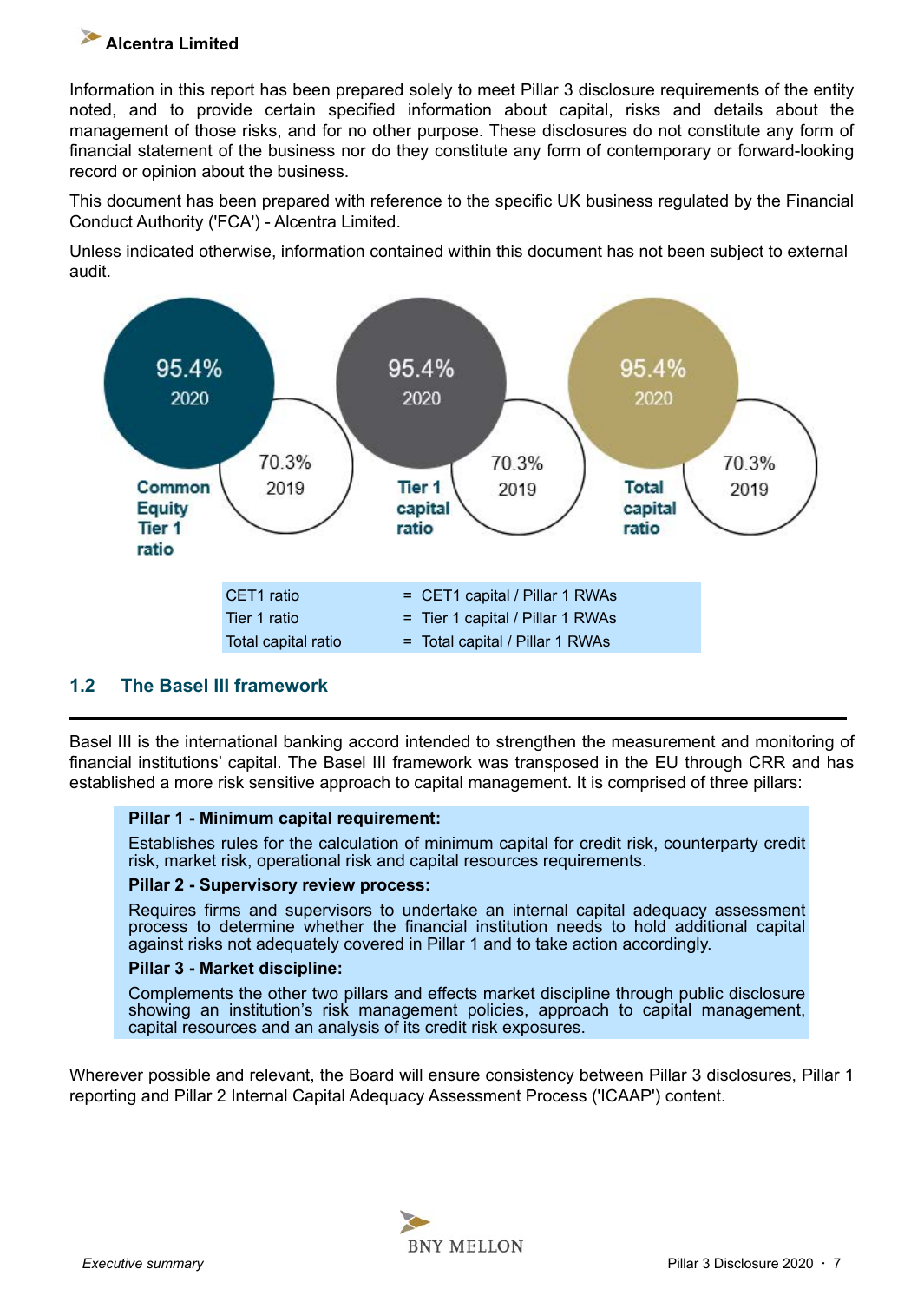<span id="page-7-0"></span>

## **1.3 Purpose of Pillar 3**

Pillar 3 requires the external publication of exposures and associated risk-weighted assets and the approach to calculating capital requirements for the following risk and exposure types:



These Pillar 3 disclosures only focus on those risk and exposure types relevant to Alcentra.

Alcentra includes both quantitative and qualitative disclosures to show the relevant information and describe its approach to capital management, its capital resources and an analysis of its credit risk exposures. The disclosures also include, where appropriate, comparative figures for the prior year and an analysis of the more significant movements to provide greater insight into its approach to risk management.

For completeness, other risks that Alcentra is exposed to, but are not covered above, are also discussed in [Appendix 1.](#page-58-0)

## **1.4 Article 432 CRR - Non-material, proprietary or confidential information**

In accordance with CRD IV, the Board may omit one or more disclosures if the information provided is not regarded as material. The criterion for materiality used in these disclosures is that Alcentra will regard as material any information where omission or misstatement could change or influence the assessment or decision of a user relying on that information for the purpose of making economic decisions.

Furthermore, the Board may omit one or more disclosures if the information provided is regarded as proprietary or confidential. Information is regarded as proprietary if disclosing it publicly would undermine its competitive position. It may include information on products or systems, which, if shared with competitors, would render an institution's investment therein less valuable. In such circumstance, the Board will state in its disclosures the fact that specific items of information are not disclosed and the reason for non-disclosure. In addition, it will publish more general information about the subject matter of the disclosure requirement except where these are to be classified as secret or confidential.

Alcentra undertakes no obligation to revise or to update any forward-looking or other statement contained within this report regardless of whether or not those statements are affected as a result of new information or future events.

## **1.5 Article 433/434 CRR - Frequency and means of disclosure**

Disclosure will be made annually based on calendar year-end and will be published in conjunction with the preparation of the Annual Report and Financial Statements. Alcentra will reassess the need to publish some or all of the disclosures more frequently than annually in light of any significant change to the relevant characteristics of its business including disclosure about capital resources and adequacy, and information about risk exposure and other items prone to rapid change.

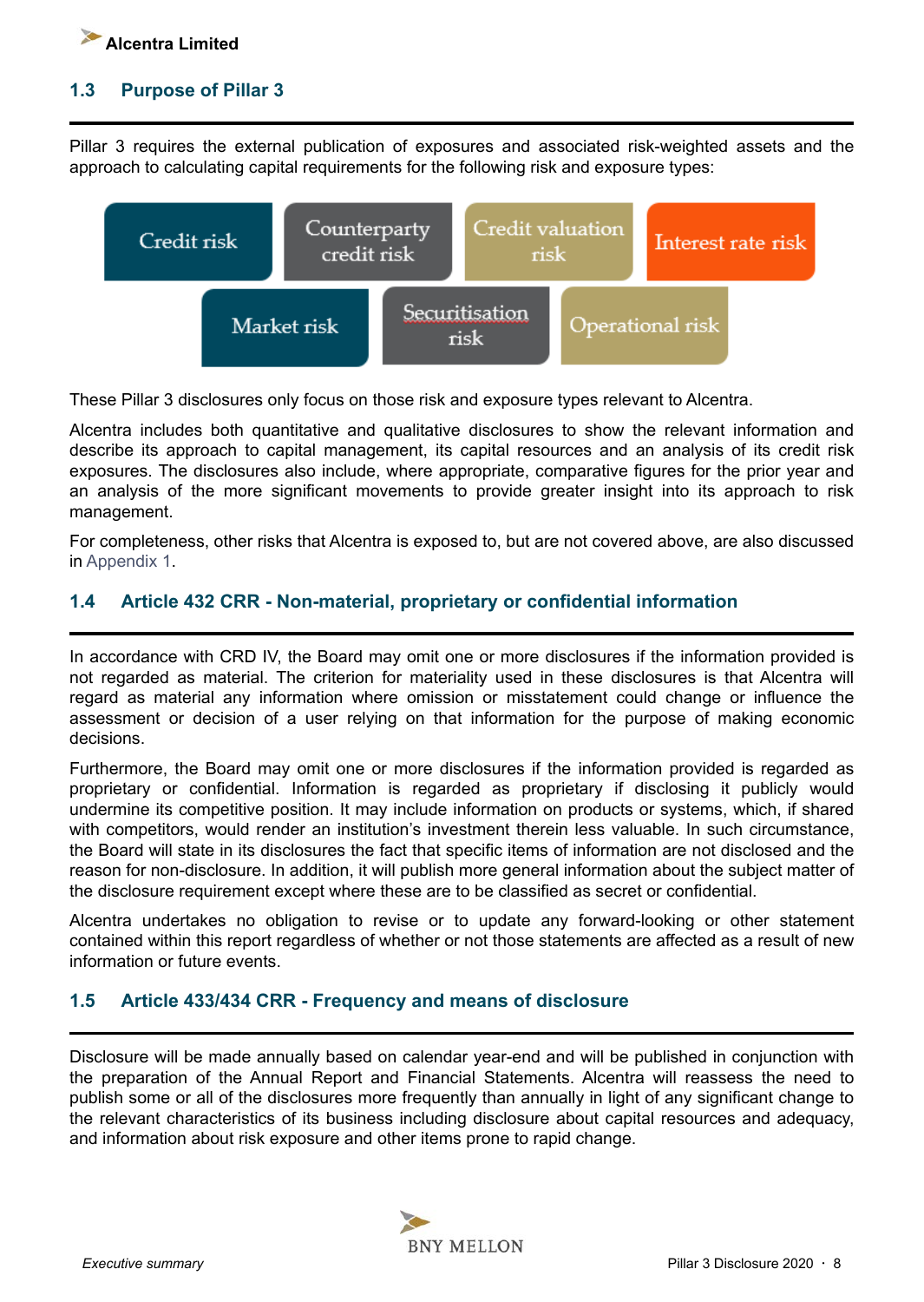<span id="page-8-0"></span>This will be reassessed periodically and updated in light of market developments associated with Pillar 3.

Disclosures are published on The Bank of New York Mellon Corporation ('BNY Mellon') group and Alcentra Limited's websites which can be accessed using the links below:

[BNY Mellon Investor Relations - Pillar 3](https://www.bnymellon.com/us/en/investor-relations/regulatory-filings.html#other_regulatory)

See section investor relations, Pillar 3 Disclosures, Additional Country Disclosures

[Alcentra - regulatory information](https://www.alcentra.com/regulatory-information/)

## **1.6 Governance: approval and publication**

Pursuant to the BNY Mellon EMEA Pillar 3 disclosure policy, these disclosures were approved for publication by Alcentra Limited's Board on 28 September 2021. The Board approved the adequacy of Alcentra's risk management arrangements, providing assurance that the risk management systems put in place are adequate with regard to Alcentra's profile and strategy.

## **1.7 Key 2020 and future events**

The Board periodically reviews the strategy of Alcentra and the associated products and services it provides to clients.

During 2020, the Company will continue to develop and launch new products within its six core strategies to clients.

The strategic focus of the Company is to develop the business to maximise shareholders' value. This will principally be done through the pursuit of organic growth of operations. In the forthcoming year, the directors expect to increase revenues by launching new funds and increasing assets under management within existing funds.

#### **Change**

Alcentra are currently undertaking a large strategic change programme designed to maximise operational efficiently through the optimisation of key processes and system consolidation. The key components to the project are the implementation of a new Front Office Order Management System, improved Performance Measurement and Risk analytics, effective data management and the outsourcing of key back office functions.

During 2020, the Board also oversaw the implementation of Alcentra's conduct risk and culture programme, which focuses on the impact of conduct outcomes in respect of clients, employees, the market and the firm. Alcentra enhanced its core values that were distributed to all staff by Senior Management and conduct based metrics for the Remuneration Committee to provide a greater level of granularity of key areas of employee conduct. The Company continues to develop its reporting on conduct risk and culture to Senior Management and this is a key initiative for Q1 2021.

Further, the Board received updates on the preparation for The Investment Firms' Prudential Regime ('IFPR') to replace CRD IV from January 2022. IFPR is more suited to Investment Firms and calibrated in a manner proportionate to the best interests of clients and the promotion of the smooth and orderly functioning of the markets.

#### **Brexit**

The UK formally left the EU on 31 January 2020 and ceased to be an EU member state on that date. The departure was subject to a transition period which ended on 31 December 2020. The UK's withdrawal from the European Union ("Brexit") has had a limited impact on the Company. The EU/UK Trade and Cooperation Agreement which was agreed on 24 December 2020 and ratified by the UK Parliament on 30 December 2020 did not include an agreement on cooperation or access by UK

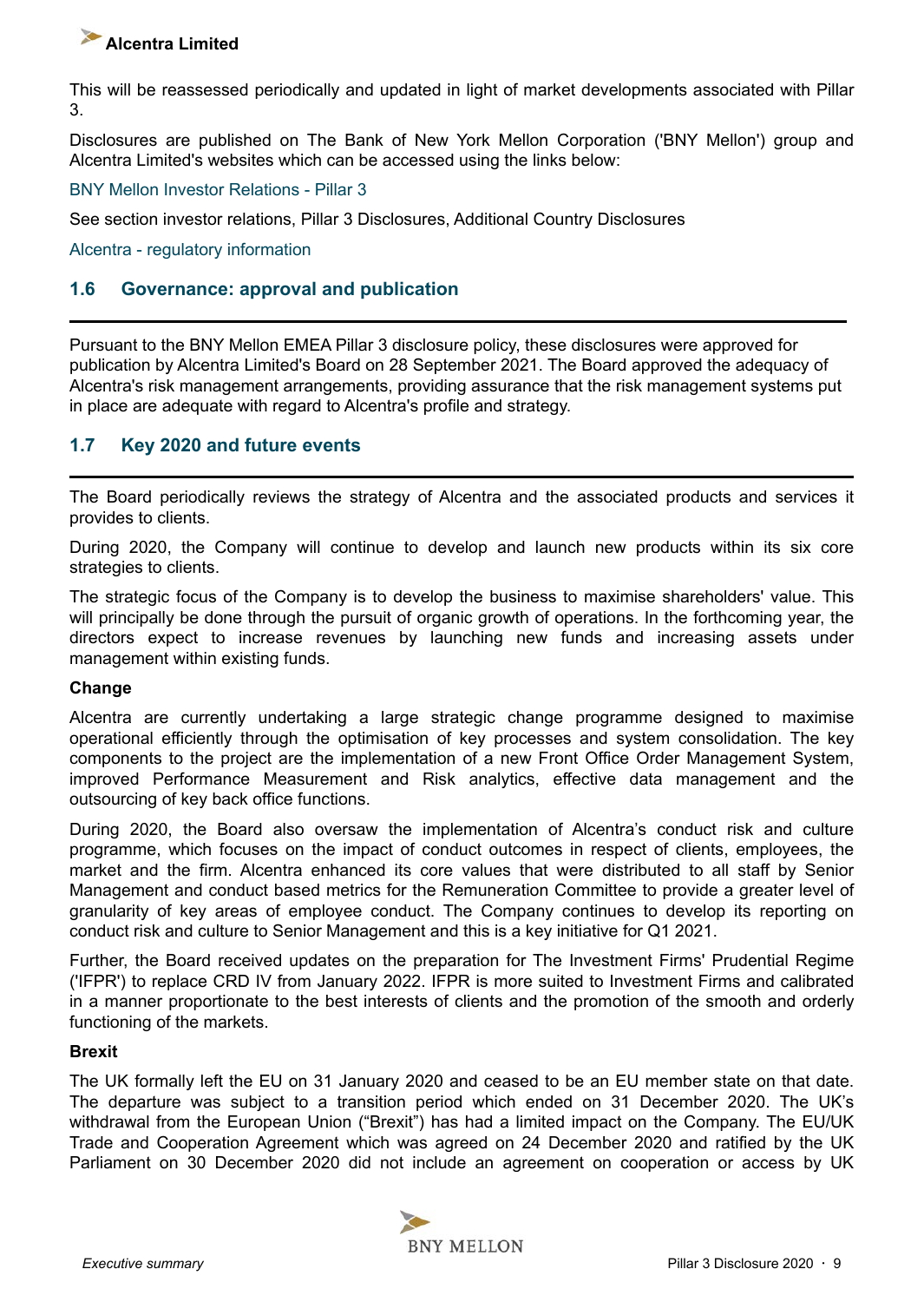<span id="page-9-0"></span>Financial Services firms to the EU and so has not altered the position described above for the Company. It did however contain a joint declaration that by March 2021 a Memorandum of Understanding establishing the framework for this cooperation will be agreed, pursuant to which the parties will discuss, amongst other things, how to move forward on both sides with equivalence determinations between the EU and the UK, without prejudice to the unilateral and autonomous decision-making process of each side. The Company will continue to monitor developments.

## **Coronavirus ("COVID**‑**19")**

Since early 2020, COVID-19 has created significant disruption to global markets and economies. Management recognises that the pandemic presents risks to the Company and has put in place procedures to monitor and mitigate those risks. An assessment of the impact of the uncertainty on the Company's year-end financial position and operational resilience has been performed and management has concluded that the pandemic will not have a substantial impact on the Company's ability to continue as a going concern.

The Company continues to carefully monitor and mitigate the risk on an ongoing basis in order to minimise exposure while maintaining a robust balance sheet and sufficient headroom above regulatory capital requirements.

## **1.8 Key metrics**



The following risk metrics reflect Alcentra's risk profile:

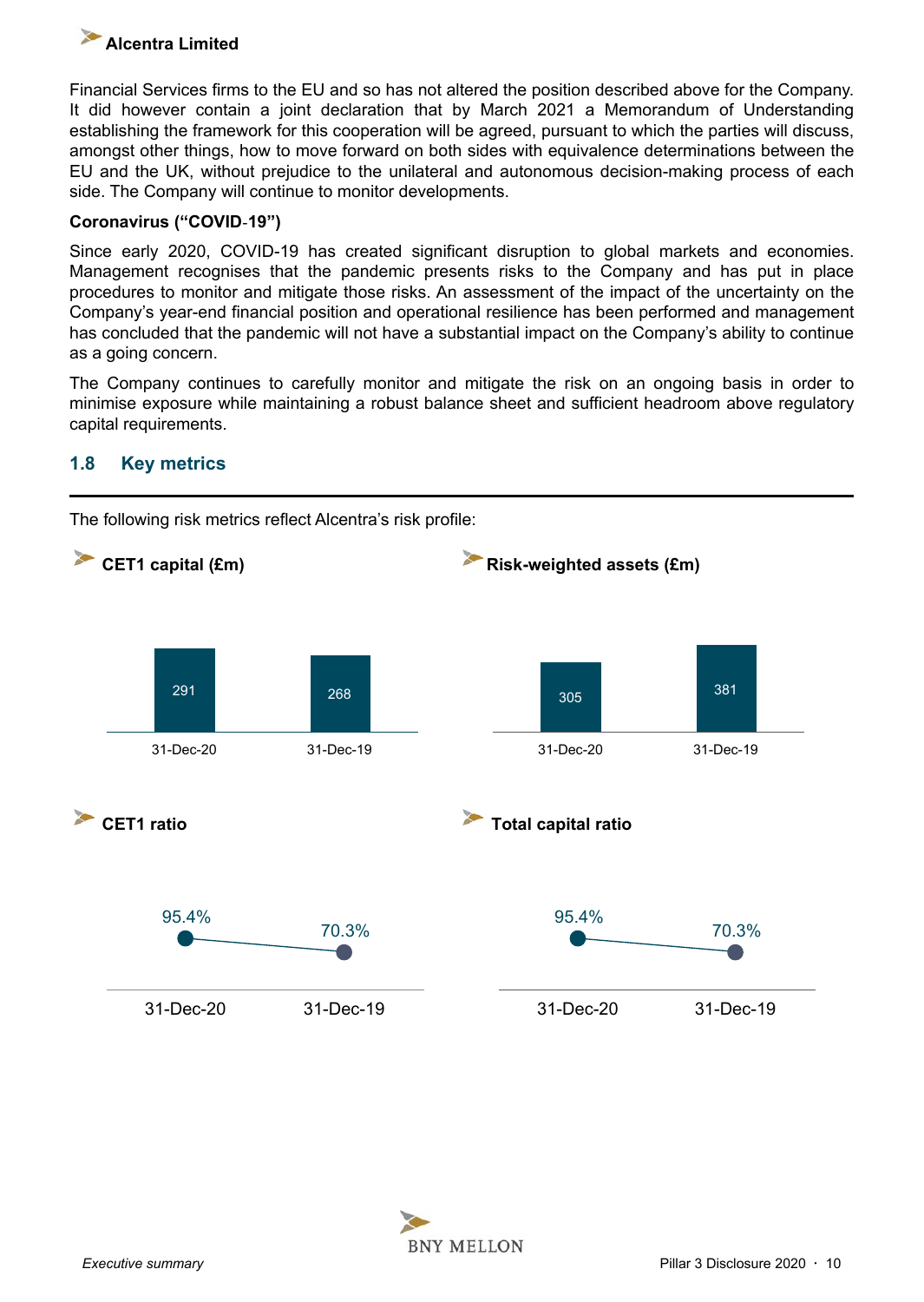## <span id="page-10-0"></span>**Table 1: KM1 - Key metrics**

| <b>Own Funds</b>                                 | 31-Dec-20 | 31-Dec-19 |
|--------------------------------------------------|-----------|-----------|
| Available capital (£m)                           |           |           |
| Common Equity Tier 1 ('CET1') capital            | 291       | 268       |
| Tier 1 capital                                   | 291       | 268       |
| Total capital                                    | 291       | 268       |
| Risk-weighted assets (£m)                        |           |           |
| Total risk-weighted assets ('RWA')               | 305       | 381       |
| Risk-based capital ratios as a percentage of RWA |           |           |
| CET1 ratio                                       | 95.4%     | 70.3 %    |
| Tier 1 ratio                                     | 95.4%     | 70.3 %    |
| Total capital ratio                              | 95.4%     | 70.3 %    |

Note: Capital as stated is after the inclusion of audited profit/loss for the year. RWAs are based on exposures, the total being higher than the Fixed Overhead Requirement for Investment Firms.





Thus, the Total Capital ratio remains in excess of the Pillar 1 and Pillar 2A regulatory requirement of 8.0% and 9.6% respectively.

## **1.9 Article 436 CRR - Scope of application**

Alcentra Limited is the only entity within Alcentra Asset Management Limited authorised and regulated by the FCA. It is a subsidiary of Alcentra Asset Management Limited, which is wholly owned by BNY Alcentra Group Holdings Inc., a Delaware (USA) company, ('Alcentra Group Holdings'), owned 100% by Bank of New York Mellon Corporation and subsidiary undertakings.

BNY Mellon Group ('BNY Mellon') is a global investments company dedicated to helping its clients manage and service their financial assets throughout the investment lifecycle. Whether providing financial services for institutions, corporations or individual investors, BNY Mellon delivers informed investment management and investment services in 35 countries and more than 100 markets. As of 31 December 2020, BNY Mellon had \$41.1 trillion in assets under custody and/or administration, and \$2.2

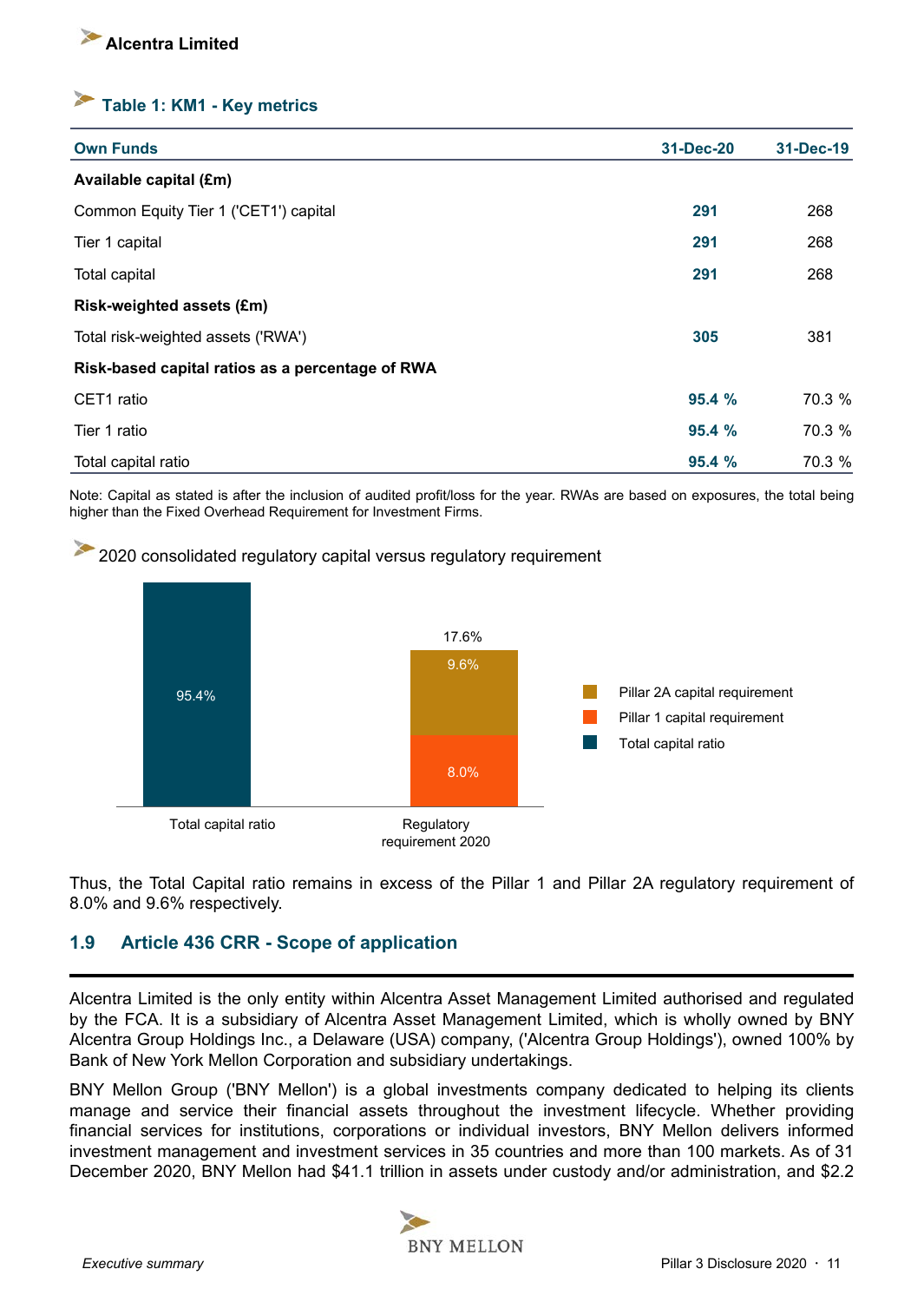

trillion in assets under management. BNY Mellon can act as a single point of contact for clients looking to create, trade, hold, manage, service, distribute or restructure investments. BNY Mellon is the corporate brand of The Bank of New York Mellon Corporation (NYSE: BK). Additional information is available on [www.bnymellon.com.](http://www.bnymellon.com) Follow us on Twitter @BNYMellon or visit our newsroom at [www.bnymellon.com/newsroom](http://www.bnymellon.com/newsroom) for the latest company news.

Alcentra Limited is an asset management business focused on sub-investment grade debt capital markets in Europe. As at 31 December 2020 approximately €19.77 billion assets were under management.

Alcentra Limited has regulatory permissions as an investment advisor and discretionary fund manager. Alcentra Limited is considered an IFPRU limited licence firm under Basel III, meaning that it is not authorised to carry out MiFID activities to (1) deal on its' own account (A3); (2) provide the investment services of underwriting or placing financial instruments on a firm commitment basis (A6); or (3) hold client money or assets (B1). For accounting and prudential purposes, Alcentra Limited reports on an individual basis.

Alcentra Limited brings together a depth of knowledge in sub-investment grade corporate debt that covers the entire spectrum of investment possibilities - from Secured Loans and High Yield Bonds to Direct Lending & Mezzanine, Special Situations, Structured Credit and Multi-Strategy.

Alcentra Limited works with investors around the world to help them make the most of the market opportunities. Alcentra Limited's clients gain access through a large range of investment funds and where required we can help them build a portfolio tailored to their own specific needs and requirements.

Alcentra Limited builds focused, capacity managed portfolios, offering clients access to its advanced yet transparent investment process through a range of funds. The core components of Alcentra Limited's investment philosophy are a combination of top down investment strategy analysis, credit analysis and detailed on-going monitoring.

The Board is not aware of any material impediments to the transfer of own funds or repayment of liabilities among the parent undertaking and its subsidiaries.

Figure 1 illustrates the legal entity structure of Alcentra Limited below.

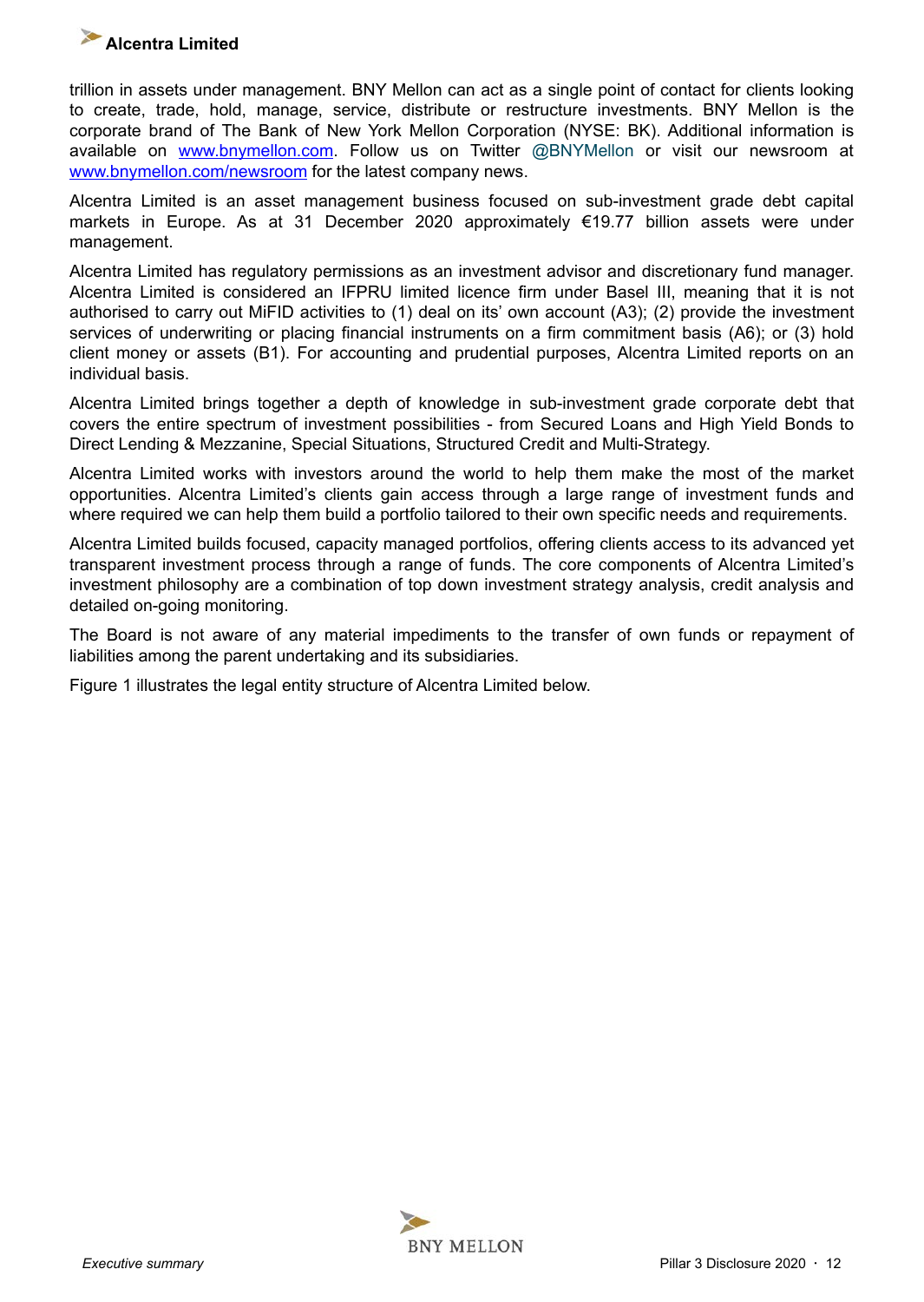<span id="page-12-0"></span>

## **Figure 1: Alcentra simplified legal entity structure at 31 December 2020**



## **Basis of consolidation**

| <b>Entity name</b>                            | <b>Consolidation</b><br><b>basis</b> | <b>Services provided</b>                                                                       |
|-----------------------------------------------|--------------------------------------|------------------------------------------------------------------------------------------------|
| Alcentra Asset Management<br>Limited ('AAML') | N/A                                  | A holding company for a group engaged in fund management                                       |
| Alcentra Limited                              | <b>Fully</b><br>consolidated         | An asset management business focused on sub-investment<br>grade debt capital markets in Europe |

## **1.1 Core business lines**

Since inception, Alcentra has evolved its product mix from a predominantly CLO business, with low staff numbers and high operational leverage, to a broader platform with an all-encompassing sub-investment grade credit suite of products. Alcentra is now able to offer solutions for Senior Secured Loans, High Yield Bonds, Direct Lending, Special Situations, Structured Credit and Multi-Strategy Credit.

Alcentra's core strategy is focused on retaining its market position as one of the leading investment management companies in the sub-investment grade asset market through a strategy of organic growth of its existing client base and product offering. In order to achieve this strategy the business aims to:

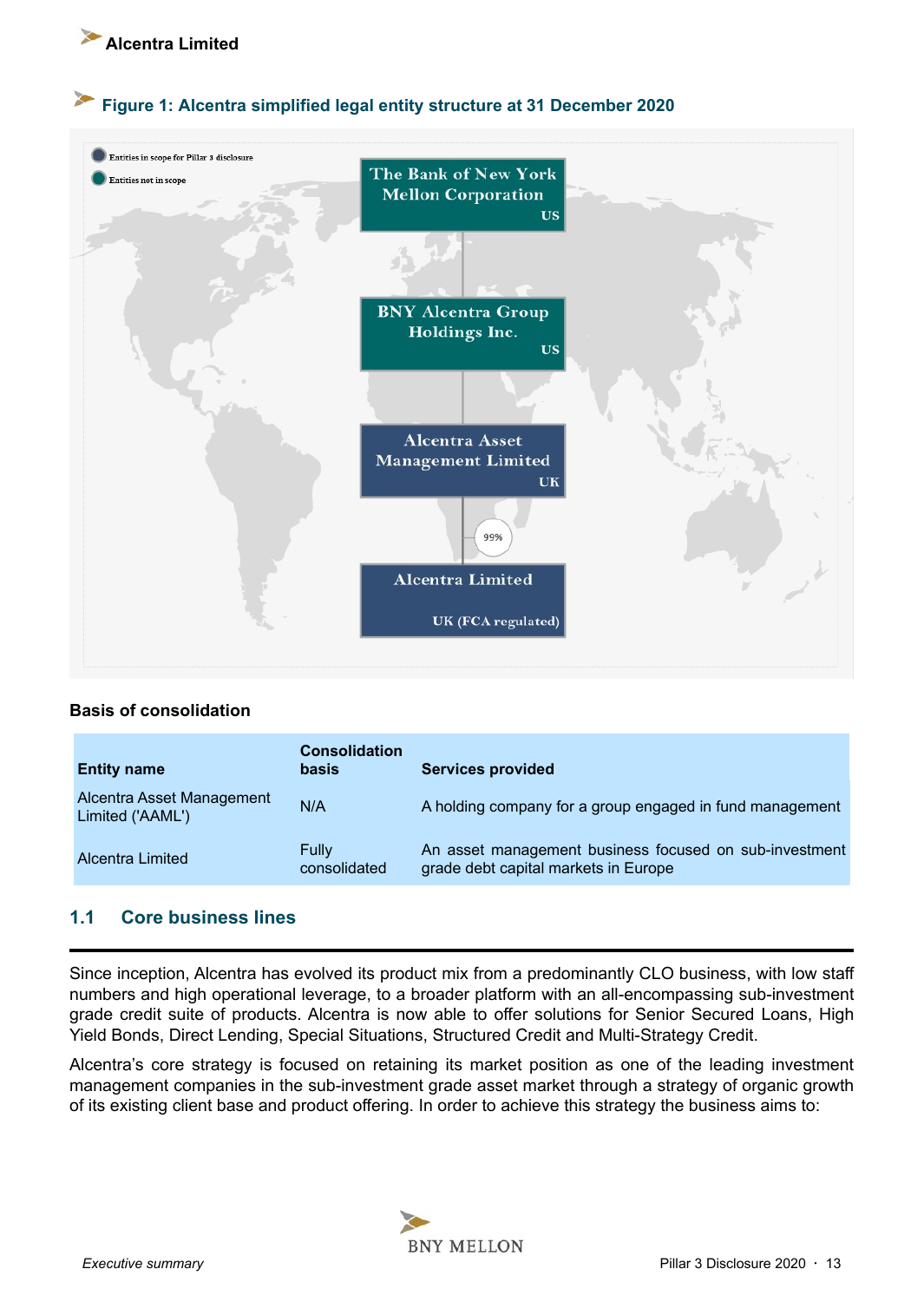- defend its leading CLO franchise by launching new CLOs in Europe to cover the amortisation/call of older vintage CLOs;
- continue to grow AuM in the open ended vehicles: European Loan Funds, Special Situations and Structured Credit strategies;
- grow the Direct Lending business with the launching of additional closed end funds and;
- build on the Multi-Strategy Credit success, offering all of the above global solutions in a single strategy to investors.

Alcentra Limited's clients are the funds themselves, with the underlying investors typically being institutional clients, such as pension funds and insurance companies, or professional investors. CLO fund notes, issued to investors by the fund itself, can be traded in the secondary market and therefore Alcentra Limited is not privy to who the end-investors are. The CLO funds made up over 26.08% of Alcentra's AuM as of 31 December 2020.

Alcentra Limited managed funds typically invest in the following asset classes:

- Leveraged or Secured Loans;
- Structured Credit;
- Direct Lending;
- High Yield Bonds; and
- Special Situations.

On behalf of the funds it manages Alcentra Limited invests in these assets classes through different investment vehicles, the key ones being:

- Collateralised Loan Obligations;
- Direct Lending Funds;
- Total Return / Credit Funds;
- Separately Managed Accounts; and
- Multi Strategy Credit Funds.

#### **1.10.1 Risk retention**

During 2018 Alcentra launched a third party risk retention fund (Viaduct) which now acts as originator for the firm's new CLOs thus removing the requirement for Alcentra to act as originator and the requirement for Alcentra to use its own capital going forward.

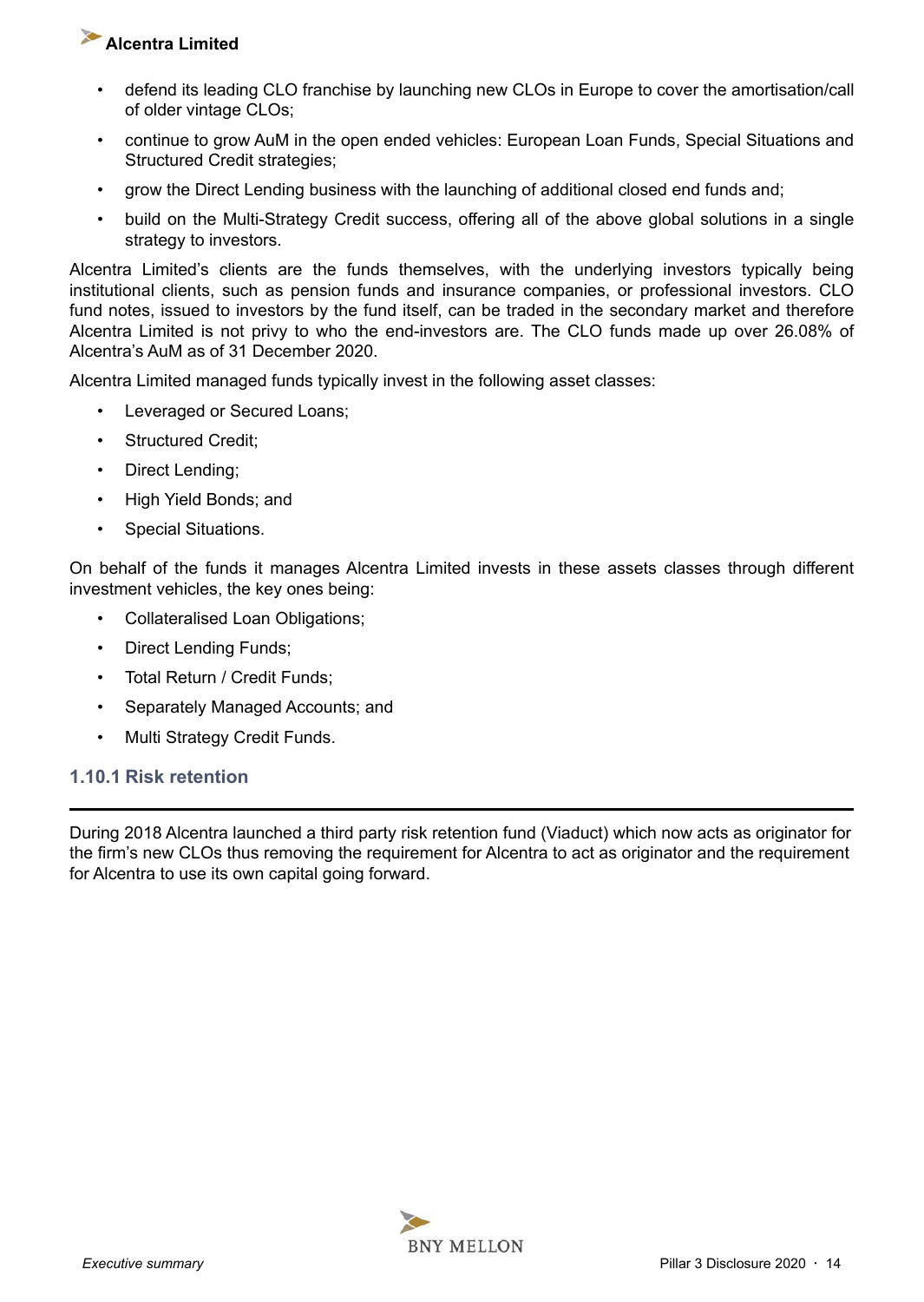<span id="page-14-0"></span>



## **2 Article 437 CRR - Own funds**



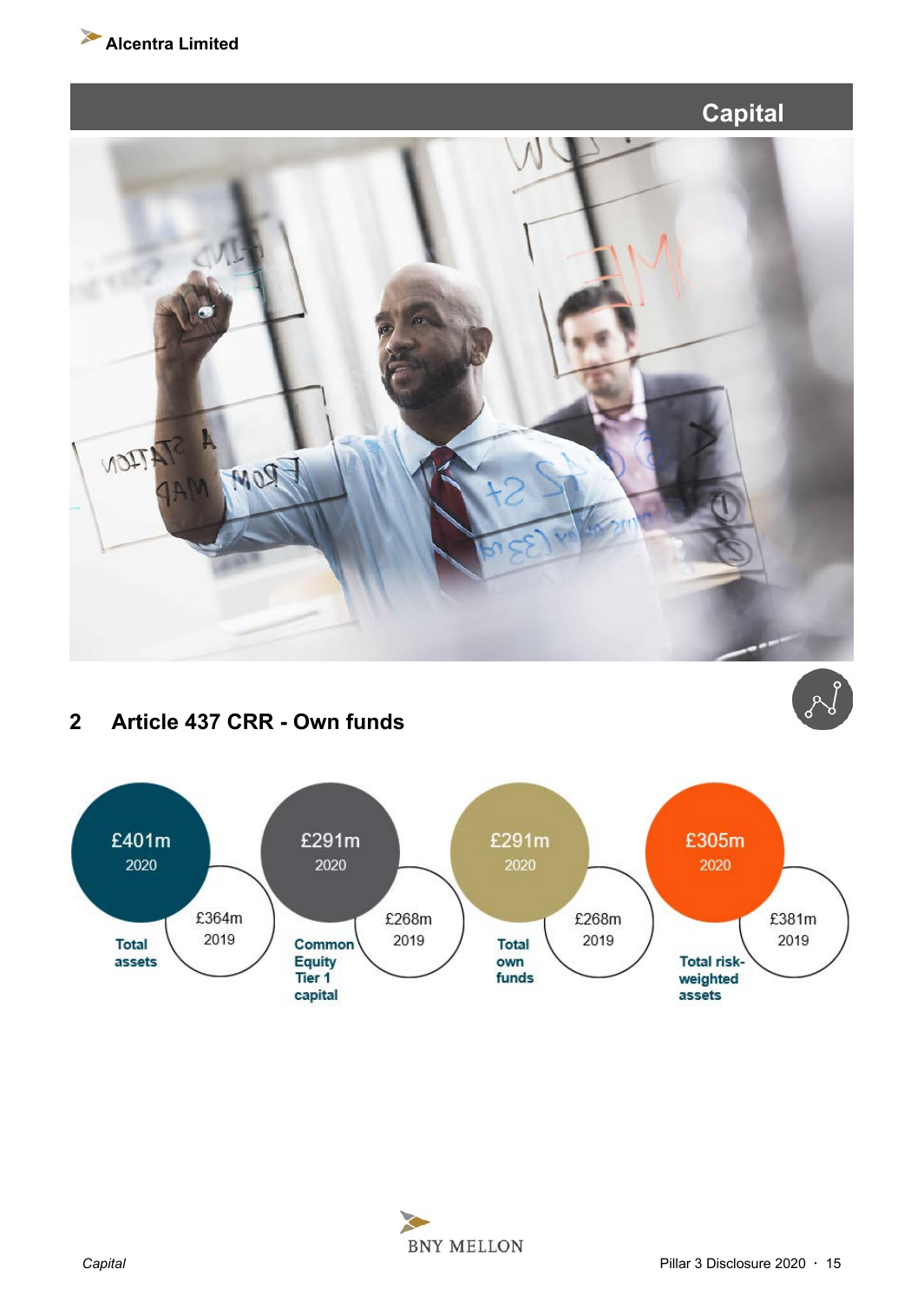<span id="page-15-0"></span>

## **Composition of regulatory capital**

This graph shows the composition of regulatory capital including all regulatory adjustments at 31 December 2020 (see Table 5).



This section provides an overview of the regulatory balance sheet and composition of the Company's regulatory capital. There are a number of differences between the Pillar 3 disclosures published in accordance with prudential requirements and balance sheet prepared in accordance with UK Accounting Standards and applicable law (UK Generally Accepted Accounting Practice), including Financial Reporting Standard 101: Reduced Disclosure Framework ('FRS 101').

Own funds comprise Tier 1 capital less deductions.

The Company's regulatory capital is defined by CRD IV and includes Common Equity Tier 1 capital which is the highest quality form of regulatory capital under Basel III comprising common shares issued and related share premium, retained earnings and other reserves excluding the cash flow hedging reserve, less specified regulatory adjustments.

#### $\blacktriangleright$ **Table 2: Reconciliation of regulatory own funds**

This table shows a reconciliation of Alcentra's balance sheet prepared in accordance with UK Accounting Standards and applicable law (UK Generally Accepted Accounting Practice), including Financial Reporting Standard 101: Reduced Disclosure Framework ('FRS 101') and the regulatory balance sheet prepared under prudential rules. The regulatory balance sheet forms the basis for the calculation of regulatory capital requirements.

| 31 December 2020 (£m)     | <b>Financial</b><br><b>statements</b><br>balance sheet | <b>Regulatory</b><br>adjustments | <b>Regulatory</b><br>balance sheet |
|---------------------------|--------------------------------------------------------|----------------------------------|------------------------------------|
| <b>Assets</b>             |                                                        |                                  |                                    |
| Intangible Assets         | 9                                                      |                                  | 9                                  |
| Other investments         | 201                                                    |                                  | 201                                |
| <b>Debtors</b>            | 51                                                     | (40)                             | 11                                 |
| Current asset investments | 20                                                     | (20)                             |                                    |

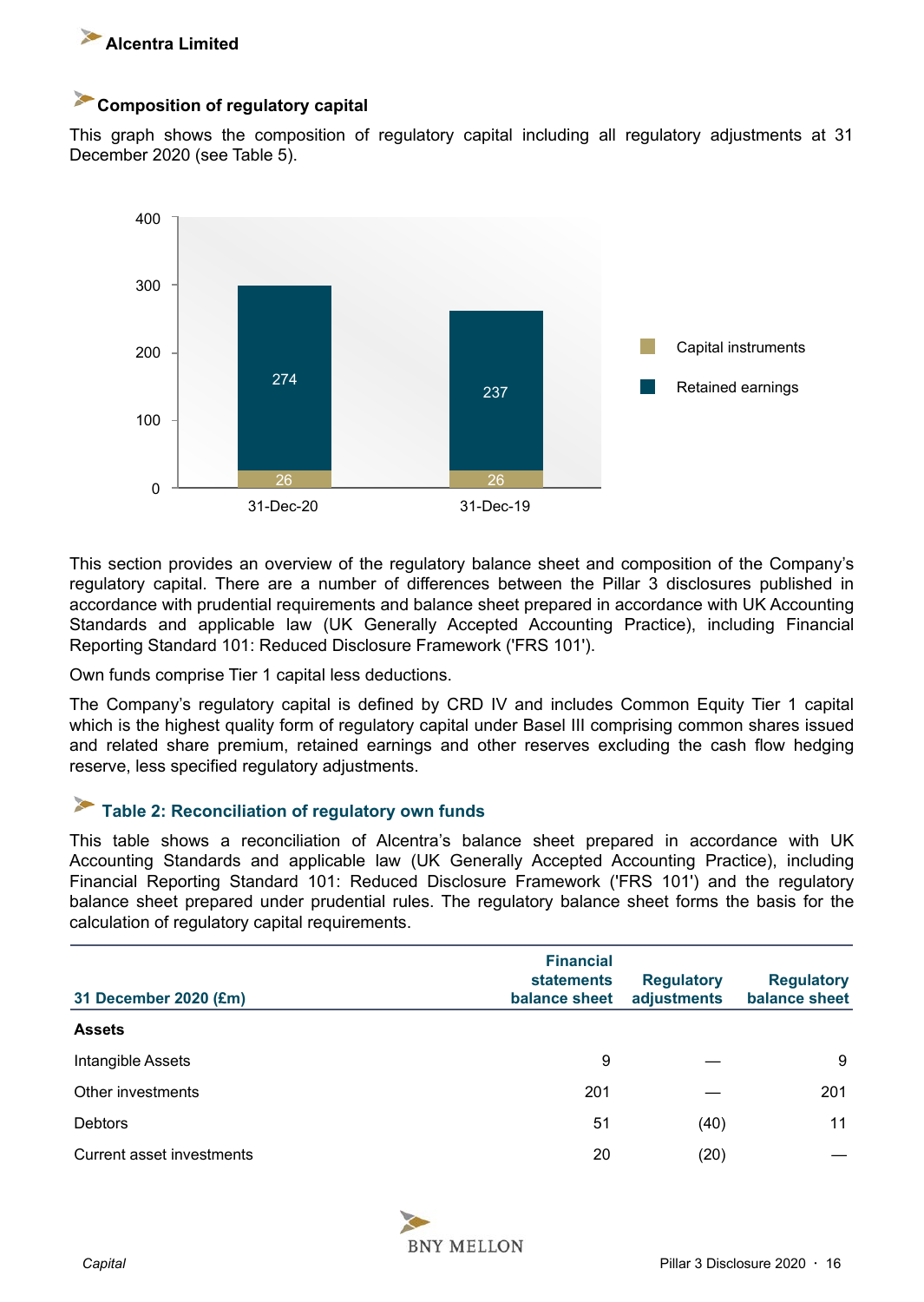| 31 December 2020 (£m)                          | <b>Financial</b><br><b>statements</b><br>balance sheet | <b>Regulatory</b><br>adjustments | <b>Regulatory</b><br>balance sheet |
|------------------------------------------------|--------------------------------------------------------|----------------------------------|------------------------------------|
| Cash at bank and in hand                       | 118                                                    |                                  | 118                                |
| Other assets                                   | $\overline{2}$                                         | 60                               | 62                                 |
| <b>Total assets</b>                            | 401                                                    |                                  | 401                                |
| <b>Liabilities</b>                             |                                                        |                                  |                                    |
| Creditors falling due within one year          | 90                                                     | (90)                             |                                    |
| Creditors falling due after more than one year | 11                                                     | (11)                             |                                    |
| Deposits by banks                              |                                                        | 45                               | 45                                 |
| Other liabilities                              |                                                        | 19                               | 19                                 |
| Accruals and deferred income                   |                                                        | 37                               | 37                                 |
| <b>Total liabilities</b>                       | 101                                                    |                                  | 101                                |
| Shareholders' equity                           |                                                        |                                  |                                    |
| Called up share capital                        | 26                                                     |                                  | 26                                 |
| Profit and loss account                        | 274                                                    |                                  | 274                                |
| <b>Equity</b>                                  | 300                                                    |                                  | 300                                |
| <b>Equity and liabilities</b>                  | 401                                                    |                                  | 401                                |

\* includes 2020 year-end profit.

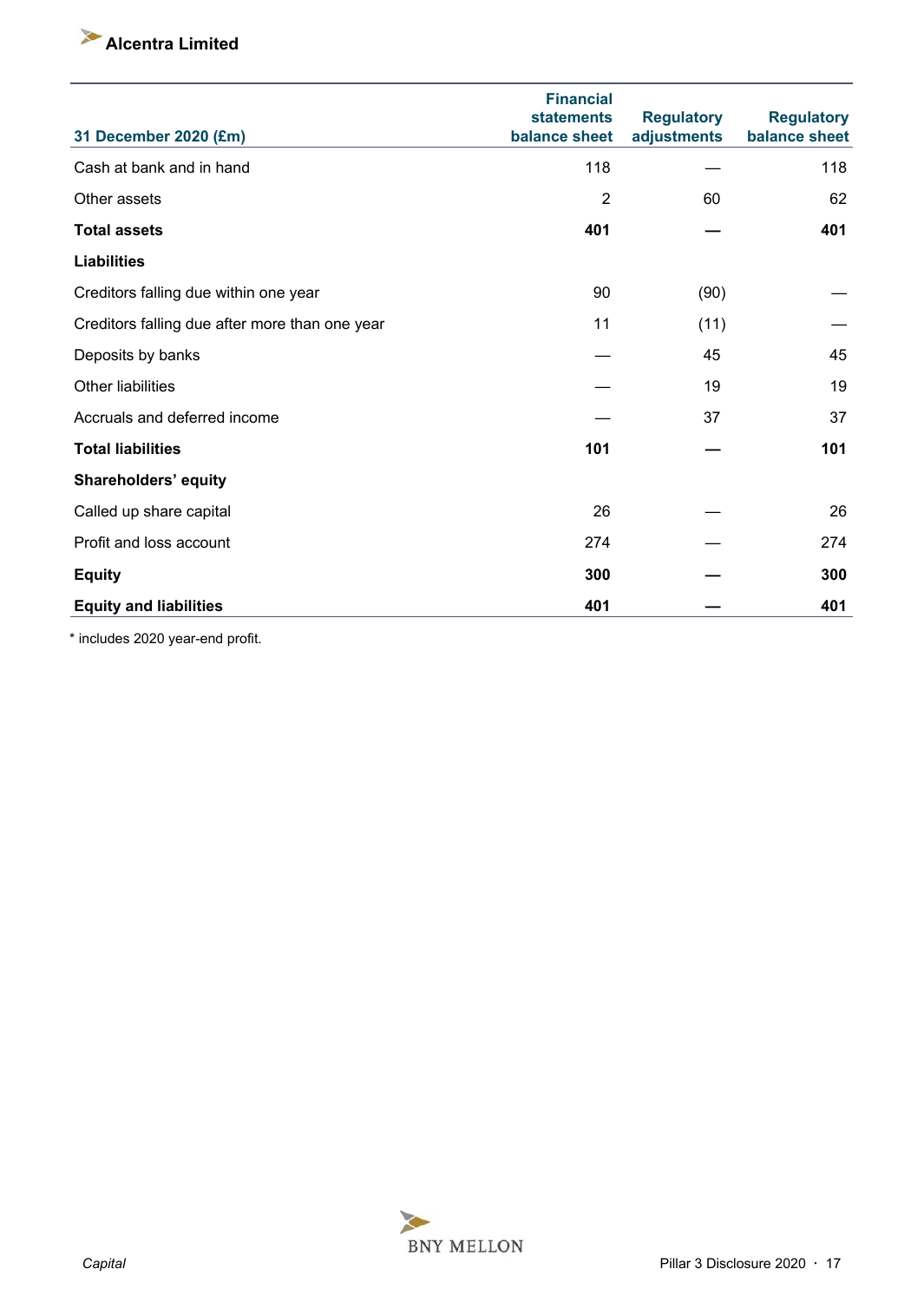## <span id="page-17-0"></span>**Table 3: EU LI1 - Differences between accounting and regulatory scopes of consolidation and the mapping of financial statement categories with regulatory risk categories**

|                                                   |                           |                                                                         |                                                   |                                               | <b>Carrying values of items</b>                      |                                                   |                                                                                         |
|---------------------------------------------------|---------------------------|-------------------------------------------------------------------------|---------------------------------------------------|-----------------------------------------------|------------------------------------------------------|---------------------------------------------------|-----------------------------------------------------------------------------------------|
| At 31 December 2020 (£m)                          | <b>Carrying</b><br>amount | <b>Carrying values</b><br>under scope of<br>regulatory<br>consolidation | <b>Subject to the</b><br>credit risk<br>framework | <b>Subject to the</b><br><b>CCR</b> framework | <b>Subject to the</b><br>securitisation<br>framework | <b>Subject to the</b><br>market risk<br>framework | Not subject to<br>capital<br>requirements or<br>subject to<br>deduction from<br>capital |
| Intangible Assets                                 | 9                         | 9                                                                       |                                                   |                                               |                                                      | 9                                                 | 9                                                                                       |
| Other investments                                 | 201                       | 201                                                                     |                                                   |                                               | 201                                                  | 201                                               |                                                                                         |
| <b>Debtors</b>                                    | 51                        | 11                                                                      | 10                                                |                                               |                                                      | 8                                                 |                                                                                         |
| Current asset investments                         | 20                        |                                                                         |                                                   |                                               |                                                      |                                                   |                                                                                         |
| Cash at bank and in hand                          | 118                       | 118                                                                     | 118                                               | 4                                             |                                                      | 118                                               |                                                                                         |
| Other assets                                      | $\overline{2}$            | 62                                                                      | 61                                                |                                               |                                                      | 59                                                |                                                                                         |
| <b>TOTAL ASSETS</b>                               | 401                       | 401                                                                     | 189                                               | 4                                             | 201                                                  | 395                                               | 9                                                                                       |
| Creditors falling due within one year             | 90                        |                                                                         |                                                   |                                               |                                                      |                                                   |                                                                                         |
| Creditors falling due after more than<br>one year | 11                        |                                                                         |                                                   |                                               |                                                      |                                                   |                                                                                         |
| Deposits by banks                                 |                           | 45                                                                      |                                                   |                                               |                                                      | 45                                                |                                                                                         |
| Other liabilities                                 |                           | 19                                                                      |                                                   |                                               |                                                      | 14                                                |                                                                                         |
| Accruals and deferred income                      |                           | 37                                                                      |                                                   |                                               |                                                      | 32                                                |                                                                                         |
| <b>TOTAL LIABILITIES</b>                          | 101                       | 101                                                                     |                                                   |                                               |                                                      | 91                                                |                                                                                         |

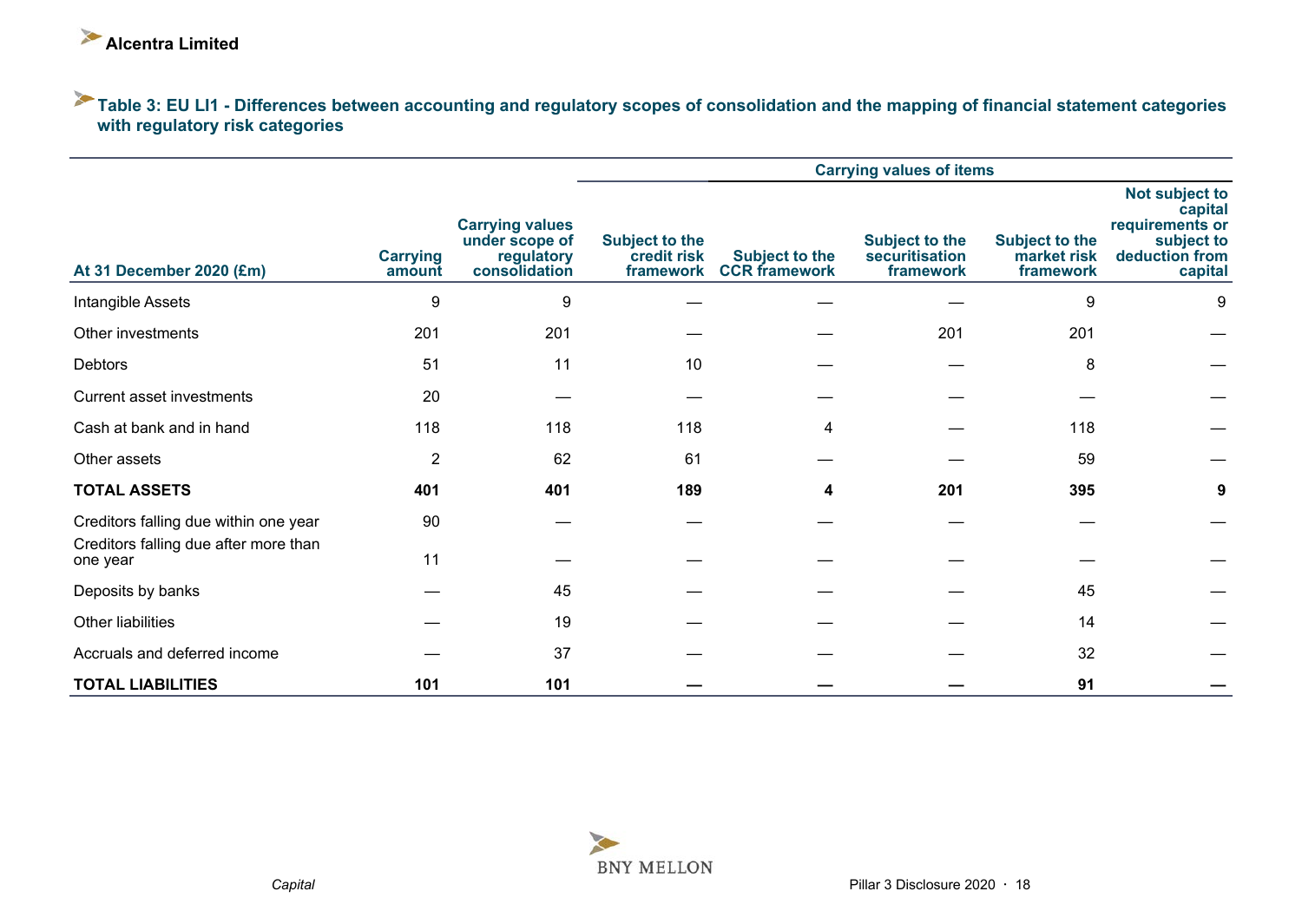## <span id="page-18-0"></span>**Table 4: EU LI2 - Main sources of differences between regulatory exposure amounts and carrying values in financial statements**

|                                                                                                              |              | <b>Items subject to</b>         |                         |                                    |                                        |  |
|--------------------------------------------------------------------------------------------------------------|--------------|---------------------------------|-------------------------|------------------------------------|----------------------------------------|--|
| At 31 December 2020 (£m)                                                                                     | <b>Total</b> | <b>Credit risk</b><br>framework | <b>CCR</b><br>framework | <b>Securitisation</b><br>framework | <b>Market risk</b><br><b>framework</b> |  |
| Assets carrying value amount under the<br>scope of regulatory consolidation (as per<br>template EU LI1)      | 394          | 189                             | 4                       | 201                                | 395                                    |  |
| Liabilities carrying value amount under<br>the regulatory scope of consolidation (as<br>per template EU LI1) |              |                                 |                         |                                    | 91                                     |  |
| Total net amount under the regulatory<br>scope of consolidation                                              | 394          | 189                             | 4                       | 201                                | 304                                    |  |
| Differences due to different netting rules.<br>other than those already included in row 2                    |              |                                 |                         |                                    | (294)                                  |  |
| Exposure amounts considered for<br>regulatory purposes                                                       | 394          | 189                             | 4                       | 201                                | 10                                     |  |

## **Table 5: CC1 - Composition of regulatory capital**

This table shows the composition of regulatory capital including all regulatory adjustments.

| <b>Own funds</b>                         | 31-Dec-20 | 31-Dec-19 |
|------------------------------------------|-----------|-----------|
| <b>Common Equity Tier 1 ('CET1')</b>     |           |           |
| Capital instruments                      | 26        | 26        |
| Retained earnings                        | 274       | 237       |
| Reserves and others <sup>1</sup>         |           | 5         |
| CET1 adjustments <sup>2</sup>            | (9)       |           |
| <b>Total CET1</b>                        | 291       | 268       |
| <b>Additional Tier 1 capital ('AT1')</b> |           |           |
| <b>Total AT1</b>                         |           |           |
| Total Tier 1 ('CET1 + AT1')              | 291       | 268       |
| Tier 2 capital ('T2')                    |           |           |
| <b>Total Tier 2 capital</b>              |           |           |
| <b>Total own funds</b>                   | 291       | 268       |
|                                          |           |           |

<sup>1</sup> A minority interest has been re-classified to Other Liabilities from 2020.

 $2$  During 2020 software assets were classified as Intangible Assets and hence deducted from capital.

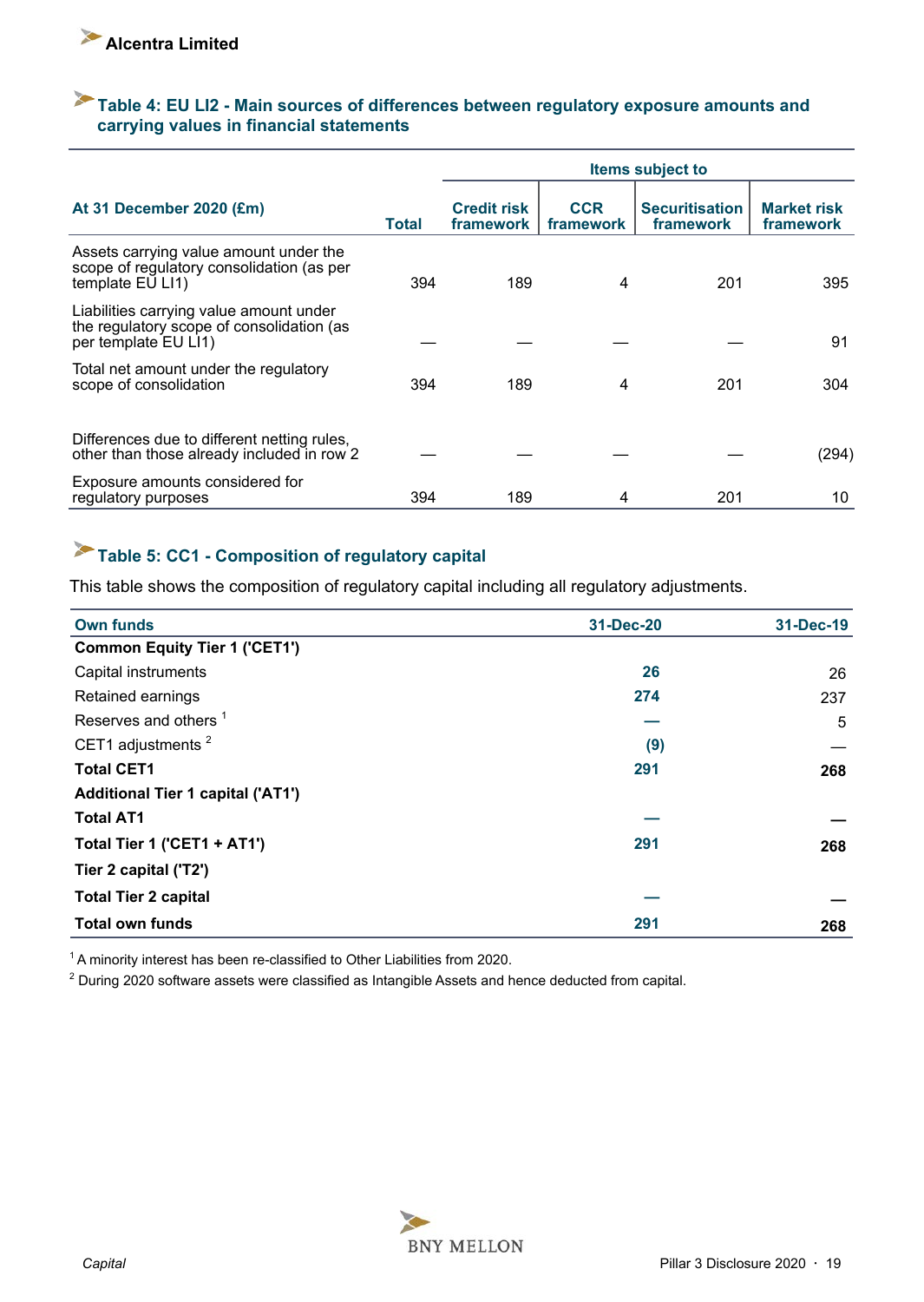## <span id="page-19-0"></span>**Table 6: TLAC1 - Transitional own funds**

The table below shows the transitional own funds disclosure.

| Equity instruments, reserves and regulatory adjustments at 31 December 2020 (£m)                                                                                    | <b>Amount at</b><br>disclosure date |
|---------------------------------------------------------------------------------------------------------------------------------------------------------------------|-------------------------------------|
| <b>CET1 capital: Instruments and reserves</b>                                                                                                                       |                                     |
| Capital instruments and the related share premium accounts                                                                                                          | 26                                  |
| of which: ordinary shares                                                                                                                                           | 26                                  |
| Retained earnings                                                                                                                                                   | 274                                 |
| Minority Interests (amount allowed in consolidated CET1)                                                                                                            |                                     |
| CET1 capital before regulatory adjustments                                                                                                                          | 300                                 |
| <b>CET1 capital: regulatory adjustments</b>                                                                                                                         |                                     |
| Intangible assets (net of related tax liability)                                                                                                                    | (9)                                 |
| <b>Total regulatory adjustments to CET1</b>                                                                                                                         | (9)                                 |
| <b>CET1</b> capital                                                                                                                                                 | 291                                 |
| AT1 capital                                                                                                                                                         |                                     |
| T1 capital                                                                                                                                                          | 291                                 |
| T2 capital                                                                                                                                                          |                                     |
| <b>Total capital</b>                                                                                                                                                | 291                                 |
| Total risk-weighted assets                                                                                                                                          | 305                                 |
| <b>Capital ratios and buffers</b>                                                                                                                                   |                                     |
| CET1 (as a percentage of risk exposure amount)                                                                                                                      | 95.4 %                              |
| T1 (as a percentage of risk exposure amount)                                                                                                                        | 95.4 %                              |
| Total capital (as a percentage of risk exposure amount)                                                                                                             | 95.4 %                              |
| Amounts below the thresholds for deduction (before risk-weighting)                                                                                                  |                                     |
| Deferred tax assets arising from temporary differences (amount below 10% threshold, net<br>of related tax liability where the conditions in Article 38 (3) are met) |                                     |

## **Table 7: CCA - Main features of regulatory capital instruments**

This table provides a description of the main features of the regulatory capital instruments issued by Alcentra as at 31 December 2020.

| Capital instruments main features (1)                          | <b>Amount</b>            |
|----------------------------------------------------------------|--------------------------|
| <b>Issuer</b>                                                  | Alcentra Limited         |
| Governing law(s) of the instrument                             | Law of England and Wales |
| <b>Regulatory treatment</b>                                    |                          |
| Post-transitional CRR rules                                    | Common Equity Tier 1     |
| Eligible at solo/(sub-)consolidated/solo & (sub-) consolidated | Solo                     |

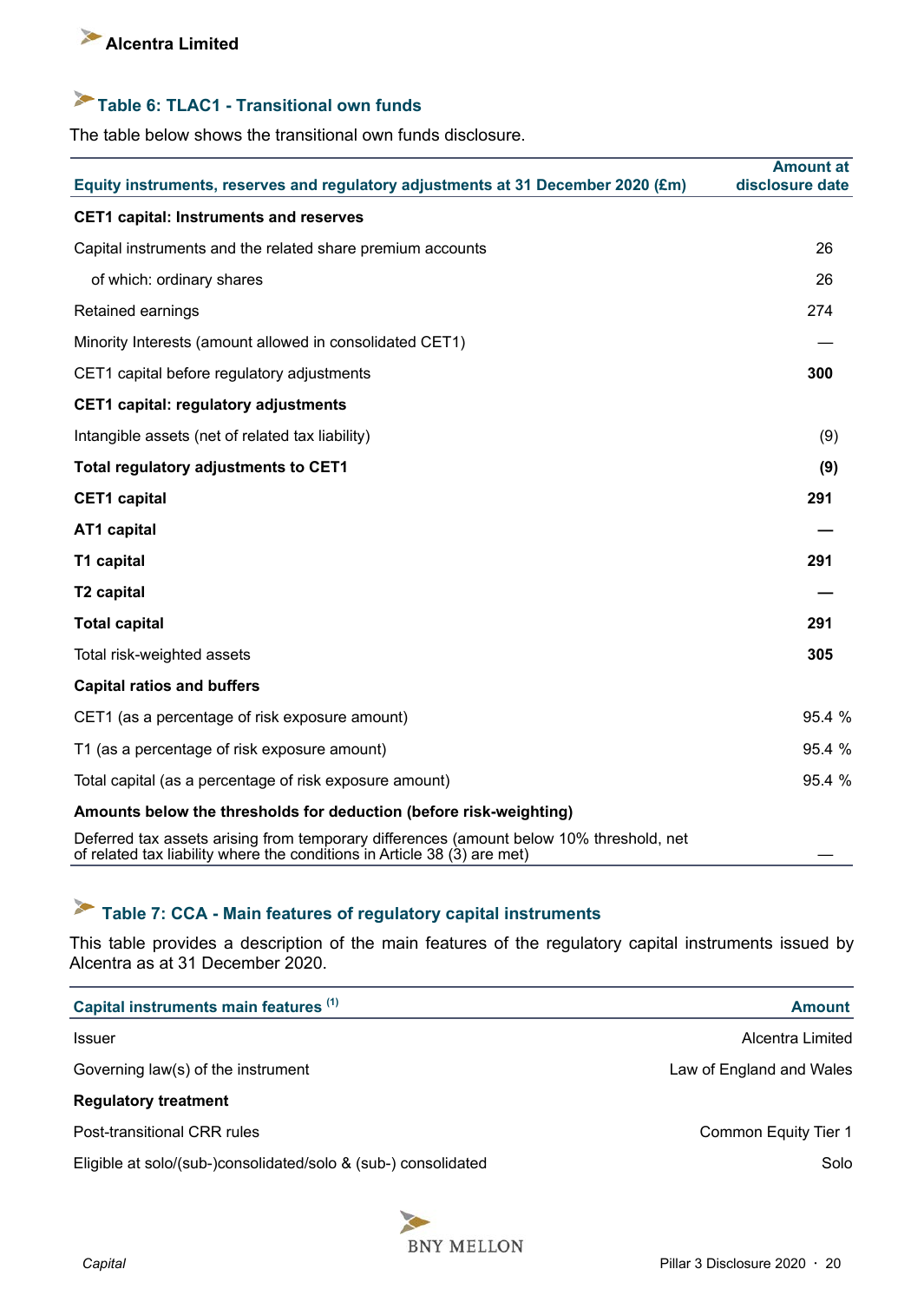

| Capital instruments main features (1)                                          | <b>Amount</b>        |
|--------------------------------------------------------------------------------|----------------------|
| Instrument type                                                                | Ordinary shares      |
| Amount recognised in regulatory capital                                        | £26 million          |
| Nominal amount of instrument                                                   | £26 million          |
| Issue price                                                                    | £1                   |
| Accounting classification                                                      | Shareholders' equity |
| Original date of issuance                                                      | 12-Aug-94            |
| Perpetual or dated                                                             | Perpetual            |
| Original maturity date                                                         | No maturity          |
| Issuer call subject to prior supervisory approval                              | No                   |
| <b>Coupons/dividends</b>                                                       |                      |
| Existence of a dividend stopper                                                | No                   |
| Fully discretionary, partially discretionary or mandatory (in terms of timing) | Fully discretionary  |
| Fully discretionary, partially discretionary or mandatory (in terms of amount) | Fully discretionary  |
| Existence of step up or other incentive to redeem                              | No                   |
| Convertible or non-convertible                                                 | Non-convertible      |
| Write-down features                                                            | No                   |

(1) This table is based on Annex II of ITS Regulation (EU) No. 1423/2013. Some 'not applicable' lines have been omitted.

## **Capital and reserves**

|                                                                                                                  | 2020   | 2019   |
|------------------------------------------------------------------------------------------------------------------|--------|--------|
| Allotted, called up and fully paid                                                                               | £000   | £000   |
| 1,700,002 ordinary shares of £1 each ordinary shares redesignated<br>to 80,000,000 Ordinary shares of £0.32 each | 25.659 | 25,659 |

The holders of ordinary shares are entitled to receive dividends as declared from time to time and are entitled to one vote per share at meetings of the Company.

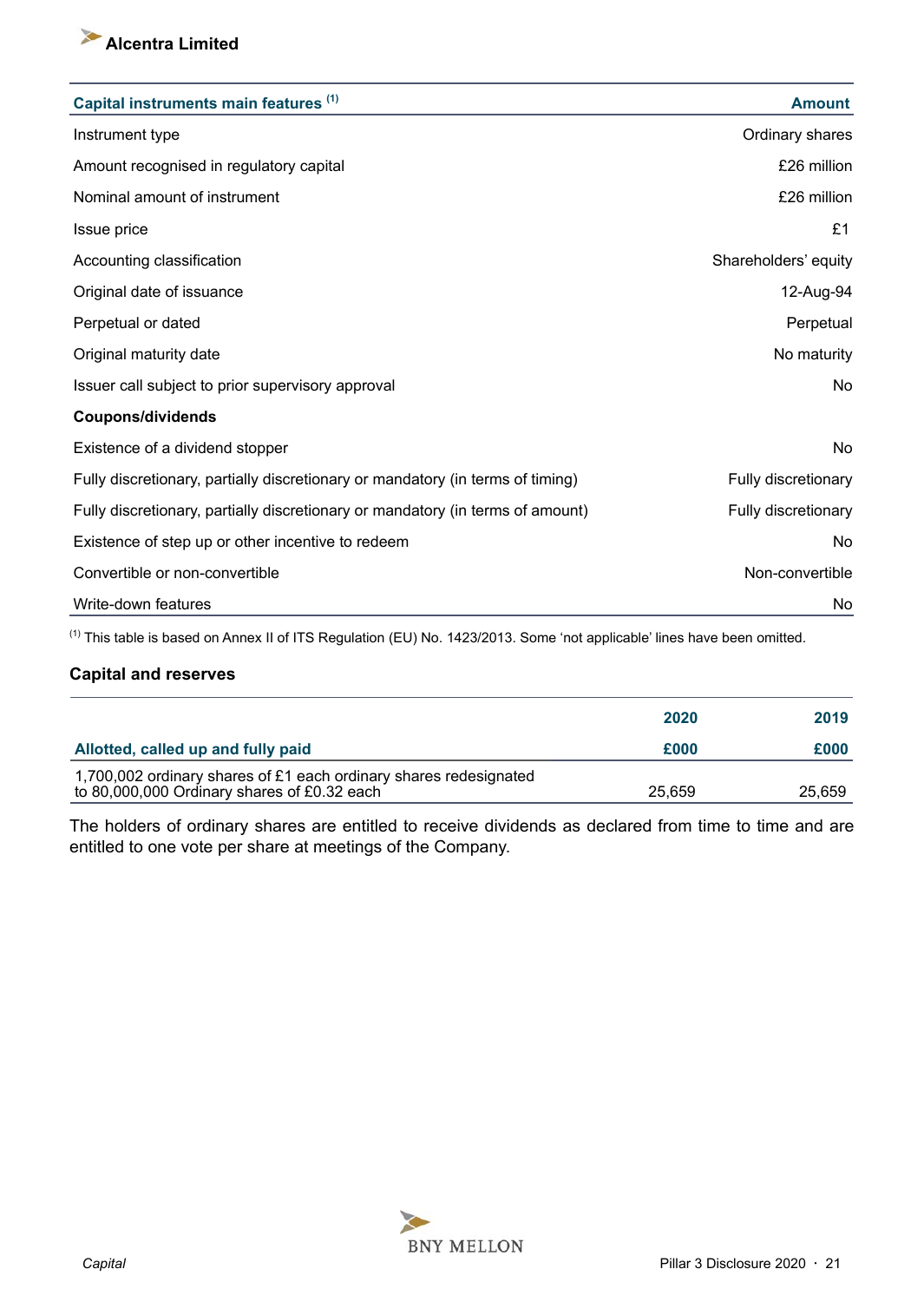<span id="page-21-0"></span>

\* Standardised approach

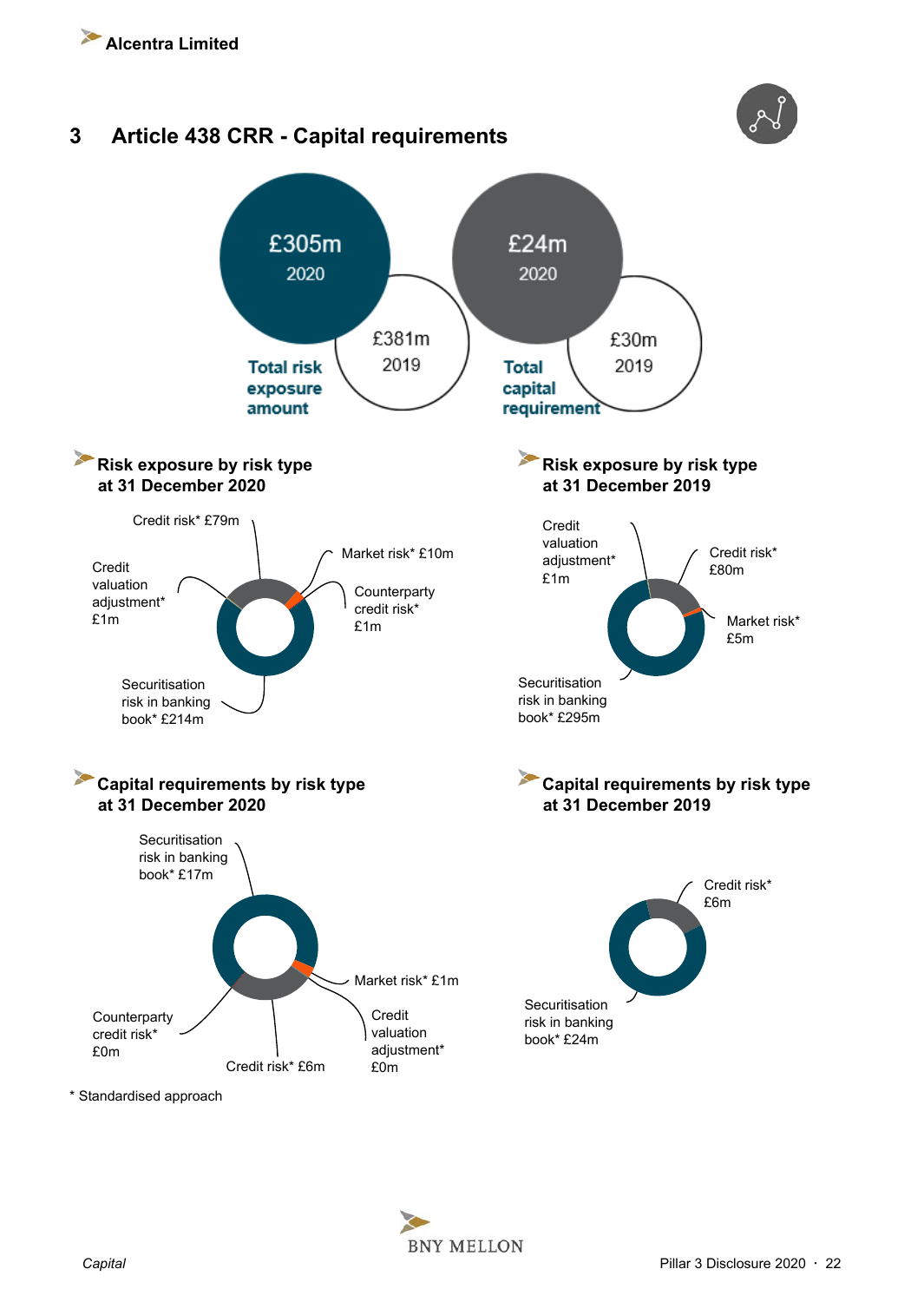<span id="page-22-0"></span>Alcentra's capital plan aims to ensure that an appropriate amount of capital is held to support its business model, allowing for prudent management of the business, given a range of plausible but severe stress scenarios. Potential capital shortfalls are identified over a 3 year period and capital plans adjusted accordingly. The plan is reflective of Alcentra's risk appetite, which details a commitment to a strong balance sheet characterised by strong liquidity and a capital structure which supports the risk taking activities and has the ability to absorb losses.

The plan is developed with input from Finance and the business lines.

Incorporating the projected earnings based on its business plan, Alcentra generates a 5 year forecast, which forms the base foundation for financial modeling and stress testing used as part of the ICAAP process.

The capital plan effectively incorporates a view of Alcentra's current business model, the risks associated with that model, and an assessment of how those risks contribute to the amount of capital required, as per internal and external regulatory criteria. The capital plan is subject to executive and Board approval.

## **3.1 Calculating capital requirements**

Alcentra has an ICAAP which defines the risks that Alcentra is exposed to, and sets out the associated capital plan which aims to ensure that Alcentra holds an appropriate amount of capital to support its business model, through the economic cycle and given a range of plausible but severe stress scenarios.

Alcentra is classified for regulatory and capital purposes as a limited licence firm. Therefore in accordance with FCA requirement, Alcentra calculates the Pillar I capital resource requirements as the larger of Fixed Overhead Requirement ('FOR') and the sum of credit risk and market risk capital resource requirements. Alcentra's FOR is significantly less than the sum of credit and market risk requirements.

As at 31 December 2020, the FOR (including post audit adjustments) for Alcentra was £11.4 million (31 December 2019: £10.0 million). The FOR has been calculated as equal to one quarter of the fixed expenditure of the company less allowable deductions.

#### ➤ **Table 8: EU OV1 - Overview of RWAs**

This table shows the consolidated risk-weighted assets using the standardised approach, with their respective capital requirements.

|                                           | <b>Risk exposure amount</b> |           | <b>Capital requirements</b> |           |  |  |
|-------------------------------------------|-----------------------------|-----------|-----------------------------|-----------|--|--|
| Type of risk (£m)                         | 31-Dec-20                   | 31-Dec-19 | 31-Dec-20                   | 31-Dec-19 |  |  |
| Credit risk*                              | 79                          | 80        | 6                           | 6         |  |  |
| Counterparty credit risk*                 | 1                           |           |                             |           |  |  |
| Securitisation risk in banking book*      | 214                         | 295       | 17                          | 24        |  |  |
| Market risk*                              | 10                          | 5         | 1                           |           |  |  |
| of which: foreign exchange position risk* | 10                          | 5         |                             |           |  |  |
| Credit valuation adjustment*              | 1                           |           |                             |           |  |  |
| <b>Total</b>                              | 305                         | 381       | 24                          | 30        |  |  |
| <b>Total capital</b>                      |                             |           | 291                         | 268       |  |  |
| Surplus capital                           |                             |           | 267                         | 238       |  |  |

\*Standardised approach

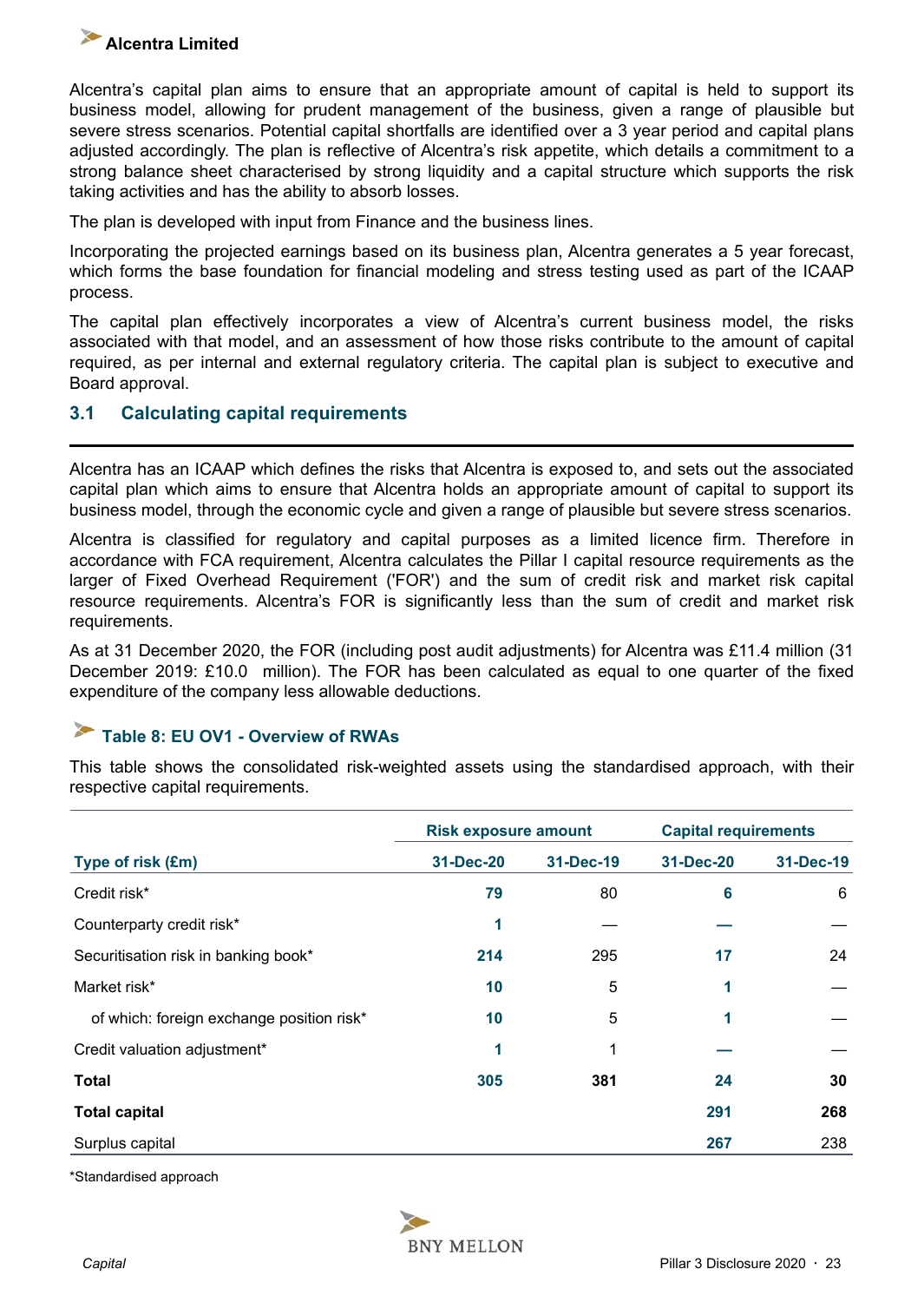

Alcentra met or exceeded the minimum capital ratios required to maintain a well-capitalised status and to ensure compliance with regulatory requirements at all times. Alcentra sets internal capital target levels higher than the minimum regulatory requirements to ensure there is a buffer which reflects balance sheet volatility. These ratios have been determined to be appropriate, sustainable and consistent with the capital objectives, business model, risk appetite and capital plan.

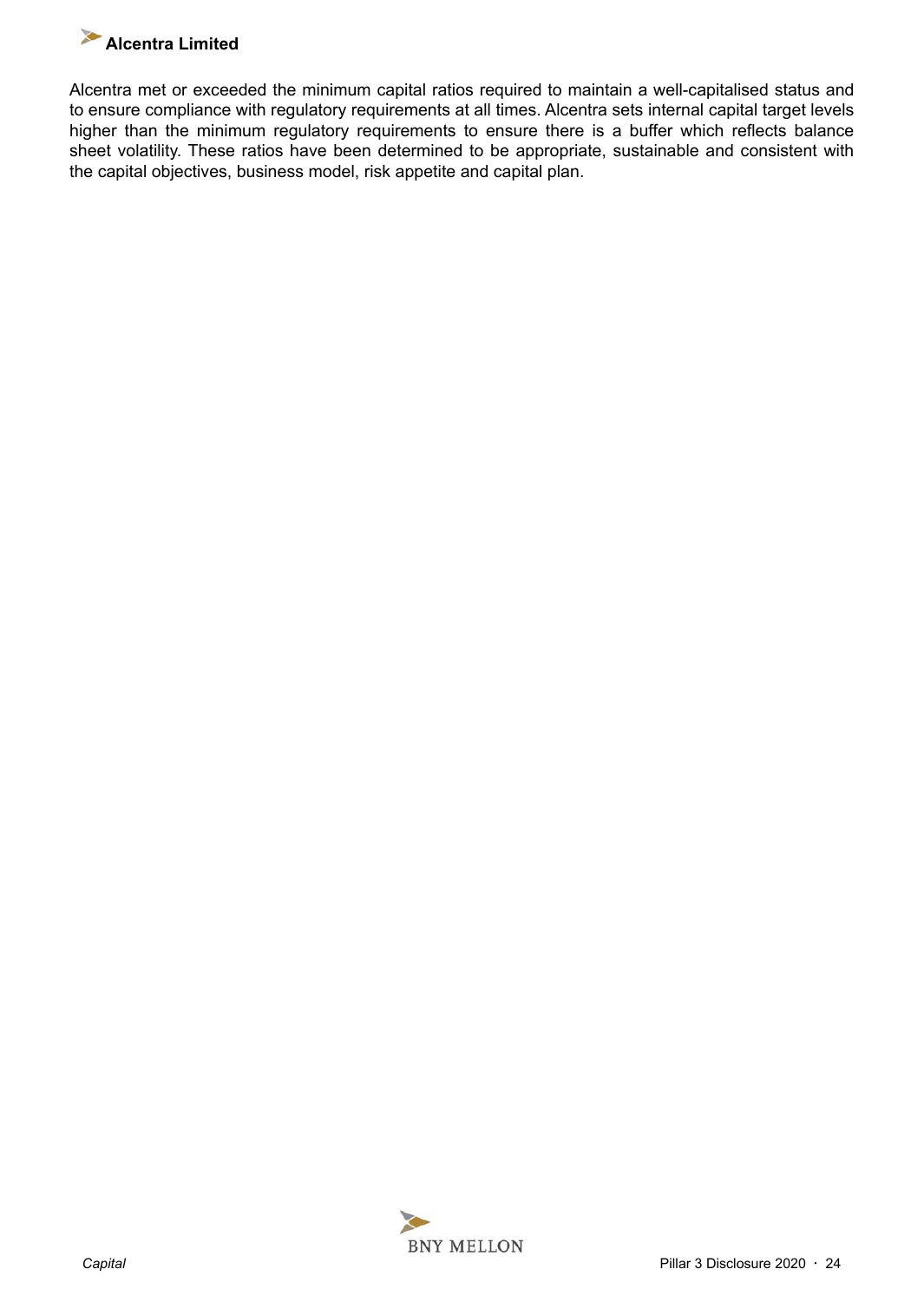<span id="page-24-0"></span>

**Risk**

## **4 Article 435 CRR - Risk management objectives and policies**

Given the critical role that BNY Mellon plays supporting clients and its status as a Global Systemically Important Financial Institution ('G-SIFI'), the financial stability of all of its constituent legal entities, throughout market cycles and especially during periods of market turbulence, is recognised at the Corporation level as an imperative. Clients and market participants need to have confidence that the Corporation's many legal entities will remain strong and continue to deliver operational excellence and maintain an uninterrupted service. Therefore Alcentra, and BNY Mellon Corporation as a whole, is committed to maintaining a strong balance sheet and as a strategic position assumes less risk than many financial services companies.

Whilst BNY Mellon assumes less balance sheet risk than most financial services companies, it does assume a significant amount of operational risk as a result of its business model. As a consequence, BNY Mellon has developed an enterprise risk management program that is designed to ensure that:

- risk limits are in place to govern its risk-taking activities across all businesses and risk types;
- risk appetite principles are incorporated into its strategic decision making processes;
- monitoring and reporting of key risk metrics to senior management and the Board takes place; and
- there is a capital planning process which incorporates both economic capital modelling and a stress testing programme.

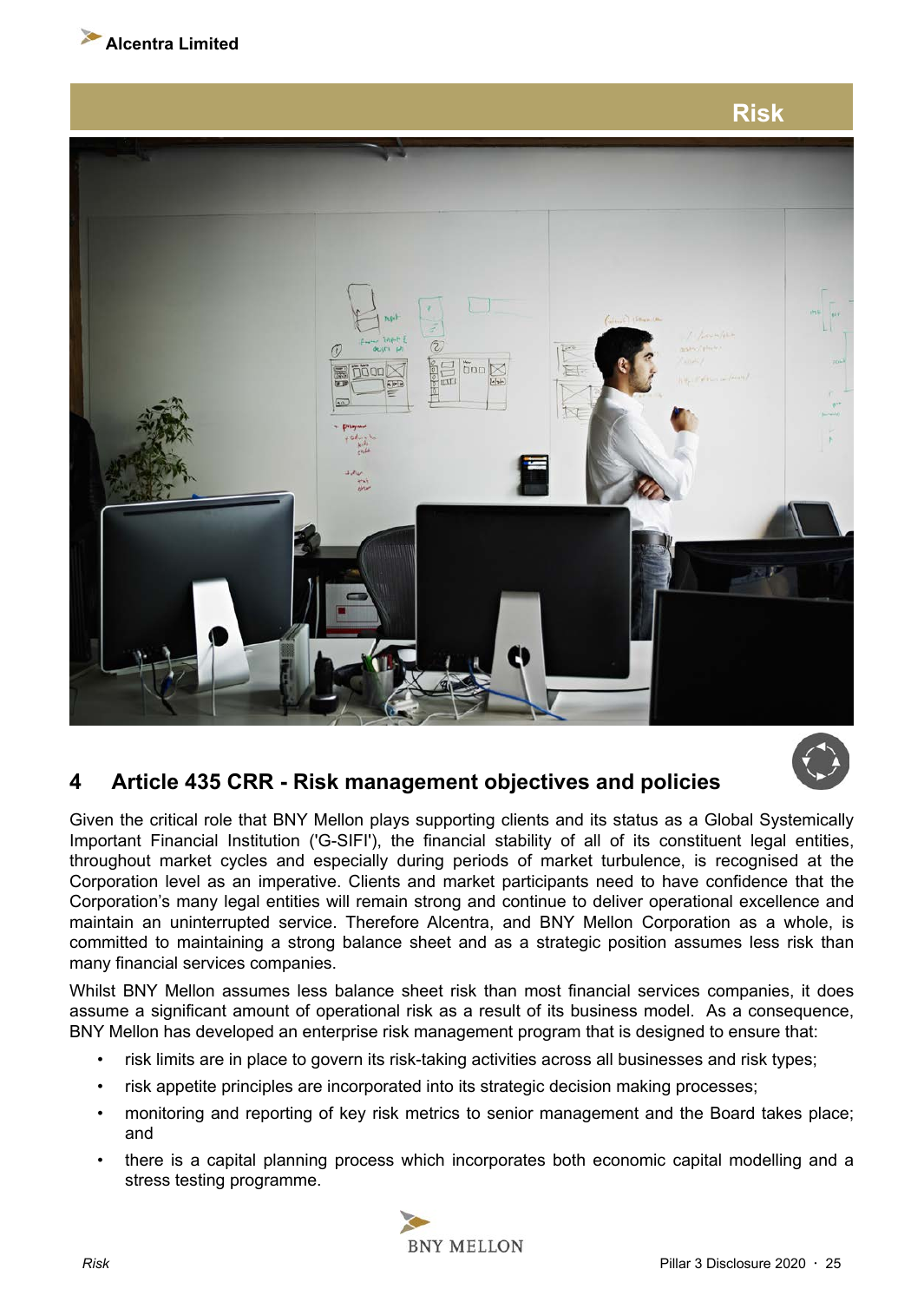<span id="page-25-0"></span>

The Alcentra Board has adopted a conservative risk appetite to maintain a strong capital position and balance sheet throughout all market cycles with strong liquidity, ready access to external funding sources at competitive rates, and a robust capital structure whilst delivering operational excellence to meet stakeholders' expectations.

## **Risk statement**

As a global investment management company, risk is a fundamental characteristic of the Alcentra business and is inherent in every transaction undertaken. As such, the Company's approach to risk taking and how it considers risk relative to reward directly impacts its success. Therefore Alcentra has established limits on the level and nature of the risk that it is willing and able to assume in achieving its strategic objectives and business plans.

The Company's Risk Appetite Statement serves this purpose and guides its decision making processes, including the manner by which it pursues its business strategy and the method by which it manages risk and determines whether the risk position is within appetite.

Alcentra is a source of innovative investment solutions for its clients, where key risks faced are operational, inclusive of the failure to meet fiduciary obligations. Additionally, strategic risk may arise from the failure to remain relevant and competitive and some credit risk and market risk may arise from exposure to foreign exchange or seed capital investments. The Board recognises that reputational risk could arise from shortcomings in any of these areas.

Alcentra is committed to ensuring all business activities are conducted with a clear understanding of the risks, to maintaining a robust risk management framework, delivering excellence, ensuring transparent disclosure and treating customers fairly, and to meet the expectations of major stakeholders, including clients, shareholders, employees and regulators. The Board expects a culture of honesty and openness from all staff with a bias to escalation in case of doubt.

Commensurate with the BNY Mellon organisational structure and the three lines of defence model, the identification, assessment and ongoing management of risk is undertaken primarily within Alcentra. In aggregate, Alcentra's risk tolerances are compatible with the BNY Mellon Investment Management Risk Appetite Statement. The business model provides inherent diversification such that for certain risks, individual business may have higher tolerances; where this is the case, such risks will be monitored in the aggregate as well as at the individual business level.

## **4.1 Board of Directors**

BNY Mellon Corporation Risk Management is coordinated at regional, legal entity and line of business levels. A formal governance hierarchy is in place to ensure effective escalation of issues through the regional and global structure.

Governance of Alcentra is carried out through a regular meeting of the Board of Directors ('BoD'). The BoD consists of both Executive and Non-Executive members as listed below. The BoD is responsible for effective and prudent management and periodically assesses governance arrangements with a view to correcting deficiencies. Members of the BoD are selected based on relevant industry knowledge, skills and expertise to achieve this aim. Alcentra recognises the need for diversity in its recruitment policy. Alcentra is a subsidiary of the Bank of New York Mellon and complies with the group's policies on Diversity and Inclusion. This policy emphasizes a broad set of qualities and competency to be considers when recruiting.

The Alcentra BoD are responsible for the ongoing success and development of the Alcentra business. Objectives are set by the BoD and are denoted in the Boards Terms of Reference document. The dayto-day decision-making is the responsibility of the executive directors of Alcentra.

Governance of Alcentra is distinct from the governance of the investment funds for which Alcentra is appointed as investment manager. The fund Boards are responsible for monitoring the performance of Alcentra as an investment manager. The clear segregation of responsibility for the governance of

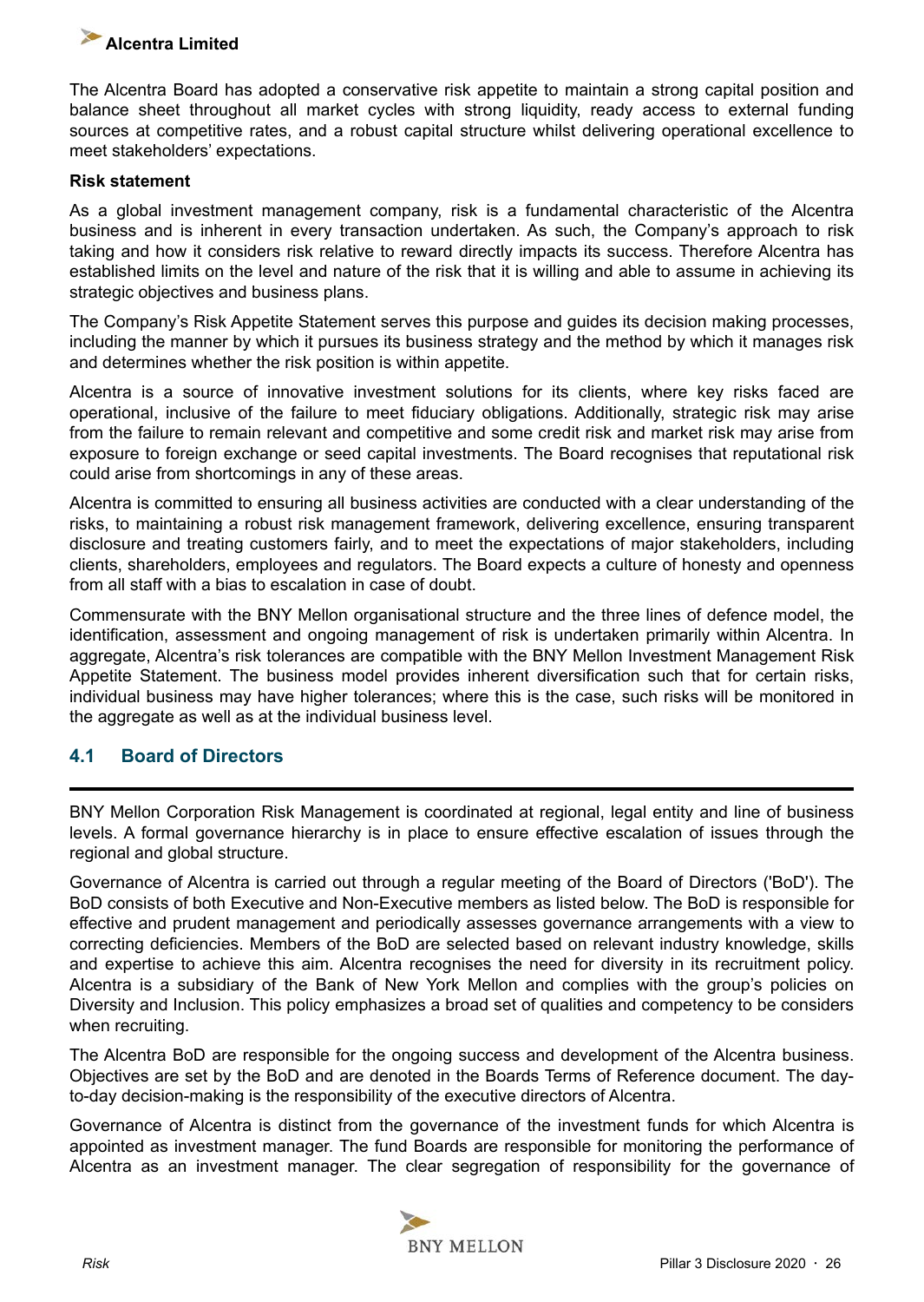Alcentra as a business entity and the fiduciary responsibility for the funds managed by Alcentra ensures that potential conflicts are managed and that the responsibilities of each Board are clear and distinct.

The Global Risk and Compliance Committee meets on a monthly basis and comprises Alcentra Directors, several senior members of staff at Alcentra and regional representatives from BNY Mellon IM Risk and Compliance. The committee focus is the assessment and evaluation of all business risk. The Risk and Compliance Committee is responsible for the escalation of issues to the Global Board Risk Committee.

The Global Board Risk Committee meets at least quarterly and comprises Alcentra Directors and several senior members of staff at Alcentra. It assists the Board of Alcentra in its oversight of risk management, compliance and internal audit, as well as compliance with statutory and regulatory information.

The BoD are satisfied that it has in place adequate risk management systems in relation to the firms or file and strategy.

The main duty and responsibility of the BoD is to define the strategy of Alcentra and to supervise the management of Alcentra. Whilst acting autonomously and in accordance with its legal and regulatory requirements, the Board aligns Alcentra's strategy to that of its primary shareholder. The Board has overall responsibility for the establishment and maintenance of Alcentra's risk appetite framework and for the approval of the risk appetite statement, which is developed in collaboration with the Chief Executive Officer ('CEO') and the Head of Risk and Compliance. The Board must ensure that strategic and business plans are consistent with the approved risk appetite. The Board also has responsibility for:

- holding the CEO accountable for the integrity of the risk appetite framework;
- seeking independent assessment, if deemed necessary, of the integrity and robustness of the risk appetite framework by reference to stakeholder expectations; and
- understanding how strategic decisions alter the risk profile, and whether the strategic change would cause the risk appetite to be exceeded.

| <b>Board</b><br>member                                                    | <b>Function at</b><br><b>Alcentra</b> | Name of the other<br>company in which<br>an external function<br>is exercised | <b>Location</b><br>(country) | <b>Type of</b><br><b>activities</b>                               | <b>Listed</b><br>company<br>(Y/N) | <b>External</b><br>mandate<br>(title) | <b>Capital</b><br>connection<br>with<br><b>Alcentra</b><br>(Y/N) |
|---------------------------------------------------------------------------|---------------------------------------|-------------------------------------------------------------------------------|------------------------------|-------------------------------------------------------------------|-----------------------------------|---------------------------------------|------------------------------------------------------------------|
|                                                                           |                                       | <b>Blagdon House</b><br>Limited                                               | UK                           | Development of<br>building projects                               | N                                 | Director                              | N                                                                |
| Founder and<br>D Forbes-<br>Head of Special<br>Nixon<br><b>Situations</b> | <b>DFN Charitable</b><br>Foundation   | <b>UK</b>                                                                     | Education                    | N                                                                 | <b>Director</b>                   | N                                     |                                                                  |
|                                                                           |                                       | <b>DFN Events Limited</b>                                                     | <b>UK</b>                    | Support<br>activities to<br>performing arts                       | N                                 | Director                              | N                                                                |
|                                                                           |                                       | <b>DFN Project Search</b>                                                     | <b>UK</b>                    | Education                                                         | N                                 | <b>Director</b>                       | N                                                                |
|                                                                           |                                       | New Malden House<br>Long Leasehold<br>Limited                                 | <b>UK</b>                    | Other letting and<br>operating of own<br>or leased real<br>estate | N                                 | <b>Director</b>                       | N                                                                |
|                                                                           |                                       | <b>Stepping Stones</b><br>School Hindhead                                     | <b>UK</b>                    | Education                                                         | N                                 | <b>Director</b>                       | N                                                                |
|                                                                           |                                       | Oakfield TQ Limited                                                           | <b>UK</b>                    | Dormant<br>Company                                                | N                                 | Director                              | N                                                                |

The Board meets at least quarterly and the directors who served during the year were:

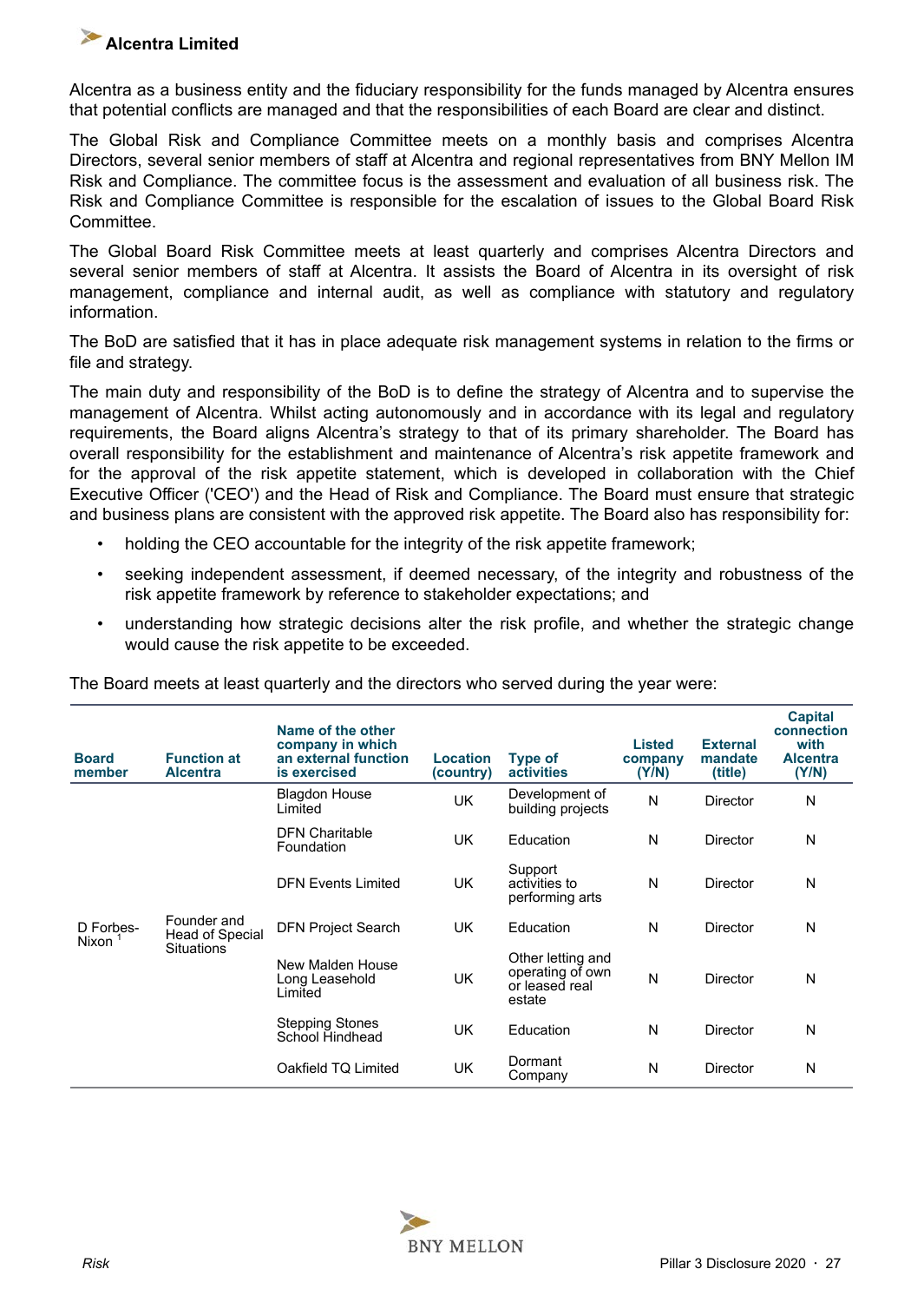

| <b>Board</b><br>member     | <b>Function at</b><br><b>Alcentra</b>            | Name of the other<br>company in which<br>an external function<br>is exercised    | Location<br>(country) | <b>Type of</b><br>activities                                          | <b>Listed</b><br>company<br>(Y/N) | <b>External</b><br>mandate<br>(title) | <b>Capital</b><br>connection<br>with<br><b>Alcentra</b><br>(Y/N) |
|----------------------------|--------------------------------------------------|----------------------------------------------------------------------------------|-----------------------|-----------------------------------------------------------------------|-----------------------------------|---------------------------------------|------------------------------------------------------------------|
|                            |                                                  | Franciscan House for<br>Children                                                 | US                    | Education                                                             | N                                 | <b>Director</b>                       | N                                                                |
| J<br>DeSimone <sup>2</sup> | <b>Chief Executive</b><br>Officer                | St. Johns Preparatory<br>School                                                  | US                    | Education                                                             | N                                 | Trustee                               | N                                                                |
|                            |                                                  | Concord Academy                                                                  | US                    | Education                                                             | N                                 | Trustee                               | N                                                                |
| D Fabian $3$               | President &<br><b>Chief Operating</b><br>Officer | Silverlake Collection<br>Ltd                                                     | <b>UK</b>             | Other business<br>support service<br>activities                       | N                                 | Director                              | N                                                                |
|                            |                                                  | The Fordham Trust                                                                | <b>UK</b>             | Activities of<br>religious<br>organisations                           | N                                 | Director                              | N                                                                |
| <b>G</b> Brisk             | Chair of Alcentra<br>Limited and<br>Head of      | The St Nicholas Cole<br>Abbey Centre For<br><b>Workplace Ministry</b><br>Limited | UK                    | Activities of<br>religious<br>organisations                           | N                                 | Director                              | N                                                                |
|                            | Governance,<br><b>BNY Mellon IM</b>              | Distaff Lane Coffee<br>Limited                                                   | UK                    | Unlicensed<br>restaurants and<br>cafes                                | N                                 | Director                              | N                                                                |
|                            |                                                  | The Littlegate Trust                                                             | <b>UK</b>             | Activities of<br>religious<br>organisations                           | N                                 | Director                              | N                                                                |
|                            | Non-executive<br>Director                        | <b>Tidal Electric Limited</b>                                                    | UK                    | Production of<br>electricity                                          | N                                 | Director                              | N                                                                |
|                            |                                                  | Art-I-Check Ltd                                                                  | <b>UK</b>             | <b>Business and</b><br>domestic<br>software<br>development            | N                                 | Non-<br>executive<br>Director         | N                                                                |
|                            |                                                  | Ambury Bath Limited                                                              | <b>UK</b>             | <b>Building projects</b><br>& letting and<br>operating real<br>estate | N                                 | <b>Director</b>                       | N                                                                |
|                            |                                                  | <b>Ambury Bath Lettings</b><br>Limited                                           | <b>UK</b>             | <b>Building projects</b><br>& letting and<br>operating real<br>estate | N                                 | Director                              | N                                                                |
| A Eilon <sup>4</sup>       |                                                  | <b>L&amp;AD Ltd</b>                                                              | UK                    | Activities of<br>head offices                                         | N                                 | Director                              | N                                                                |
|                            |                                                  | L&AD2000 Ltd                                                                     | UK                    | Activities of<br>head offices                                         | N                                 | Director                              | N                                                                |
|                            |                                                  | L&AD2001 Ltd                                                                     | UK                    | Activities of<br>head offices                                         | N                                 | Director                              | N                                                                |
|                            |                                                  | L&AD2002 Ltd                                                                     | UK                    | Activities of<br>head offices                                         | N                                 | <b>Director</b>                       | N                                                                |
|                            |                                                  | Eilon & Associates<br>Limited                                                    | UK                    | <b>Business</b><br>support services                                   | ${\sf N}$                         | <b>Director</b>                       | N                                                                |
|                            |                                                  | <b>Ullman Offshore</b><br>Lagoon (Solway)<br>Limited                             | UK                    | Production of<br>electricity                                          | ${\sf N}$                         | Director                              | N                                                                |
|                            |                                                  | The Electric Car<br>Scheme Ltd                                                   | UK                    | Automobile<br>Leasing                                                 | N                                 | Director                              | ${\sf N}$                                                        |
| M Harris $5$               | CEO of BNYM<br>IМ                                |                                                                                  |                       |                                                                       |                                   |                                       |                                                                  |

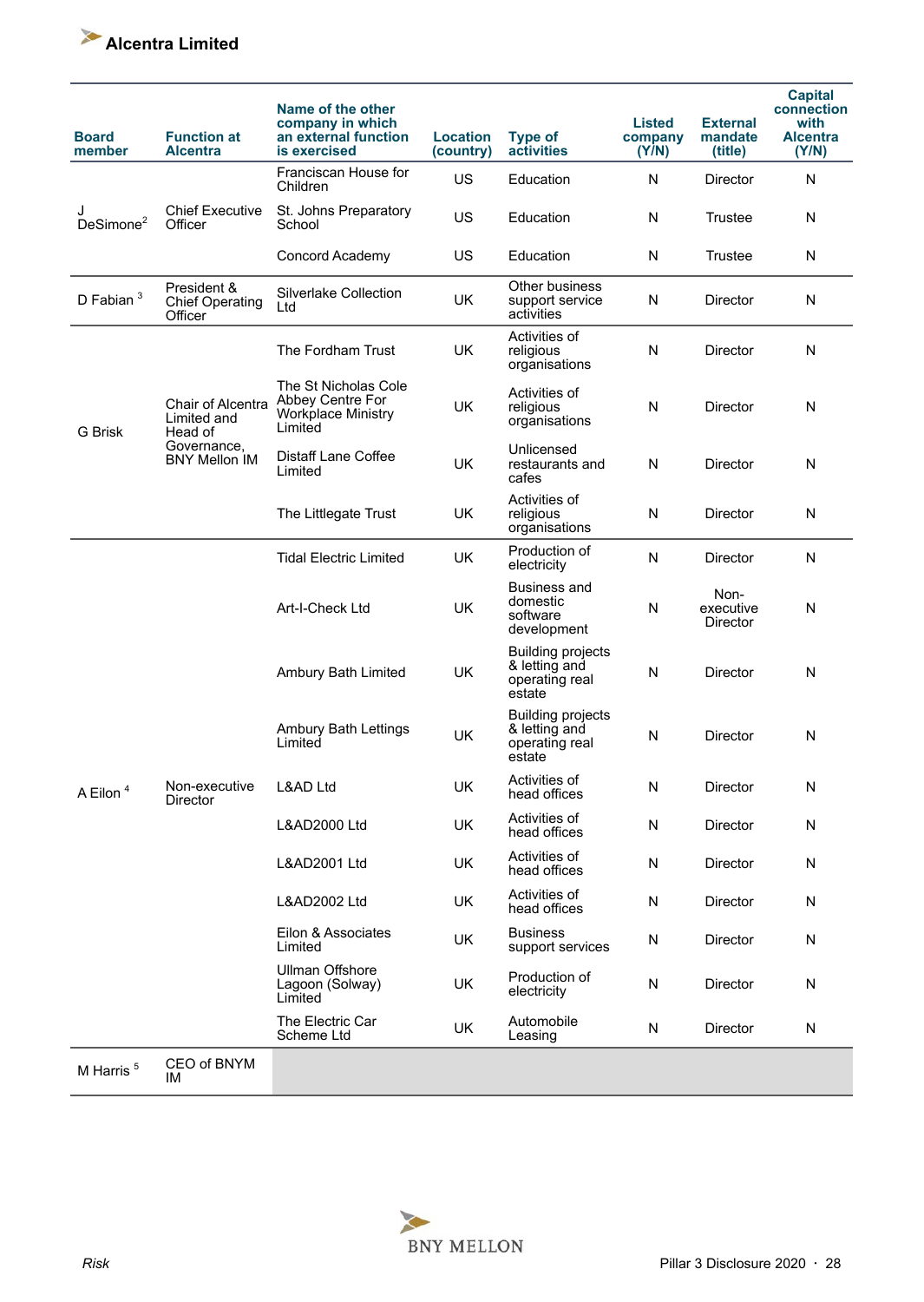

| <b>Board</b><br>member | <b>Function at</b><br><b>Alcentra</b> | Name of the other<br>company in which<br>an external function<br>is exercised | <b>Location</b><br>(country) | <b>Type of</b><br>activities                                                          | <b>Listed</b><br>company<br>(Y/N) | <b>External</b><br>mandate<br>(title) | <b>Capital</b><br>connection<br>with<br><b>Alcentra</b><br>(Y/N) |
|------------------------|---------------------------------------|-------------------------------------------------------------------------------|------------------------------|---------------------------------------------------------------------------------------|-----------------------------------|---------------------------------------|------------------------------------------------------------------|
|                        |                                       | The Investment<br>Association                                                 | UK                           | Trading body                                                                          | ${\sf N}$                         | <b>Director</b>                       | N                                                                |
| H Smits <sup>6</sup>   | CEO of BNYM<br>ΙM                     | Impetus - The Private<br><b>Equity Foundation</b>                             | UK                           | Social work                                                                           | N                                 | Director                              | N                                                                |
|                        |                                       | The Education<br>Endowment<br>Foundation                                      | UK                           | Education                                                                             | $\mathsf{N}$                      | <b>Director</b>                       | N                                                                |
| C McAnulty             | Non-executive                         | Celtica Investments<br><b>LLP</b>                                             | UK                           | Limited liability<br>partnership                                                      | N                                 | <b>LLP</b><br>designated<br>member    | N                                                                |
|                        | <b>Director</b>                       | <b>NORTHERN 2 VCT</b><br><b>PLC</b>                                           | UK                           | Financial<br>intermediation                                                           | N                                 | Director                              | N                                                                |
| D Ford                 |                                       | Oppilotech Limited                                                            | <b>UK</b>                    | Research and<br>experimental<br>development on<br>natural sciences<br>and engineering | $\mathsf{N}$                      | Director                              | N                                                                |
|                        | Non-executive<br>Director             | Oxford Drug Design<br>Limited                                                 | UK                           | Research and<br>experimental<br>development on<br>natural sciences<br>and engineering | $\mathsf{N}$                      | Director                              | $\mathsf{N}$                                                     |
|                        |                                       | SomaServe Limited                                                             | <b>UK</b>                    | Research and<br>experimental<br>development on<br>natural sciences<br>and engineering | N                                 | <b>Director</b>                       | N                                                                |
|                        |                                       | <b>BoobyBiome Limited</b>                                                     | <b>UK</b>                    | Research and<br>experimental<br>development on<br>natural sciences<br>and engineering | N                                 | <b>Director</b>                       | N                                                                |
|                        |                                       | <b>New Atlantis Ventures</b><br>Ltd                                           | <b>UK</b>                    | Activities of<br>venture and<br>development<br>capital<br>companies                   | N                                 | Director                              | N                                                                |
|                        |                                       | <b>Arrowfield Capital</b><br>Nominees Limited                                 | UK                           | Activities of<br>venture and<br>development<br>capital<br>companies                   | N                                 | Director                              | N                                                                |

In accordance with Article 91(4a) of Directive 2013/36/EU, executive or non-executive directorships held within the same group shall count as a single directorship.

1 Changed role at Alcentra on 15 December 2020.

 $2$  Appointed as a Director of Alcentra on 15 December 2020.

 $3$  Resigned as a Director and President of Alcentra on 29 January 2021.

4 Resigned as a Director of Alcentra on 10 December 2020.

<sup>5</sup> Resigned as a Director of Alcentra on 1 October 2020.

<sup>6</sup> Appointed as a Director of Alcentra on 1 October 2020.

The Board is responsible for both the management and the oversight of risks together with the quality and effectiveness of internal controls but has delegated risk management oversight to general management, supported by the risk management committees. The Board is responsible for reviewing, challenging and approving all risk management processes including risk identification and assessment, stress testing and capital adequacy. The various control functions provide further support for the management of risk within the business.

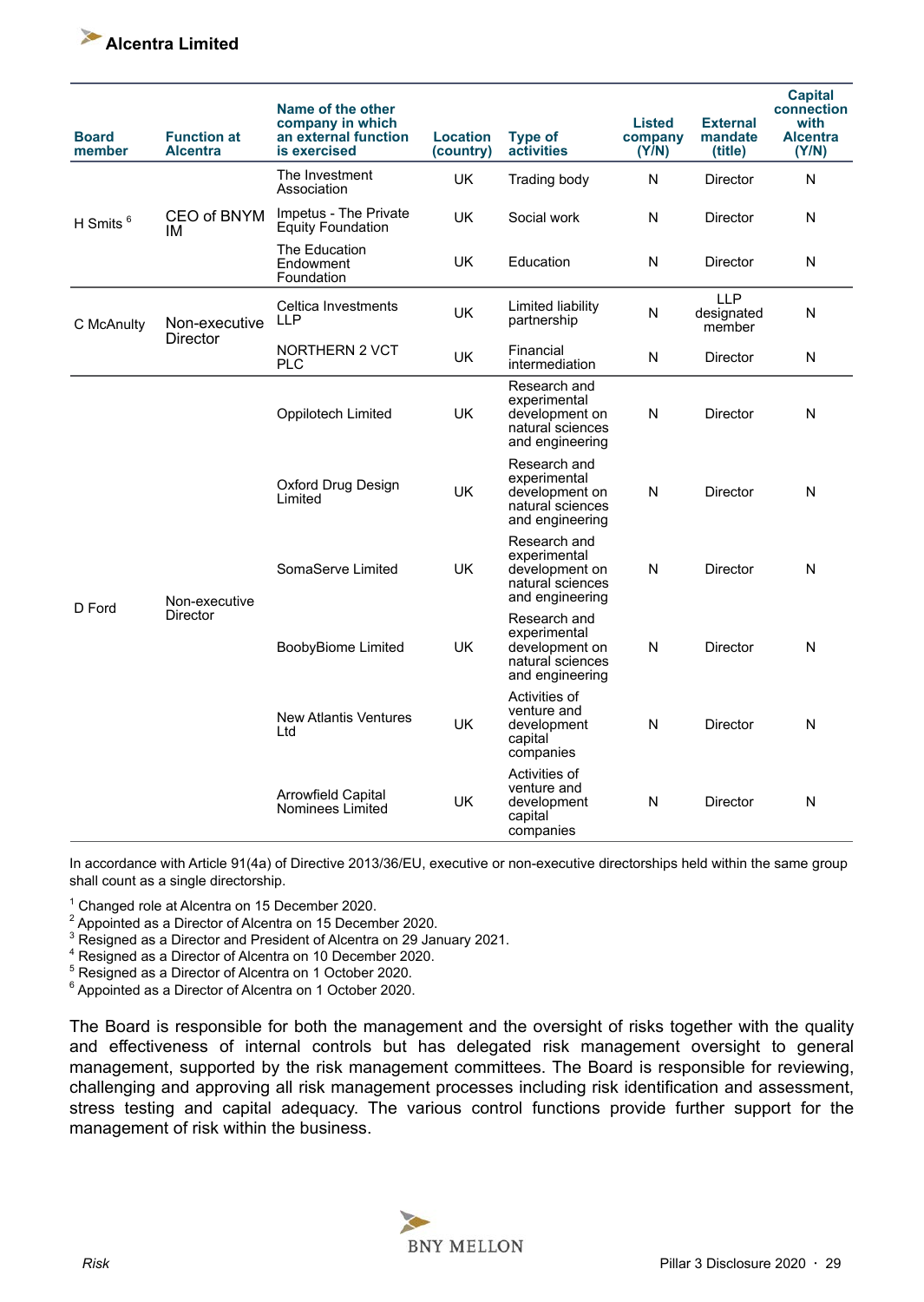<span id="page-29-0"></span>Although the Company is a stand-alone business, as a subsidiary of a larger group the Company's board members and Global Head of Risk and Compliance also have the following reporting lines into BNY Mellon. The below information is based on the year end date of 31 December 2020:

- Jon DeSimone, CEO, reports into Hanneke Smits, CEO of BNY Mellon Investment Management;
- James Algar, Global Head of Risk and Compliance, reports into Chris Rexworthy, EMEA Head of Risk and Compliance, BNY Mellon Investment Management.

Although continually monitored, there have been no significant changes in the Company's risk forums and risk management operating practices and procedures.

## **4.2 Risk management framework**

In line with global policy, Alcentra has adopted the 'Three Lines of Defence' model in deploying its risk management framework (figure 2 below). The first line of defence ('1LOD') is the business or, in some cases, business partner level. The business takes and owns the risk associated with activities, and it manages the risks and the related control processes and procedures on an operational basis. The Risk Management and Compliance functions are the second line of defence ('2LOD') and own the enterprisewide risk management framework and provide independent oversight of the 1LOD, ensuring that policies are adhered to and challenged. The third line of defence ('3LOD') is Internal Audit, which independently provides Alcentra Board and senior management with the assurance that the governance structures, risk management and internal controls in place are effective.

BNY Mellon Risk and Compliance policies and guidelines provide the framework for Alcentra's risk identification, internal controls, monitoring, reporting and escalation.





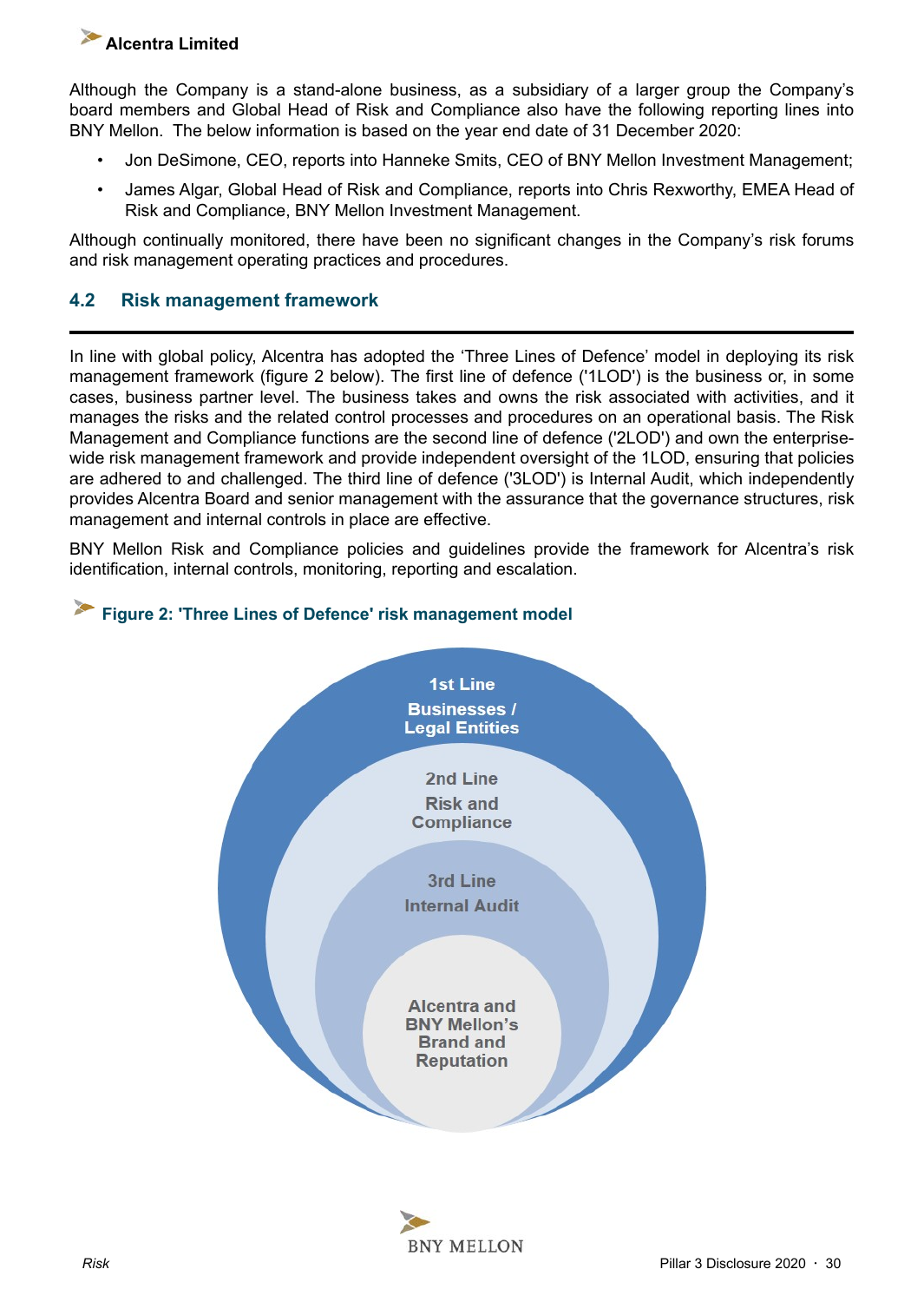<span id="page-30-0"></span>

#### **Three Lines of Defence**

#### **1 st Line: Business / Legal Entities**

- Owns risks associated with activities
- Each employee understands and manages the risks inherent in their jobs
- Controls and sound business level policies are in place
- Operate within Alcentra Board-defined risk appetite (which aligns with BNY Mellon IM Risk Appetite Statements)
- Issues escalated in a timely manner via governance structure

#### **2 nd Line: Risk and Compliance**

- Supports the business to successfully achieve its strategy by facilitating the identification, assessment and mitigation of risks
- Consistent corporate level policies and standards
- Issues escalated in a timely fashion
- Reporting to regional BNY Mellon operational risk teams facilitate additional oversight and challenge
- Local oversight of BNY Mellon policies, procedures and satisfying regulatory oversight requirements at the legal entity level
- Embedded Operational Risk and Compliance function

#### **3 rd Line: Internal Audit (BNY Mellon)**

- Independent from first two lines of defence
- Conducts risk-based audits
- Reports on the company's effectiveness in identifying and controlling risks

## **4.3 Risk appetite**

Alcentra's Risk Appetite Statement is owned and approved by the Board. It describes the level of risk that the Board is willing to accept in its strategy and business activities, given its business objectives and obligations. The statement applies to all subsidiaries and is reviewed at least annually or when the Company's risk profile changes.

Alcentra uses a variety of metrics to measure and monitor its risk taking activities relative to its risk appetite. Articulating risk appetite through its metrics aids important decision-making by determining actions such as pursuing new products and enterprises, exiting businesses, and aligning resources to maximise potential gains given acceptable levels of risk.

Thresholds are established to measure the performance of the business against its risk appetite. The metrics are actively monitored, managed and mitigated through the Alcentra Global Risk & Compliance Committee, the Alcentra Global Board Risk Committee and the BNY Mellon EMEA Investment Management Risk Committee ('IMRC'), to ensure that the performance of business activities remains within risk tolerance levels. Where residual risks remain (which are within Alcentra's risk appetite), Alcentra will allocate capital as provision against potential financial loss.

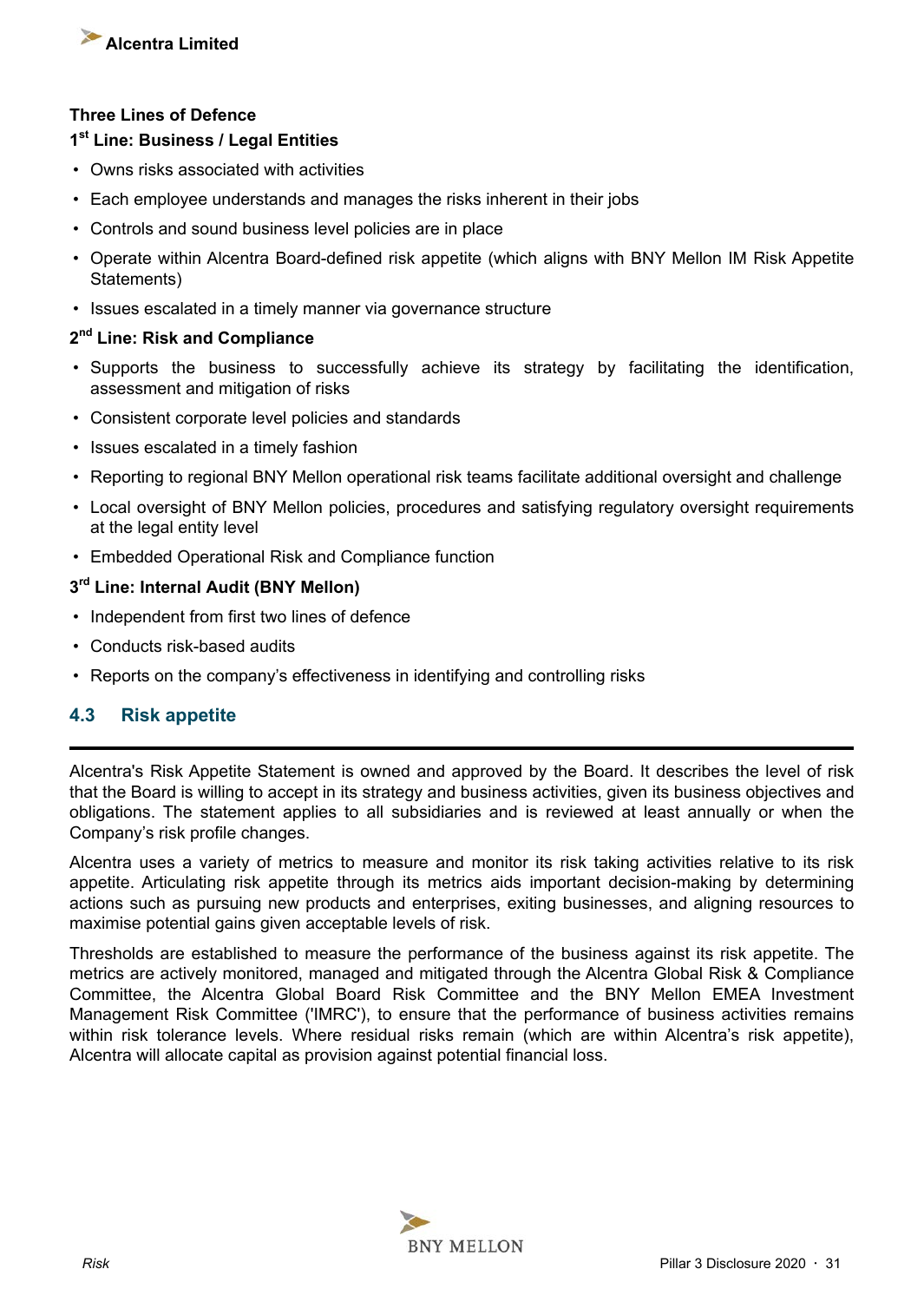## <span id="page-31-0"></span>**4.4 Strategic and Emerging risk assessment**

Risks are prioritised by key representatives from Alcentra according to the assessment of the inherent risk, quality of controls in place to mitigate risk and reduce the likelihood of each residual risk. Risks are assessed on both an inherent and residual basis as 'High', 'Moderate', and 'Low'. The Strategic and Emerging Risk Assessment forms part of the reporting to risk committees.

## **4.5 Stress testing**

Capital Stress testing is undertaken at Alcentra to monitor and quantify risk exposures and capital requirements to ascertain whether or not there are sufficient capital resources on a forward-looking basis. The process involves developing stressed scenarios that identify an appropriate range of adverse circumstances of varying nature, severity and duration relevant to Alcentra's risk profile and business activities. Scenarios are derived from current, emerging, and plausible future risks and strategy, and reviewed, discussed and agreed by Alcentra's risk management and Board as part of the ICAAP process (see section 4.7 below).

## **4.6 Escalation of risks and issues**

A robust framework exists for monitoring and escalation of issues and risks. If a material risk issue occurs, the EMEA Governance Guide for reporting and escalation of material issues and risks is followed. Business management is required to notify senior management, which includes Alcentra Board members, soon after determination. Risk management is responsible for supporting the business lines in achieving the following:

- identifying and documenting all material risks, assessing the effectiveness of control design, and ensuring that control gaps are closed;
- developing and implementing standards and policies appropriate for the business that conform to the principles and guidelines established by BNY Mellon and the internal Alcentra Risk team;
- elevating, reporting and investigating operating errors, losses and near misses, identifying root causes and implementing corrective actions;
- reviewing key indicators for coverage and effectiveness, identifying root causes for red and amber conditions and ensuring implementation of corrective actions;
- approving the process to accept new business, and contract acceptance and compliance;
- reviewing the impact of changes in business processes on inherent risks and controls such as reorganisations, new products or processes, system conversions and acquisitions, etc.; and
- ensuring that processes, risks and controls are continually reassessed for appropriateness and completeness.

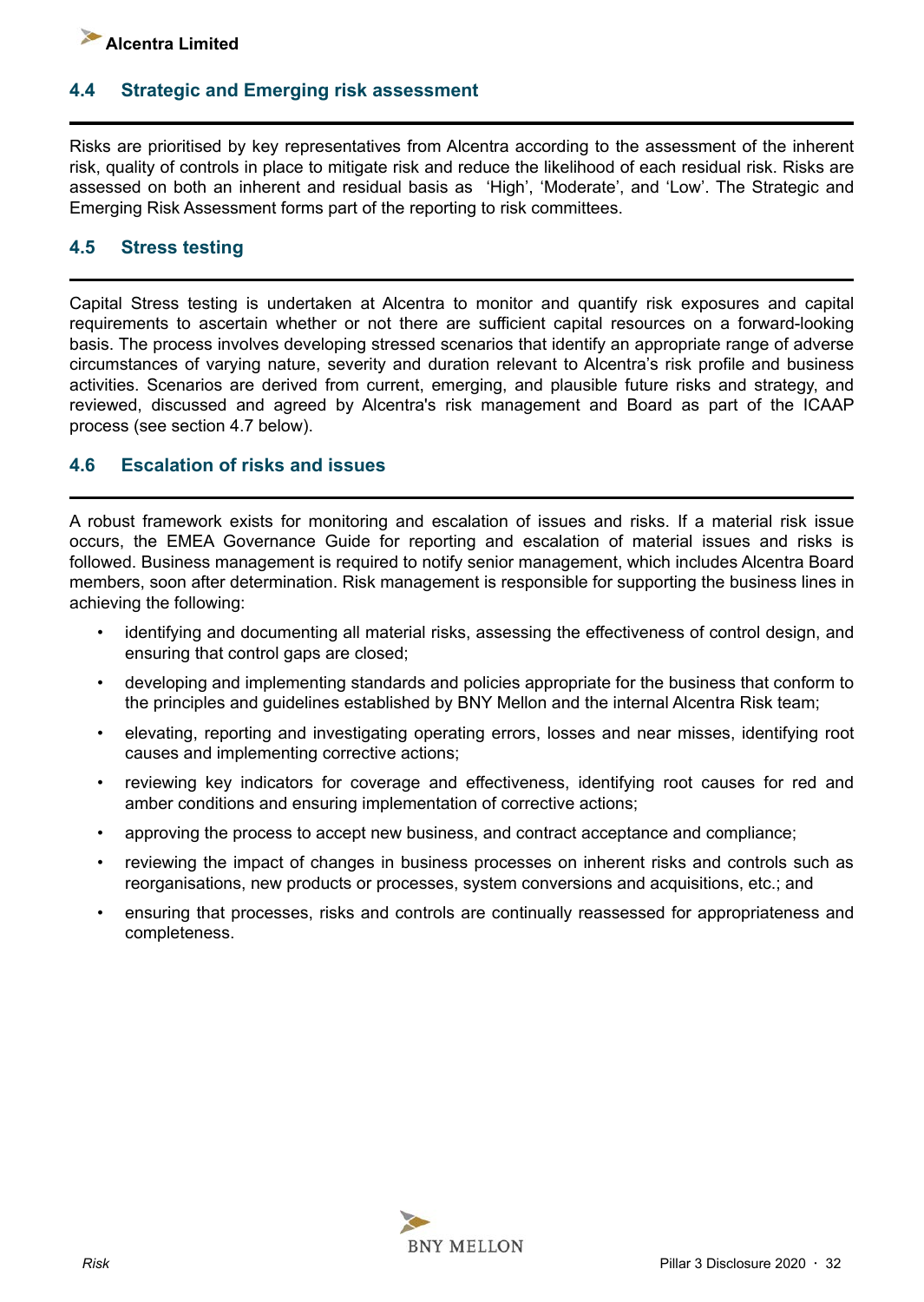## <span id="page-32-0"></span>**4.7 Internal Capital Adequacy Assessment Process**

An Internal capital adequacy assessment process ('ICAAP') document is produced at least annually for Alcentra on a consolidated basis, including its subsidiaries. The process and document is owned by the Alcentra Board. The purpose of the ICAAP is to:

- ensure the ongoing assessment and monitoring of the Company's risks and the approaches used to mitigate those risks, such that they remain within the Risk Appetite established by the Board;
- determine the capital requirement for the residual risk exposure at the point when the assessment is made and also over the Company's five-year planning horizon, both under baseline and internally assessed stressed conditions;
- document the capital adequacy assessment process both for internal stakeholders and for prudential supervisors;
- provide the necessary information so that senior management, including the Board, can make decisions about the amount of capital that is required and the approach to risk management;
- provide on-going assessment and monitoring of Alcentra's capital risks such that they remain within the risk appetite established by the Board;
- determine how much capital is likely to be necessary to support those risks at the moment the assessment is made and also over the firm's five-year planning horizon, both under baseline and stressed conditions; and
- provide the necessary information so that senior management and the Board can make decisions about the amount of capital that is required and the approach to risk management that should be adopted.

In addition to ensuring that there is sufficient capital to cover Economic Risk and to meet capital requirements under internally assessed stressed conditions, the Company's objective is also to maintain capital in excess of its Risk Appetite.

## **4.8 Recovery and resolution planning**

Alcentra forms part of Asset Management, a core business line of BNY Mellon for the purposes of its global Recovery and Resolution Planning. Every two years, BNY Mellon submits its Title I Resolution Plan as prescribed by supervisory policy. Further, as an indirect subsidiary of The Bank of New York Mellon Corporation, Alcentra is included within BNY Mellon's Single Point of Entry Resolution Strategy. For more information, please refer to the public section of BNY Mellon's 2020 Resolution Plan, available on the FDIC website.

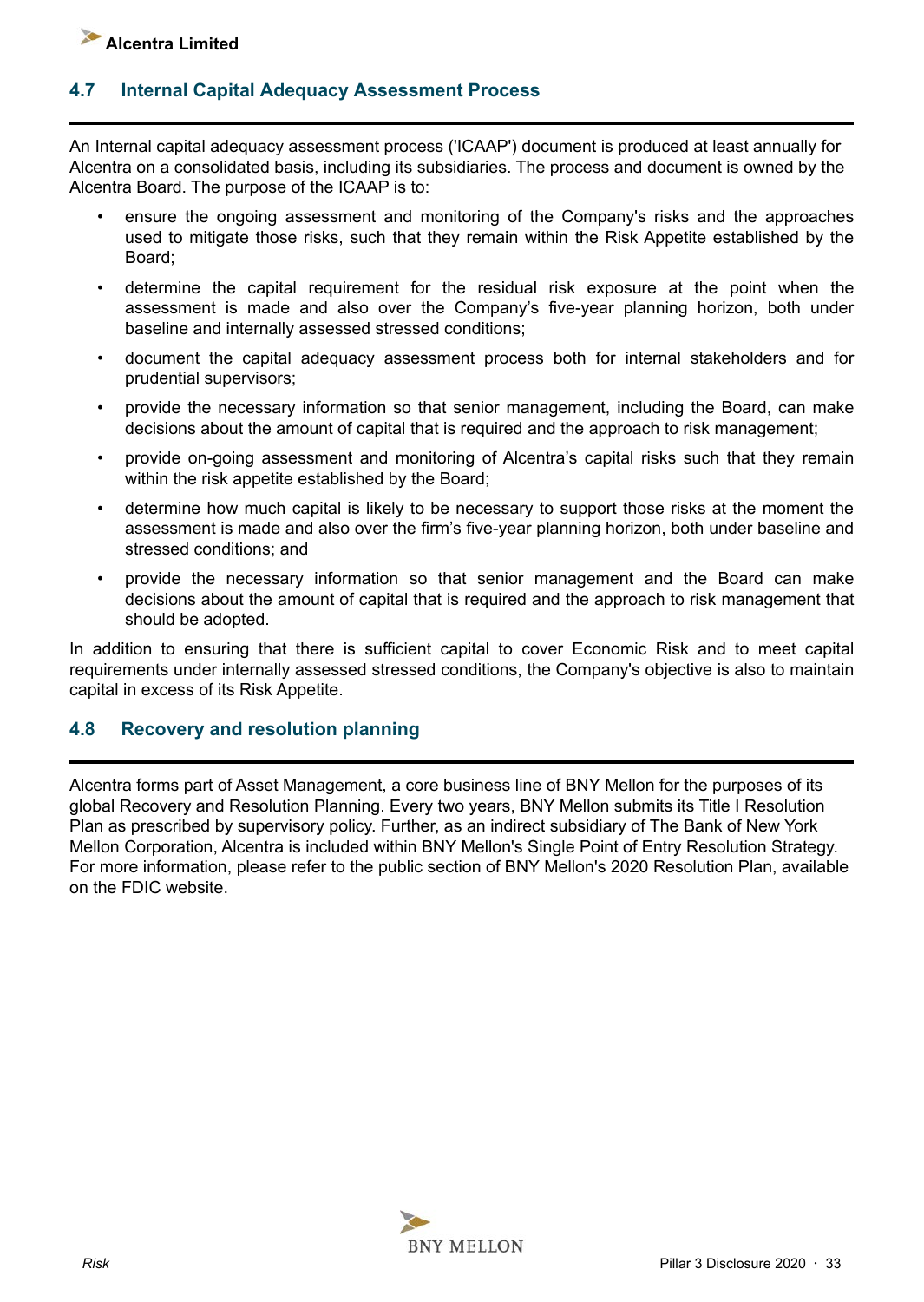<span id="page-33-0"></span>

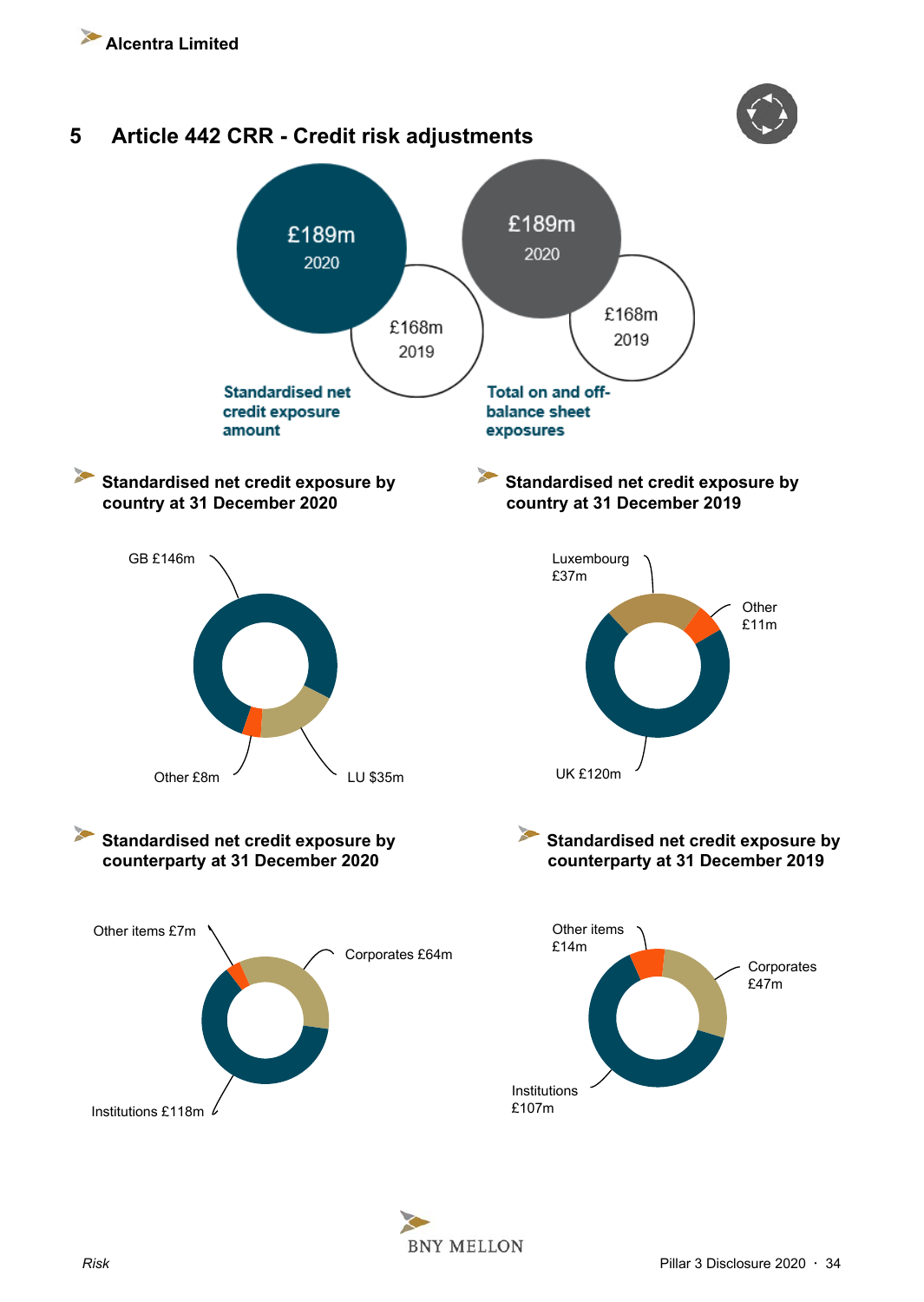## <span id="page-34-0"></span>**5.1 Definition and identification**

Credit risk is the risk of default from counterparties or clients for deposits, loans, commitments, securities and other assets where the realisation of the value of the asset is dependent on their ability to perform. As at 31 December 2020 the credit risk profile for Alcentra is limited to the risk of default from inter-company counterparties, management fees derived from the funds (clients) which Alcentra manages and the seed capital investments. The Company does not have a trading book.

#### **5.2 Credit risk management framework**

The Finance team in conjunction with the Global Operations team monitors Alcentra's exposure to management fee receivables on a day-to-day basis. Management fees are embedded in Global Operations procedures relating to oversight of the various fund's waterfall payments on an ongoing basis. Fees are tracked and if the risk of non-payment is identified this is immediately escalated to the Finance Team.

In relation to inter-company credit risk, Alcentra's Finance team is responsible for and controls all Alcentra Group inter-company lending/borrowing. Although Alcentra has lent a large amount of cash to other Group entities, the net assets of the Alcentra Group are greater than the inter-company borrowings and hence will remain solvent even in the extreme event of all inter-company borrowings being written off.

Since July 2013, as a result of the ECB rules affecting CLO managers, Alcentra is required to invest 5% of the total CLO fund size as either a vertical or horizontal strip of the underlying notes. As a result of the lower risk associated with a vertical strip (c.80% of the investment will be in BBB rated paper and above) Alcentra has opted for this option to satisfy the ECB rules. Investing in CLOs has resulted in an additional credit risk exposure.

## **5.3 Analysis of credit risk**

Alcentra's credit risk exposure is managed between Finance and Global Operations. Any seed investments require an initial approval by the BNY Mellon Seed Capital Committee before the investments are made. The CLO investments are a vertical strip of the underlying notes.

Established operational policies, procedures and controls exist around the collection of receivables and identification and follow-up of at-risk balances.

The probability of default from inter-company receivables balance is minimal.

The metrics supporting the management of credit risk are monitored on a monthly basis and reported to senior management. Reporting was undertaken throughout 2020.

## **5.4 Monitoring and reporting**

Credit risk exposure is computed under the standardised approach which uses external credit assessment institution ratings and supervisory risk weights supplied by external credit assessment agencies. The following credit risk exposure tables summarise the credit exposure for Alcentra in accordance with the CRD IV requirements.

The definitions below are used in the following tables:

**Exposure at Default ('EAD')** is defined as the amount expected to be outstanding, after any Credit Risk Mitigation, if and when a counterparty defaults. Exposure reflects drawn balances as well as allowance for undrawn amounts of commitments and contingent exposures over a one-

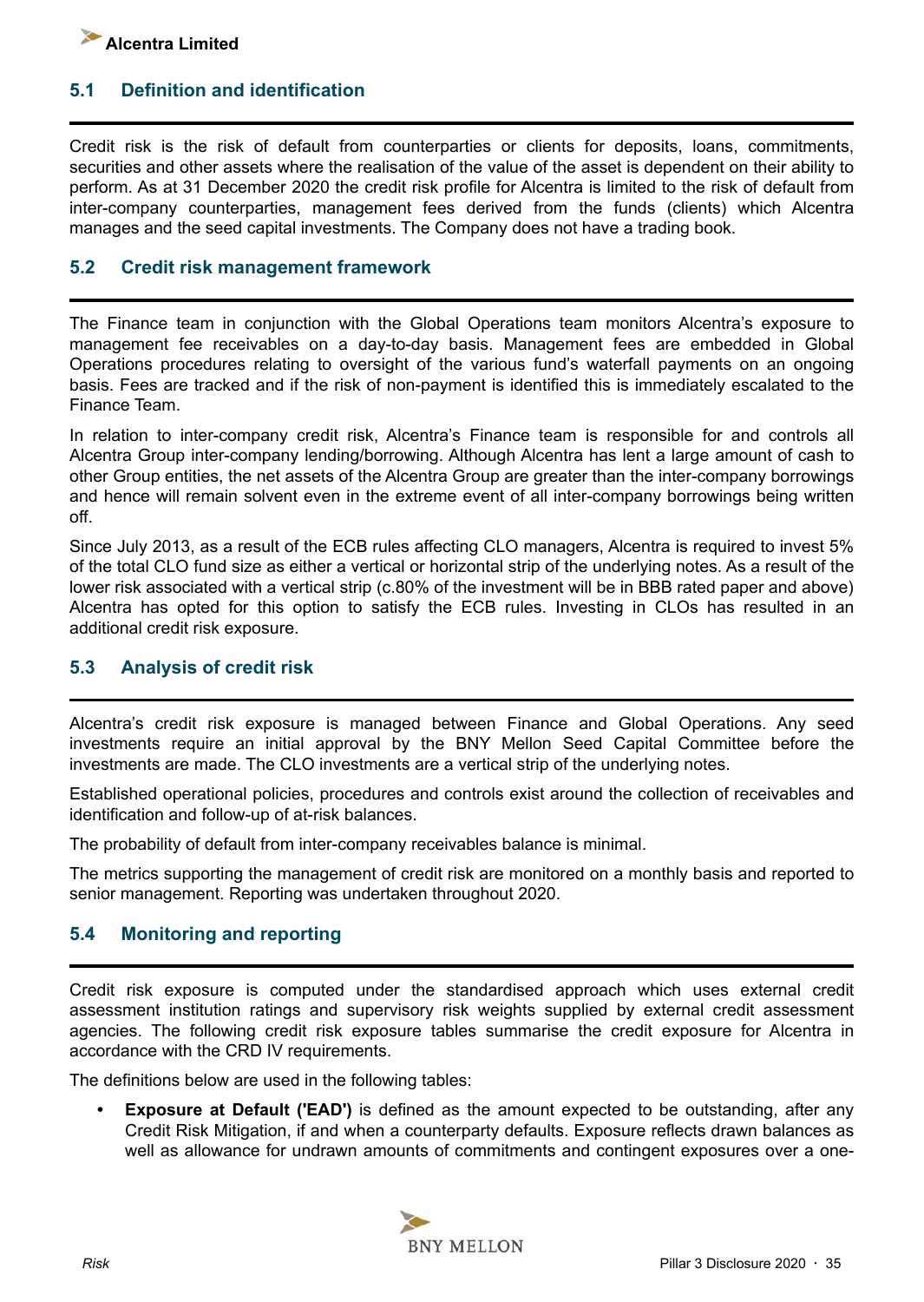<span id="page-35-0"></span>year time horizon. As such, exposure in this context may differ from statutory IFRS accounting balance sheet carrying values;

- **Credit Conversion Factor ('CCF')** converts the amount of a free credit line and other offbalance sheet transactions (with the exception of derivatives) to an EAD amount;
- **Credit Risk Mitigation ('CRM')** is defined as a technique to reduce the credit risk associated with an exposure by application of credit risk mitigants such as collateral, guarantees and credit protection;
- **Geographic area** is based on the country location for the counterparty; and
- **Residual maturity** is defined as the period outstanding from the reporting date to the maturity or end date of an exposure.

## **Table 9: EU CRB-B - Total and average net amount of exposures**

The following tables show the total and average credit risk exposure pre conversion factors by class for the Company using the standardised approach.

| At 31 December 2020 (£m) |     | Net value at the end of the period Average net value over the period |
|--------------------------|-----|----------------------------------------------------------------------|
| Corporates               | 64  | 50                                                                   |
| Institutions             | 118 | 97                                                                   |
| Other items              |     | 8                                                                    |
| <b>Total</b>             | 189 | 155                                                                  |

## **Table 10: Securitisation exposure as sponsor**

This table shows securitisation exposure as sponsor using the standardised approach by risk-weight.

|                                                  |           | <b>Exposure</b>  | <b>Risk-weight amount</b> |           | <b>Capital requirement</b> |                |
|--------------------------------------------------|-----------|------------------|---------------------------|-----------|----------------------------|----------------|
| <b>Securitisation exposures</b><br>$(\text{Em})$ | 31-Dec-20 | 31-Dec-19        | 31-Dec-20                 | 31-Dec-19 | 31-Dec-20                  | 31-Dec-19      |
| 20%                                              | 108       | 132              | 22                        | 26        | $\overline{2}$             | $\overline{2}$ |
| 40%                                              | 24        |                  | 10                        |           |                            |                |
| 50%                                              |           | 12               |                           | $\,6$     |                            |                |
| 65%                                              | 13        |                  | 9                         |           |                            |                |
| 100%                                             | 22        | 27               | 22                        | 27        | $\overline{2}$             | $\sqrt{2}$     |
| 105%                                             | 11        |                  | 12                        |           | 1                          |                |
| 150%                                             |           |                  |                           |           |                            |                |
| 180%                                             | 10        |                  | 18                        |           | 1                          |                |
| 350%                                             |           | $\boldsymbol{9}$ |                           | 31        |                            | $\sqrt{2}$     |
| 420%                                             | 5         |                  | 21                        |           | $\overline{2}$             |                |
| 1,250%                                           | 8         | 16               | 100                       | 204       | 8                          | 16             |
| <b>Total</b>                                     | 201       | 196              | 214                       | 294       | 18                         | 22             |

Note: As of 2020 the risk weightings applicable under Article 263.3 of CRR have been applied, leading to a greater breadth of weightings than in the prior year.

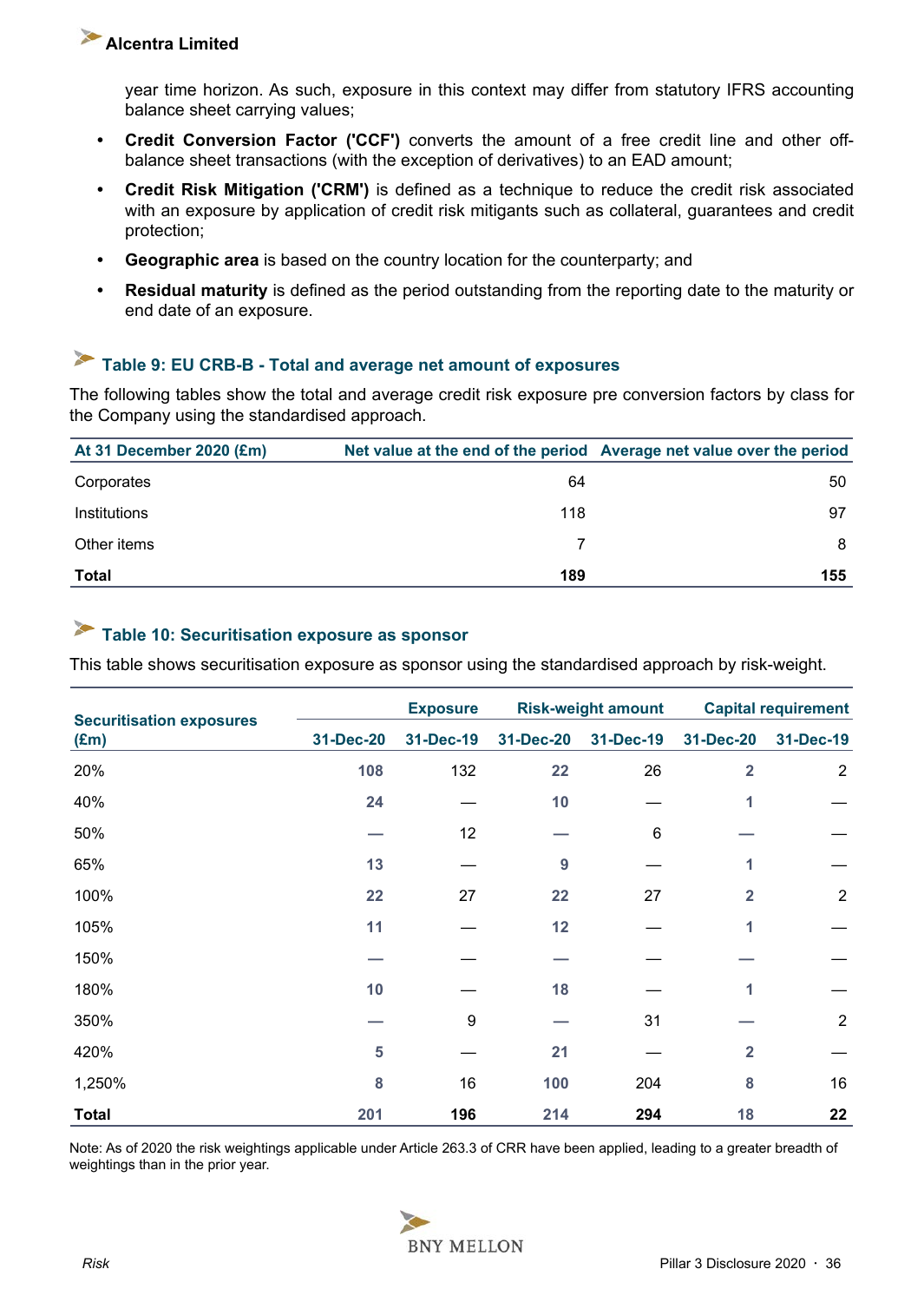### <span id="page-36-0"></span>**Table 11: EU CRB-C - Geographical breakdown of exposures**

This table shows post CRM exposure by class and by geographic area of the counterparty.

| At 31 December 2020 (£m) | <b>GB</b> | LU                | <b>Other</b> | <b>Total</b> |
|--------------------------|-----------|-------------------|--------------|--------------|
| Corporates               | 21        | 35                | 8            | 64           |
| Institutions             | 118       |                   |              | 118          |
| Other items              | 7         |                   |              | 7            |
| <b>Total</b>             | 146       | 35                | 8            | 189          |
| At 31 December 2019 (£m) | <b>UK</b> | <b>Luxembourg</b> | <b>Other</b> | <b>Total</b> |
| Corporates               |           | 37                | 10           | 47           |
| Institutions             | 107       |                   |              | 107          |
| Other items              | 13        |                   | 1            | 14           |
| <b>Total</b>             | 120       | 37                | 11           | 168          |

### **Table 12: EU CRB-D - Concentration of exposures by counterparty types**

This table shows the credit exposure post CRM classified by class and by counterparty type.

| At 31 December 2020 (£m) | <b>General</b><br>governments institutions | <b>Credit</b> | corporations | <b>Other financial Various balance</b><br>sheet items | <b>Total</b> |
|--------------------------|--------------------------------------------|---------------|--------------|-------------------------------------------------------|--------------|
| Corporates               |                                            |               | 64           |                                                       | 64           |
| Institutions             |                                            | 118           |              |                                                       | 118          |
| Other items              |                                            |               |              |                                                       |              |
| Total                    |                                            | 118           | 64           |                                                       | 189          |

### **Table 13: EU CRB-E - Maturity of exposures**

This table shows exposure post credit risk mitigation, classified by credit exposure class and residual maturity.

|                          |                  | Less than 1 | Less than 5  | More than 5  |              |
|--------------------------|------------------|-------------|--------------|--------------|--------------|
| At 31 December 2020 (£m) | <b>On demand</b> | <b>vear</b> | <b>vears</b> | <b>vears</b> | <b>Total</b> |
| Corporates               | 20               | 44          |              |              | 64           |
| Institutions             | 118              |             |              |              | 118          |
| Other                    |                  | 2           | 5            |              |              |
| <b>Total</b>             | 138              | 46          | 5            |              | 189          |

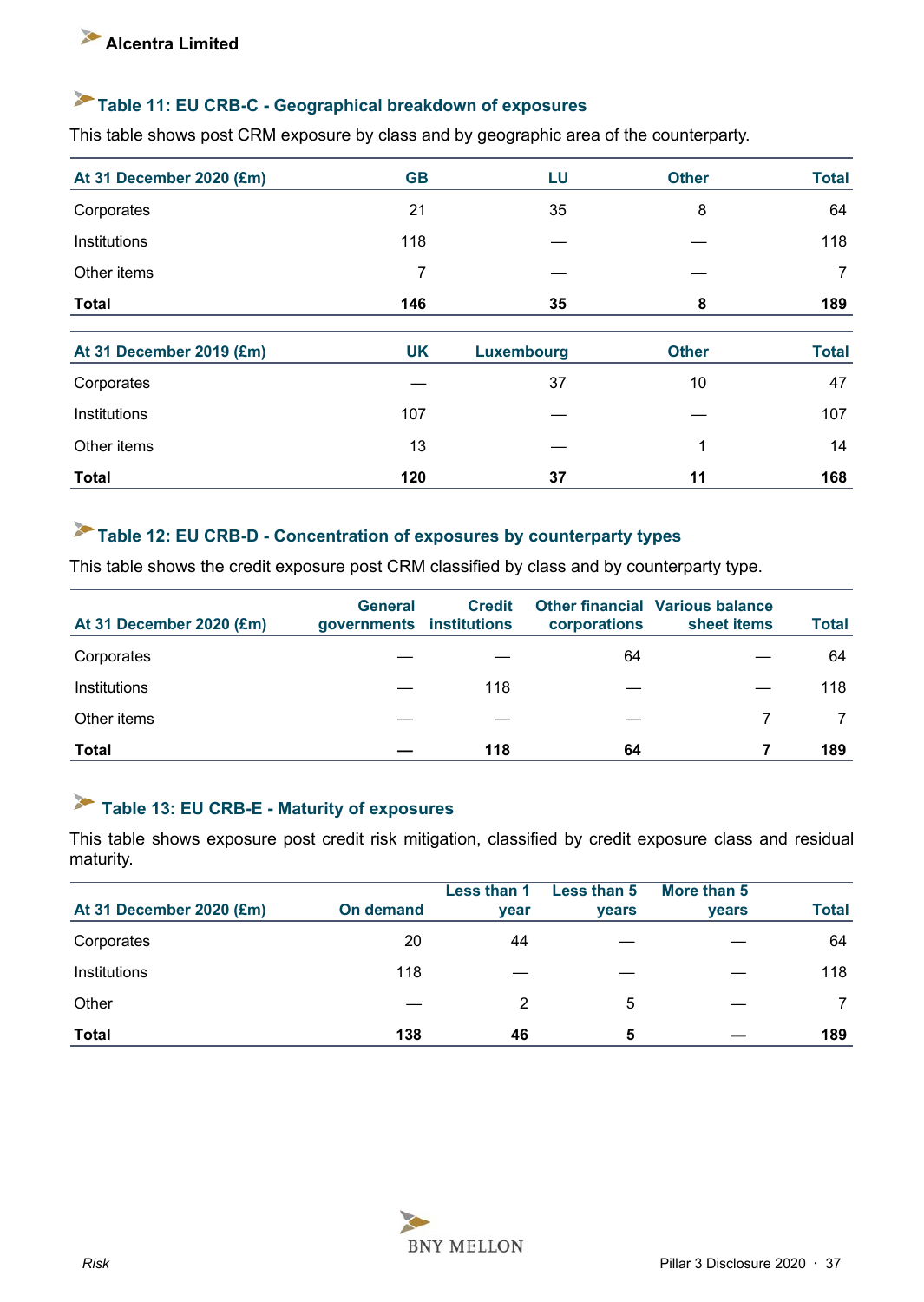### <span id="page-37-0"></span>**5.5 Analysis of past due and impaired exposures**

An aspect of credit risk management relates to problem debt management, which entails early problem identification through to litigation and retrieval of cash where there is no realistic potential for recovery.

The following tables provide an analysis of past due and impaired exposures using the following definitions:

- **past due** exposure is when a counterparty has failed to make a payment when contractually due; and
- **impaired exposure** is when the entity does not expect to collect all the contractual cash flows when they are due.

As at 31 December 2020, Alcentra had no material impaired assets for which a specific or general provision was required. There were no material assets past due greater than 90 days. Alcentra did not incur any material write-offs of bad debts or make any recovery of amounts previously written off during the year.

# **Table 14: EU CR1-A - Credit quality of exposures by exposure class and instrument**

This table provides a comprehensive picture of the credit quality of on- and off-balance sheet exposures.

|                                      | <b>Exposures</b> |                   | <b>Credit risk</b><br>adjustments |                |                                  | <b>Credit risk</b><br>adjustment |                             |  |
|--------------------------------------|------------------|-------------------|-----------------------------------|----------------|----------------------------------|----------------------------------|-----------------------------|--|
| At 31 December 2020<br>$(\text{Em})$ | <b>Defaulted</b> | Non-<br>defaulted | <b>Specific</b>                   | <b>General</b> | <b>Accumulated</b><br>write-offs | charges of<br>the period         | <b>Net</b><br><b>Values</b> |  |
| Credit institutions                  |                  | 118               |                                   |                |                                  |                                  | 118                         |  |
| Other financial<br>corporations      |                  | 64                |                                   |                |                                  |                                  | 64                          |  |
| Various balance sheet<br>items       |                  |                   |                                   |                |                                  |                                  |                             |  |
| <b>Total</b>                         |                  | 189               |                                   |                |                                  |                                  | 189                         |  |

|                                      | <b>Exposures</b> |                   | <b>Credit risk</b><br>adjustments |                |                                  | <b>Credit risk</b><br>adjustment |                             |  |
|--------------------------------------|------------------|-------------------|-----------------------------------|----------------|----------------------------------|----------------------------------|-----------------------------|--|
| At 31 December 2019<br>$(\text{Em})$ | <b>Defaulted</b> | Non-<br>defaulted | <b>Specific</b>                   | <b>General</b> | <b>Accumulated</b><br>write-offs | charges of<br>the period         | <b>Net</b><br><b>Values</b> |  |
| Credit institutions                  |                  | 107               |                                   |                |                                  |                                  | 107                         |  |
| Other financial<br>corporations      |                  | 47                |                                   |                |                                  |                                  | 47                          |  |
| Various balance sheet<br>items       |                  | 14                |                                   |                |                                  |                                  | 14                          |  |
| <b>Total</b>                         |                  | 168               |                                   |                |                                  |                                  | 168                         |  |

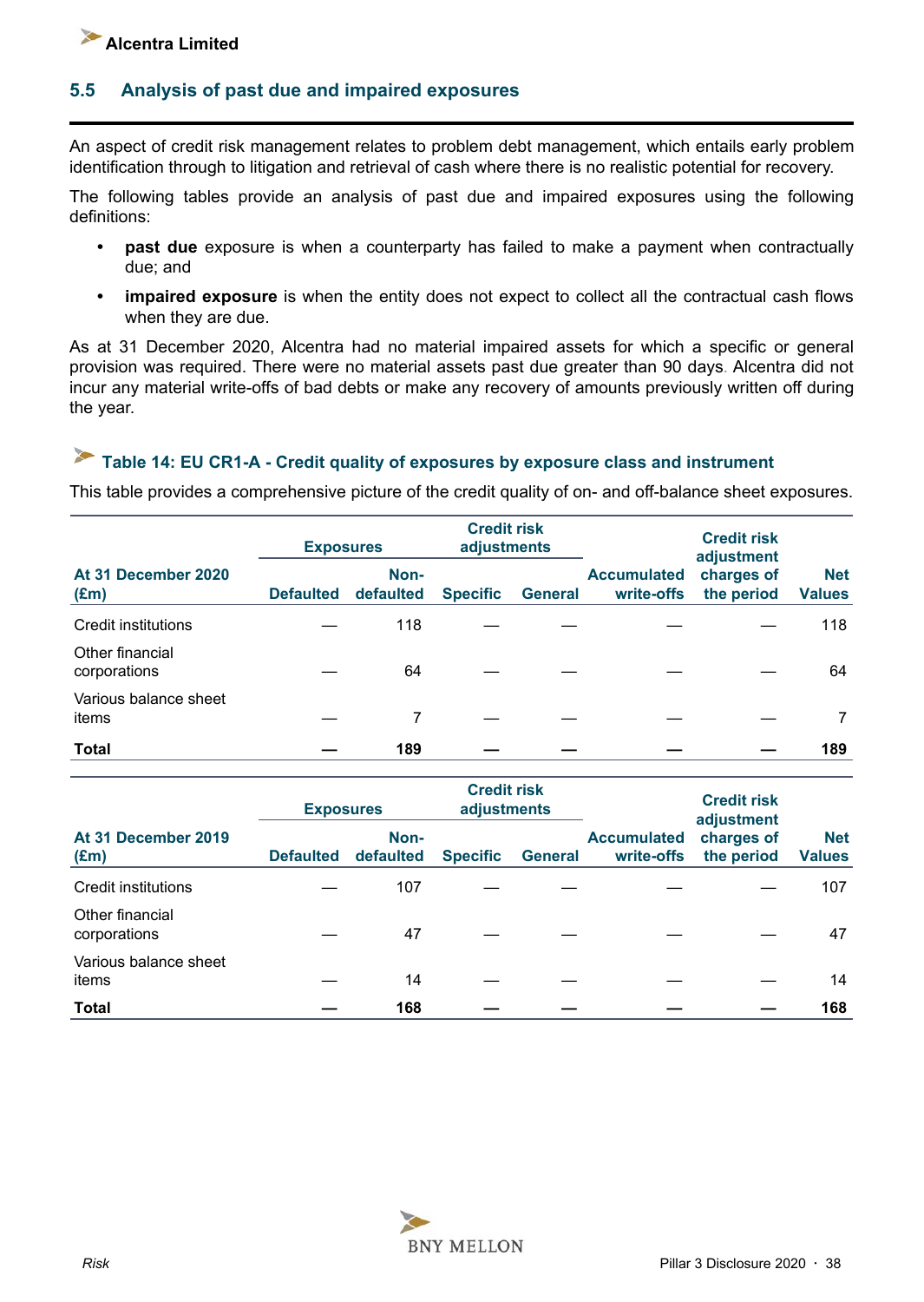# <span id="page-38-0"></span>**Table 15: EU CR1-B - Credit quality of exposures by industry**

This table shows the credit quality of Alcentra's on- and off-balance sheet credit risk exposures by industry type.

|                                       | <b>Credit risk</b><br>adjustments<br><b>Exposures</b> |                   |                 |                | <b>Credit risk</b><br>adjustment |                          |                      |
|---------------------------------------|-------------------------------------------------------|-------------------|-----------------|----------------|----------------------------------|--------------------------|----------------------|
| At 31 December 2020<br>$(\text{Em})$  | <b>Defaulted</b>                                      | Non-<br>defaulted | <b>Specific</b> | <b>General</b> | <b>Accumulated</b><br>write-offs | charges of<br>the period | <b>Net</b><br>values |
| Financial and insurance<br>activities |                                                       | 185               |                 |                |                                  |                          | 185                  |
| Other services                        |                                                       | 4                 |                 |                |                                  |                          | 4                    |
| Total                                 |                                                       | 189               |                 |                |                                  |                          | 189                  |

|                                       | <b>Credit risk</b><br>adjustments<br><b>Exposures</b> |                   |                 |                | <b>Credit risk</b><br>adjustment |                          |                      |
|---------------------------------------|-------------------------------------------------------|-------------------|-----------------|----------------|----------------------------------|--------------------------|----------------------|
| At 31 December 2019<br>$(\text{Em})$  | <b>Defaulted</b>                                      | Non-<br>defaulted | <b>Specific</b> | <b>General</b> | <b>Accumulated</b><br>write-offs | charges of<br>the period | <b>Net</b><br>values |
| Financial and insurance<br>activities |                                                       | 164               |                 |                |                                  |                          | 164                  |
| Other services                        |                                                       | $\overline{4}$    |                 |                |                                  |                          | 4                    |
| <b>Total</b>                          |                                                       | 168               |                 |                |                                  |                          | 168                  |

# **Table 16: EU CR1-C - Credit quality of exposures by geography**

This table shows an analysis of Alcentra's credit risk exposures past due, impaired and allowances by country using the IFRS methodology.

|                                      | <b>Exposures</b> |                   | <b>Credit risk</b><br>adjustments |                |                                  | <b>Credit risk</b><br>adjustment |                      |
|--------------------------------------|------------------|-------------------|-----------------------------------|----------------|----------------------------------|----------------------------------|----------------------|
| At 31 December 2020<br>$(\text{Em})$ | <b>Defaulted</b> | Non-<br>defaulted | <b>Specific</b>                   | <b>General</b> | <b>Accumulated</b><br>write-offs | charges of<br>the period         | <b>Net</b><br>values |
| <b>GB</b>                            |                  | 146               |                                   |                |                                  |                                  | 146                  |
| LU                                   |                  | 35                |                                   |                |                                  |                                  | 35                   |
| Other                                |                  | 8                 |                                   |                |                                  |                                  | 8                    |
| <b>Total</b>                         |                  | 189               |                                   |                |                                  |                                  | 189                  |

|                                      | <b>Exposures</b> |                   | <b>Credit risk</b><br>adjustments |                |                                  | <b>Credit risk</b><br>adjustment |                      |
|--------------------------------------|------------------|-------------------|-----------------------------------|----------------|----------------------------------|----------------------------------|----------------------|
| At 31 December 2019<br>$(\text{Em})$ | <b>Defaulted</b> | Non-<br>defaulted | <b>Specific</b>                   | <b>General</b> | <b>Accumulated</b><br>write-offs | charges of<br>the period         | <b>Net</b><br>values |
| GB                                   |                  | 120               |                                   |                |                                  |                                  | 120                  |
| LU                                   |                  | 37                |                                   |                |                                  |                                  | 37                   |
| Other                                |                  | 11                |                                   |                |                                  |                                  | 11                   |
| <b>Total</b>                         |                  | 168               |                                   |                |                                  |                                  | 168                  |

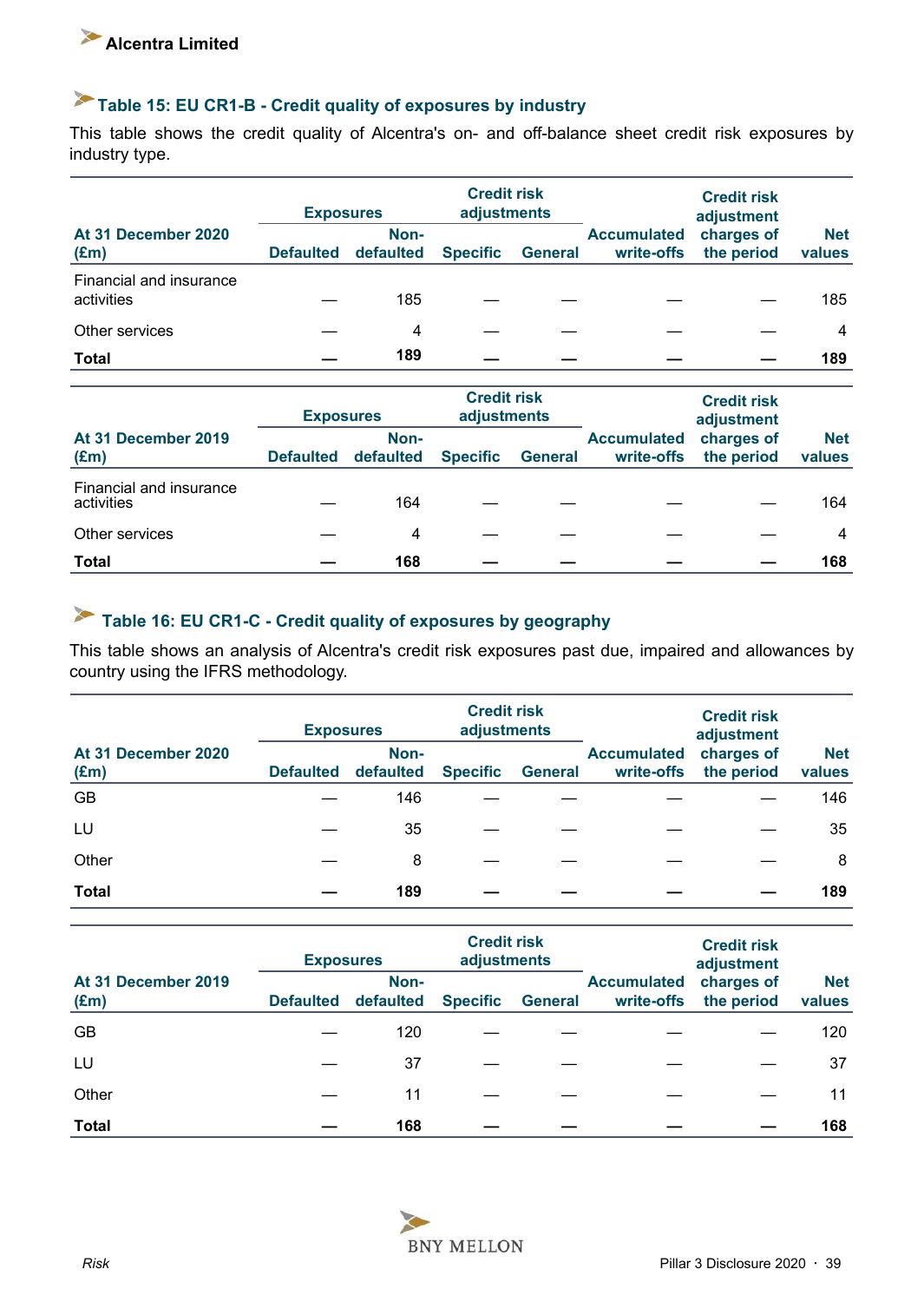<span id="page-39-0"></span>





Alcentra manages credit risk through a variety of credit risk mitigation strategies including collateral, master netting agreements and netting arrangements.

### **6.1 Netting**

International Swaps and Derivatives Association ('ISDA') Master Agreements and netting are used to mitigate counterparty credit risk. The ISDA Agreement incorporates schedules that allow the contracting parties to customise the terms and conditions to their mutual satisfaction to cover termination events, netting arrangements, security and other matters.

Netting may take two different forms, close-out netting and settlement netting. Close-out netting refers to an agreement between Alcentra and a counterparty that, in the event of a default, the non-defaulting party can require that:

- all open derivative contracts be marked-to-market and summed:
- a single net payment will be made as final settlement to whichever party holds the overall profit from the contracts; and
- collateral be liquidated (if held).

Settlement netting requires that all foreign exchange obligations payable on the same settlement date, be netted to produce a single payment obligation for each currency traded.

### **6.2 Collateral valuation and management**

Alcentra can receive collateral from a counterparty which can include guarantees, cash and both equity and debt securities, and has the ability to call on this collateral in the event of a default by the counterparty.

Collateral amounts would be adjusted on a daily basis to reflect market activity to ensure they continue to achieve an appropriate mitigation of risk value. Securities would be marked-to-market daily and haircuts are applied to protect Alcentra in the event of the value of the collateral suddenly reducing in value due to adverse market conditions. Customer agreements can include requirements for the provision of additional collateral should valuations decline.

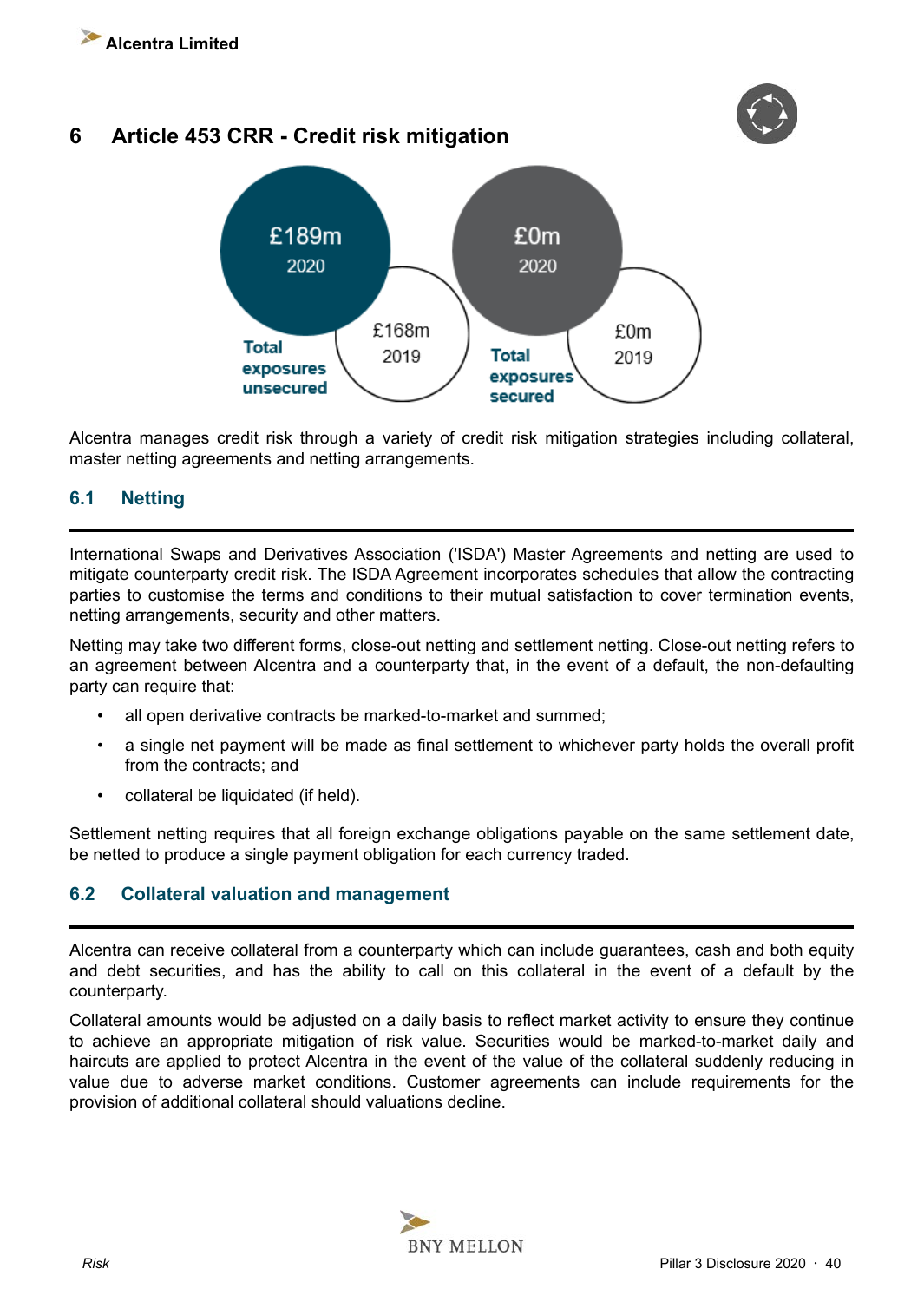<span id="page-40-0"></span>

#### **6.3 Wrong-way risk**

Alcentra takes particular care to ensure that wrong-way risk between collateral and exposures does not exist. Wrong-way risk results when the exposure to the counterparty increases when the counterparty's credit quality deteriorates.

#### **6.4 Credit concentration risk**

Ongoing assessments of credit concentration risk are performed as part of the Pillar 2 risk assessment process.

Credit Concentration risk within Alcentra originates mostly through Alcentra's corporate banking activities. Alcentra has an appetite to place funds only with institutions having an internal rating of 7 or better (equivalent to Moody's/ S&P/ Fitch external rating of A3/ A-/ A- respectively). Whilst this approach undoubtedly constrains the number of eligible placement counterparties as well as the deposit spread, it also ensures that exposures are well controlled and less likely to default.

In addition, to ensure compliance with the Large Exposures and Shadow Banking Regime, Credit Risk limits placements to individual banks to EUR 150m or to connected groups and shadow banking entities to a maximum of 25% of regulatory capital, in line with CRR requirements.

#### **Table 17: EU CR3 - Credit risk mitigation techniques - overview**

| At 31 December 2020 (£m) | <b>Exposures</b><br>unsecured:<br>carrying<br>amount | <b>Total</b><br>exposures<br>secured | <b>Exposures</b><br>secured by<br>collateral | <b>Exposures</b><br>secured by<br>financial<br>guarantees | <b>Exposures</b><br>secured by<br>credit<br>derivatives |
|--------------------------|------------------------------------------------------|--------------------------------------|----------------------------------------------|-----------------------------------------------------------|---------------------------------------------------------|
| Corporates               | 64                                                   |                                      |                                              |                                                           |                                                         |
| Institutions             | 118                                                  |                                      |                                              |                                                           |                                                         |
| Other items              |                                                      |                                      |                                              |                                                           |                                                         |
| <b>Total exposures</b>   | 189                                                  |                                      |                                              |                                                           |                                                         |
| Of which defaulted       |                                                      |                                      |                                              |                                                           |                                                         |

This table shows the extent of credit risk mitigation techniques of all exposures utilised by Alcentra.

Note: Total loans includes on- and off- balance sheets exposures post CRM and CCF subject to credit and counterparty credit risk.

Financial and other eligible collateral can include cash, debt securities, equities or gold, and their values are taken into account for the purposes of calculating the risk-weighted exposure amount of the underlying exposure.

There are no exposures covered by guarantees or credit derivatives at 31 December 2020. Using guarantees has the effect of replacing the risk weight of the underling exposure with that of the institution providing the credit protection. Guarantors are primarily rated as investment grade.

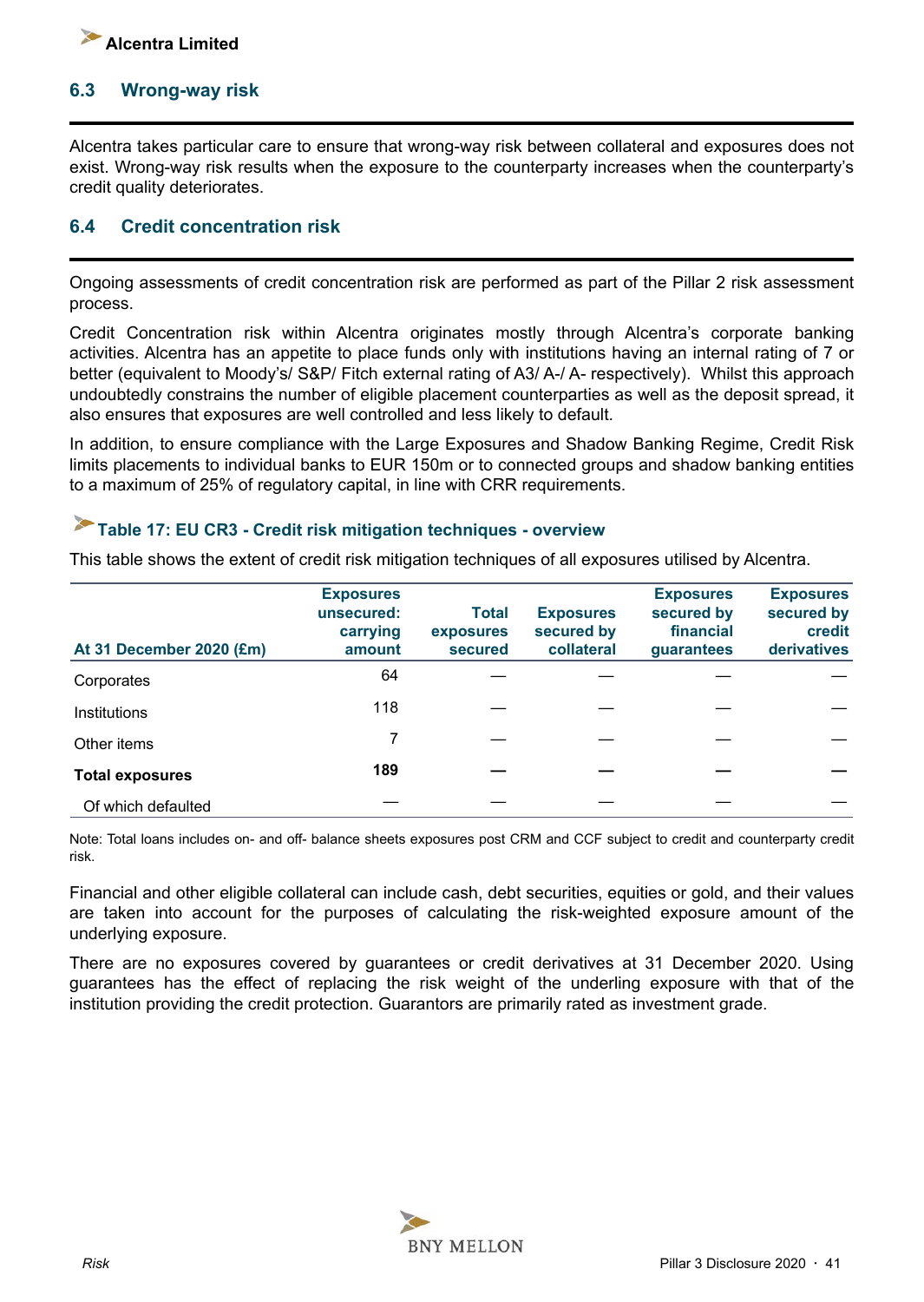### <span id="page-41-0"></span>**7 Article 444 CRR - External credit rating assessment institutions**



The standardised approach requires Alcentra to use risk assessments prepared by External Credit Rating Assessment Institutions ('ECAIs') to determine the risk-weightings applied to rated counterparties. Alcentra uses S&P Global Ratings, Moody's and Fitch Ratings as its chosen ECAIs. There has been no change to these ECAIs during the year.

### **Table 18: Mapping of ECAIs credit assessments to credit quality steps**

Alcentra uses Credit Quality Steps ('CQS') to calculate the RWAs associated with credit risk exposures. Each CQS maps to the ECAIs' credit assessments.

| <b>Credit quality steps</b> | <b>S&amp;P Global Ratings</b> | <b>Moody's Investor Service</b>  | <b>Fitch Ratings</b> |
|-----------------------------|-------------------------------|----------------------------------|----------------------|
| $\overline{1}$              | AAA to AA-                    | Aaa to Aa3                       | AAA to AA-           |
| $\overline{2}$              | $A+$ to $A-$                  | $A1$ to $A3$                     | $A+$ to $A-$         |
| 3                           | BBB+ to BBB-                  | Baa1 to Baa3                     | BBB+ to BBB-         |
| $\overline{4}$              | BB-+ to BB-                   | Ba1 to Ba3                       | BB+ to BB-           |
| 5                           | $B+$ to $B-$                  | B <sub>1</sub> to B <sub>3</sub> | $B+$ to $B-$         |
| 6                           | CCC+ and below                | Caa1 and below                   | CCC+ and below       |

This table shows the mapping of Alcentra's nominated ECAIs' credit assessments to the CQS.

### **Table 19: Credit quality steps and risk-weights**

ECAI risk assessments are used for each exposure class except eligible retail exposures that are assigned a risk-weight of 75%. In accordance with the regulations, institutions with a residual maturity of three months or less denominated and funded in the national currency of the borrower shall be assigned a risk-weight different to institutions with a risk-weight of more than three months. This distinction is shown in the table below.

This table shows the prescribed risk-weights associated with the CQS by exposure class.

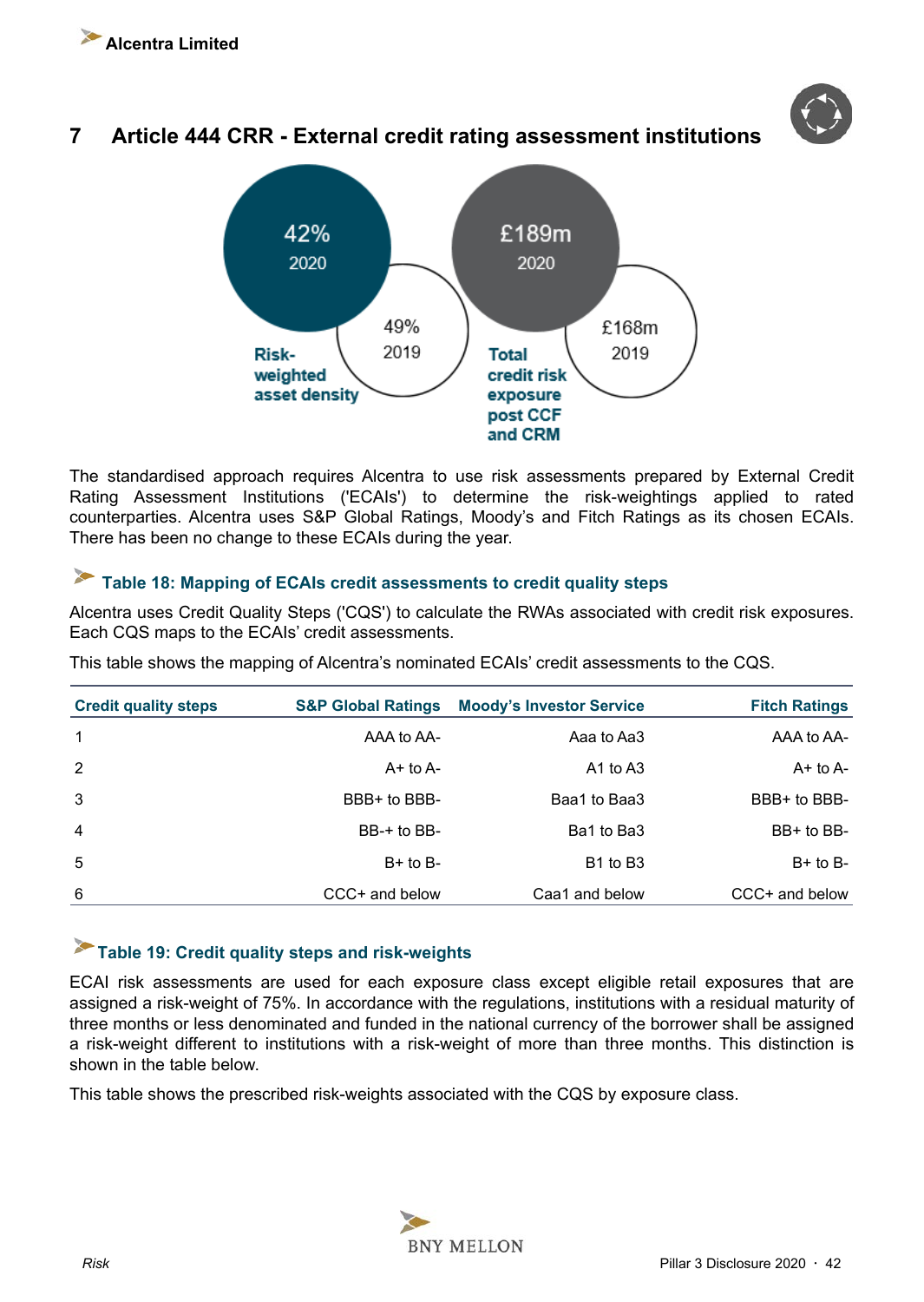### <span id="page-42-0"></span>**Alcentra Limited**

| <b>Exposure classes</b>                                                                    | CQS <sub>1</sub> | CQS <sub>2</sub> | CQS <sub>3</sub> | CQS <sub>4</sub> | CQS <sub>5</sub> | CQS <sub>6</sub> |
|--------------------------------------------------------------------------------------------|------------------|------------------|------------------|------------------|------------------|------------------|
| Central governments and central banks                                                      | 0%               | 20 %             | 50 %             | 100 %            | 100 %            | 150 %            |
| Covered bonds                                                                              | 10 %             | 20 %             | 20 %             | 50 %             | 50 %             | 100 %            |
| Institutions maturity $\leq$ 3 months                                                      | 20 %             | 20%              | 20 %             | 50 %             | 50 %             | 150 %            |
| Institutions maturity > 3 months                                                           | 20 %             | 50 %             | 50 %             | 100 %            | 100 %            | 150 %            |
| Public sector entities                                                                     | 20 %             | 50 %             | 100 %            | 100 %            | 100 %            | 150 %            |
| Unrated institutions                                                                       | 20 %             | 50 %             | 100 %            | 100 %            | 100 %            | 150 %            |
| Corporates                                                                                 | 20 %             | 50 %             | 100 %            | 100 %            | 150 %            | 150 %            |
| Collective investment undertakings ('CIUs')<br>Institutions and corporates with short-term | 20 %             | 50 %             | 100 %            | 100 %            | 150 %            | 150 %            |
| credit assessment                                                                          | 20 %             | 50 %             | 100 %            | 150 %            | 150 %            | 150 %            |
| Securitisation                                                                             | 20 %             | 30%              | 40 %             | 45 %             | 50 %             | 65 %             |

The risk systems maintain the credit quality step mappings to customers in their database. When calculating the risk-weighted value of an exposure using the ECAI risk assessments, the system will identify the customer, the maturity of the transaction and the relevant credit quality step to determine the risk-weight percentage.

#### **Table 20: EU CR4 - Credit risk exposure and credit risk mitigation ('CRM') effects**  $\blacktriangleright$

This table shows the effect of the standardised approach on the calculation of capital requirements for Alcentra. Risk-weighted exposure amount ('RWA') density provides a synthetic metric on the riskiness of each portfolio.

|                                      | <b>Exposures before CCF and</b><br><b>CRM</b> |            | <b>Exposures post CCF and</b><br><b>CRM</b> |     |            |            |
|--------------------------------------|-----------------------------------------------|------------|---------------------------------------------|-----|------------|------------|
| At 31 December 2020<br>$(\text{Em})$ | <b>Balance sheet amount</b>                   |            | <b>Balance sheet amount</b>                 |     |            | <b>RWA</b> |
|                                      | On                                            | <b>Off</b> | On                                          | Off | <b>RWA</b> | density    |
| Corporates                           | 64                                            |            | 64                                          |     | 48         | 75 %       |
| Institutions                         | 118                                           |            | 118                                         |     | 24         | 20 %       |
| Other items                          | 7                                             |            | 7                                           |     | 7          | 100 %      |
| Total                                | 189                                           |            | 189                                         |     | 79         | 42 %       |

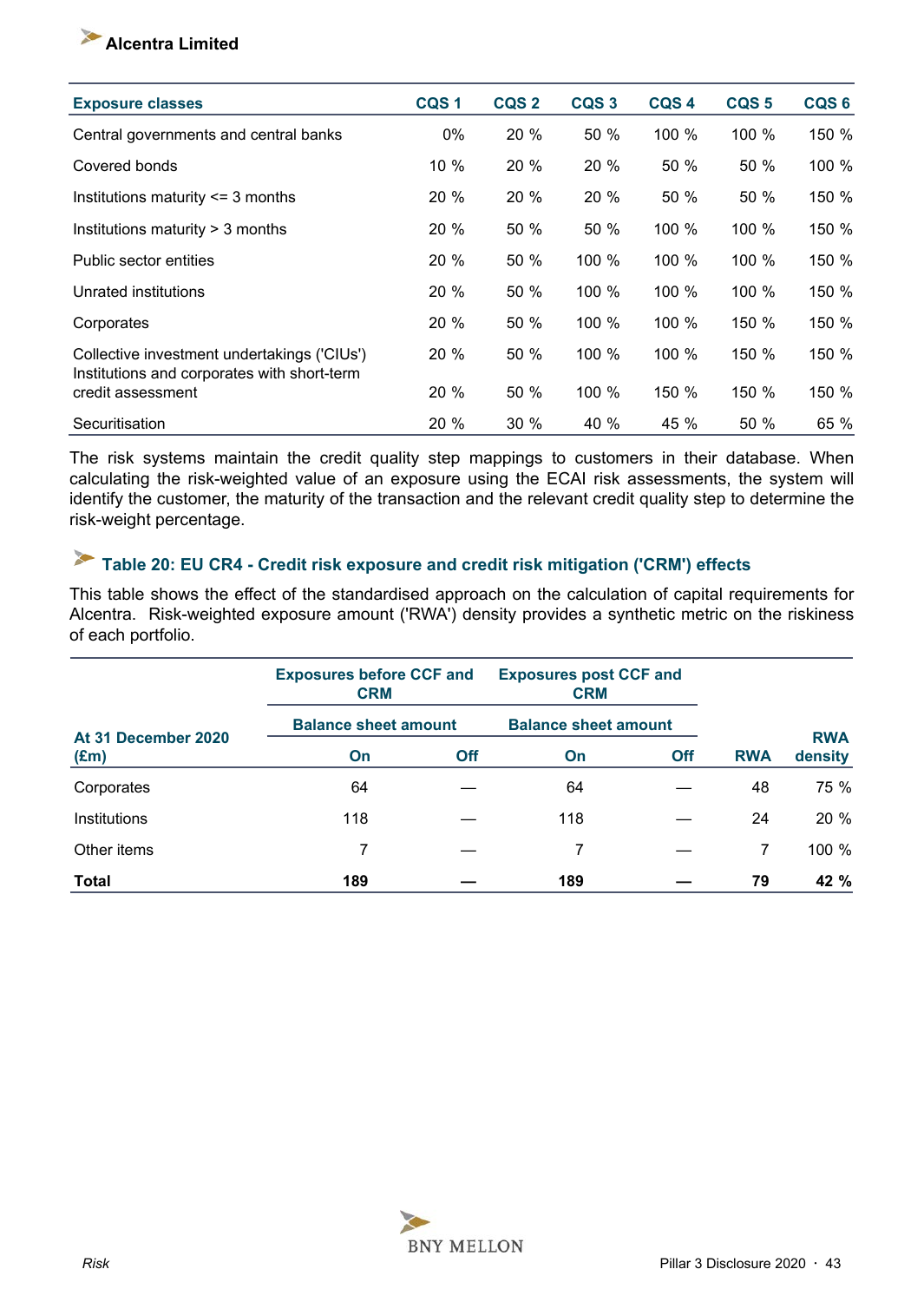# **Table 21: EU CR5 - Credit risk exposure by risk-weight post CCF and CRM**

This table shows the breakdown of exposures after the application of both conversion factors and risk mitigation techniques.

| At 31 December 2020 (£m) | 0% | 20 % | 100 % | 150 % | 250 % | <b>Other</b> | <b>Total</b> |
|--------------------------|----|------|-------|-------|-------|--------------|--------------|
| Corporates               |    | 20   | 44    |       |       |              | 64           |
| Institutions             |    | 118  |       |       |       |              | 118          |
| Other items              |    |      | 7     |       |       |              | 7            |
| <b>Total</b>             |    | 138  | 51    |       |       |              | 189          |
|                          |    |      |       |       |       |              |              |
| At 31 December 2019 (£m) | 0% | 20 % | 100 % | 150 % | 250 % | <b>Other</b> | <b>Total</b> |
| Corporates               |    |      | 47    |       |       |              | 47           |
| Institutions             |    | 107  |       |       |       |              | 107          |
| Other items              |    |      | 14    |       |       |              | 14           |
| <b>Total</b>             |    | 107  | 61    |       |       |              | 168          |

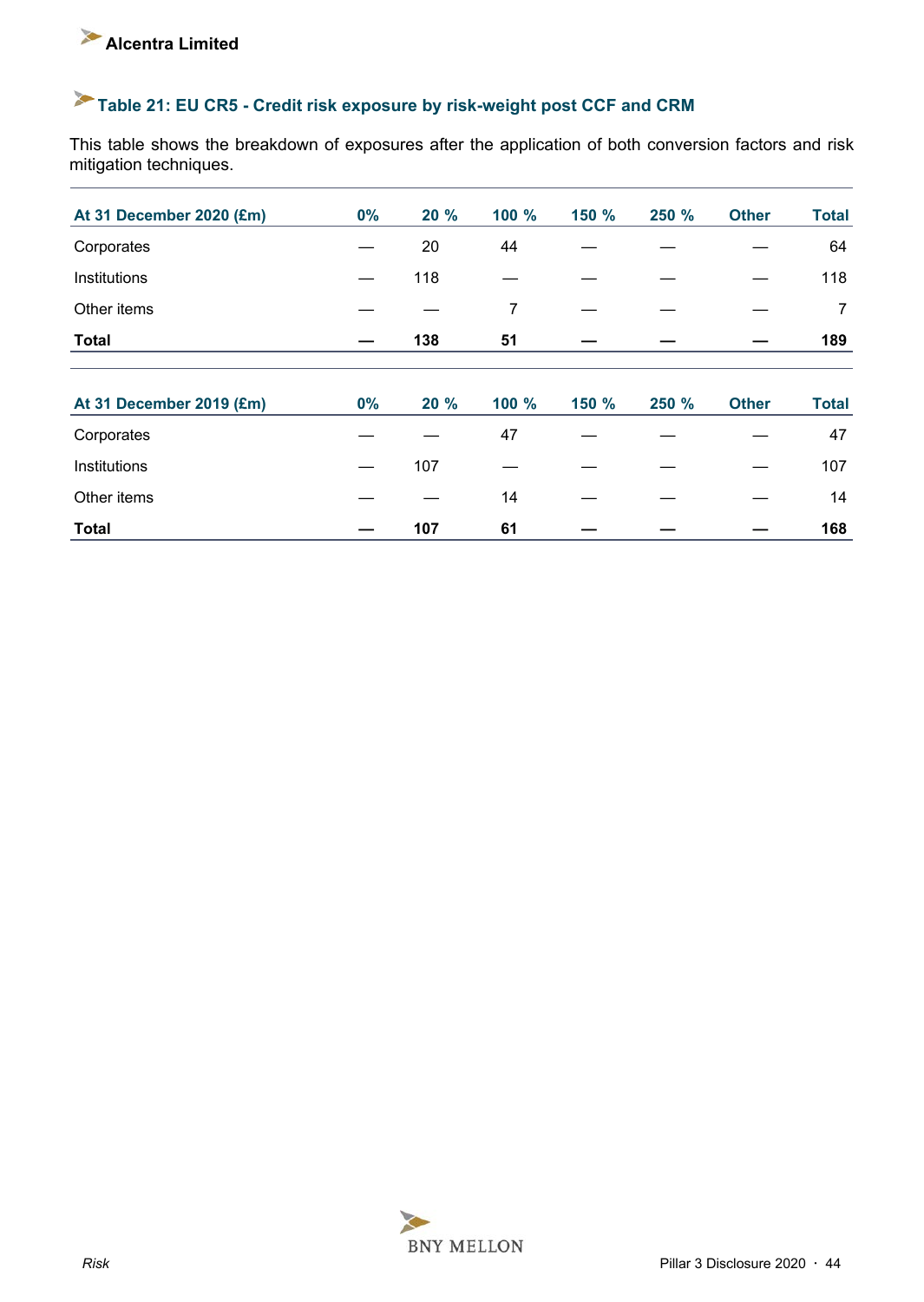### <span id="page-44-0"></span>**8 Article 439 CRR - Exposure to counterparty credit risk**



Counterparty credit risk is the risk of a counterparty to a contract (recorded in either the trading book or non-trading book) defaulting before fulfillment of cash-flow obligations. The size of the potential loss could be reduced by the application of netting or collateral agreements with the counterparty.

Concentration risk covers the risk that a high proportion of business volume is represented by a disproportionate number of clients.

Alcentra does business with small number of large clients and high-value underlying investors. Concentration in these types of clients carries inherent risk but is in keeping with business strategy. However, this risk is mitigated by the cash flows arising within client funds and the ability of the manager to receive payment at regular interval from these cash flows.

#### $\blacktriangleright$ **Table 22: EU CCR1 - Analysis of the counterparty credit risk exposure by approach**

This table shows a comprehensive view of the methods used to calculate counterparty credit risk regulatory requirements and the main parameters used within each method.

| <b>Counterparty credit risk (£m)</b>                  |           |           |
|-------------------------------------------------------|-----------|-----------|
| <b>Derivatives - Mark-to-market method</b>            | 31-Dec-20 | 31-Dec-19 |
| Replacement cost/ current market value                | 2.3       | 1.2       |
| Potential future credit exposure                      | 1.8       | 1.8       |
| Netting benefits                                      |           |           |
| Net current credit exposure                           | 4.1       | 3.0       |
| Collateral held notional value                        |           |           |
| Net derivatives credit exposure                       | 4.1       | 3.0       |
| <b>Risk-weighted assets</b>                           | 0.8       | 0.5       |
| SFT - under financial collateral comprehensive method | 31-Dec-20 | 31-Dec-19 |
| Net current credit exposure                           |           |           |
| Net SFT credit exposure                               |           |           |
| <b>Risk-weighted assets</b>                           |           |           |
| <b>Counterparty credit risk exposure</b>              | 4.1       | 3.0       |

Note: SFT (Securities Financing Transactions)

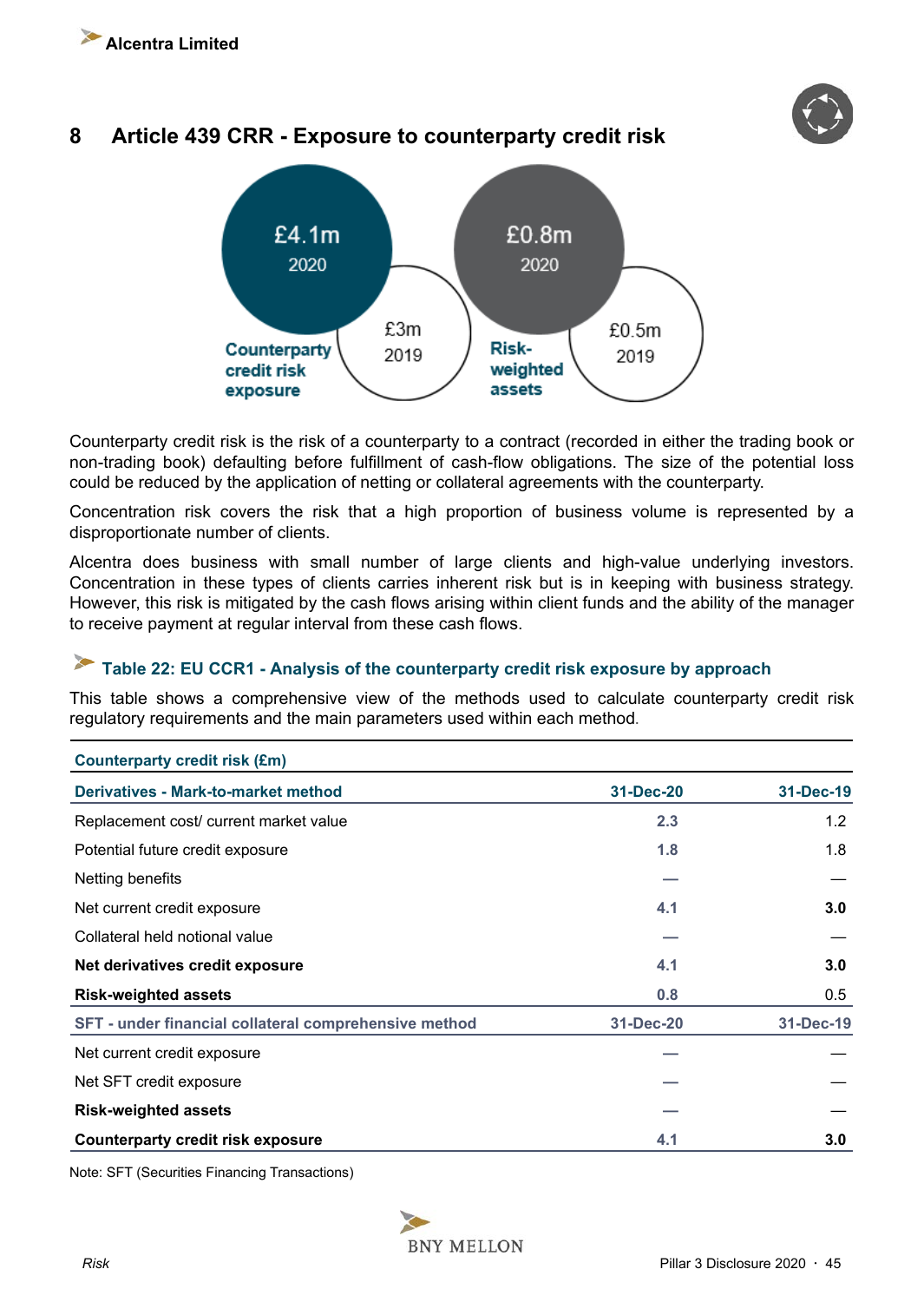

### **8.1 Credit valuation adjustment**

The credit valuation adjustment ('CVA') is the capital charge for potential mark-to-market losses resulting from the credit quality deterioration of a counterparty. The standardised approach uses the external credit rating of each counterparty and includes the effective maturity and exposure at default.

#### $\blacktriangleright$ **Table 23: Credit valuation adjustment capital charge**

This table shows the credit valuation adjustment using the standardised approach.

| Portfolio at 31 December 2020 (£m)                | <b>Exposure value</b> | <b>RWA</b> |
|---------------------------------------------------|-----------------------|------------|
| All portfolios subject to the Standardised Method | 4.1                   |            |
| Total subject to the CVA capital charge           | 4.1                   |            |

# **Table 24: EU CCR3 - CCR exposures by regulatory portfolio and risk**

This table shows the breakdown of counterparty credit risk exposures by exposure class and risk-weight attributed according to the standardised approach.

| At 31 December 2020 (£m) | 0%    | 20 % | <b>50 %</b> | 100 % | 250 % | <b>Other</b> | <b>Total</b> |
|--------------------------|-------|------|-------------|-------|-------|--------------|--------------|
| Corporates               |       |      |             |       |       |              |              |
| Institutions             |       | 4.1  |             |       |       |              | 4.1          |
| Other items              |       |      |             |       |       |              |              |
| <b>Total</b>             |       | 4.1  |             |       |       |              | 4.1          |
|                          |       |      |             |       |       |              |              |
| At 31 December 2019 (£m) | $0\%$ | 20 % | <b>50 %</b> | 100 % | 250 % | <b>Other</b> | <b>Total</b> |
| Corporates               |       |      |             |       |       |              |              |
| Institutions             |       | 3.0  |             |       |       |              | 3.0          |
| Other items              |       |      |             |       |       |              |              |
| <b>Total</b>             |       | 3.0  |             |       |       |              | 3.0          |

#### $\blacktriangleright$ **Table 25: EU CCR5-A - Impact of netting and collateral held on exposure values**

This table provides an overview of the collateral held on counterparty credit risk exposures.

| At 31 December 2020 (£m)  | <b>Gross positive fair</b><br>value or net<br>carrying amount benefits | <b>Netting</b> | <b>Netted current</b><br>credit<br>exposure | <b>Collateral</b><br>held | <b>Net credit</b><br>exposure |
|---------------------------|------------------------------------------------------------------------|----------------|---------------------------------------------|---------------------------|-------------------------------|
| Derivatives by underlying | 4.1                                                                    |                | 4.1                                         |                           | 4.1                           |
| Total                     | 4.1                                                                    |                | 4.1                                         |                           | 4.1                           |

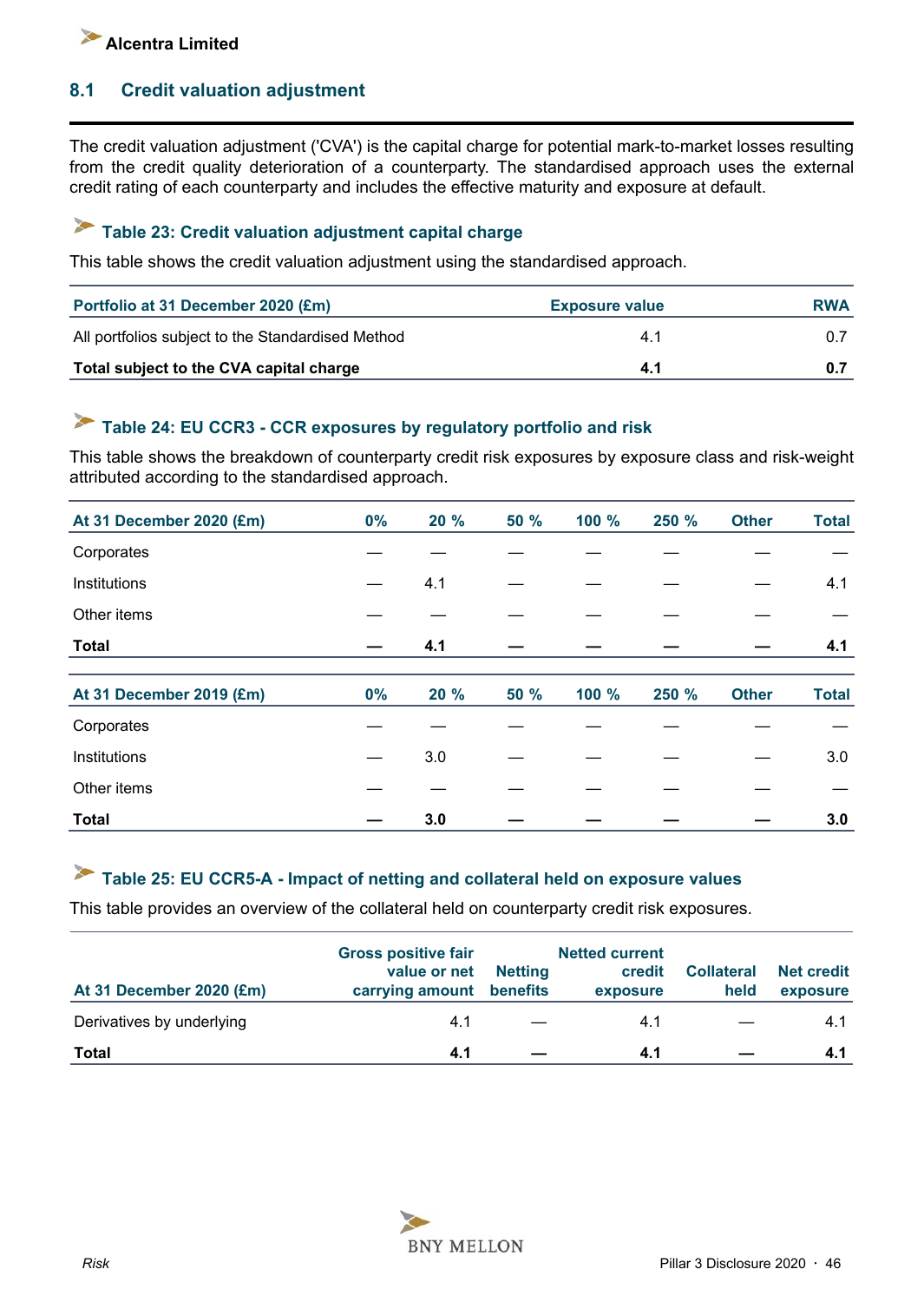

### <span id="page-46-0"></span>**9 Article 443 CRR - Asset encumbrance**



Alcentra does not have any encumbered assets due to the nature of its business. The majority of assets relate to group balances or investments required to meet regulatory requirements.

### **Table 26: AE-A - Encumbered assets**

The carrying and fair value of encumbered assets by type, based on median values in 2020, are as follows:

| 31 December 2020 (£m)                  | <b>Encumbered assets</b> |                                                    |       |                                                    |                 | <b>Unencumbered assets</b>      |             |                                                |
|----------------------------------------|--------------------------|----------------------------------------------------|-------|----------------------------------------------------|-----------------|---------------------------------|-------------|------------------------------------------------|
|                                        | <b>Carrying</b>          | of which<br>notionally<br>eligible<br><b>EHQLA</b> | Fair  | of which<br>notionally<br>eligible<br><b>EHQLA</b> | <b>Carrying</b> | of which<br><b>EHQLA</b><br>and | <b>Fair</b> | of which<br><b>EHQLA</b><br>and<br><b>HQLA</b> |
| Assets of the reporting                |                          | amount and HQLA                                    | value | and HQLA                                           | amount          | <b>HQLA</b>                     | value       |                                                |
| institution                            |                          |                                                    |       |                                                    | 377             |                                 |             |                                                |
| <b>Equity instruments</b>              |                          |                                                    |       |                                                    | 27              |                                 | 27          |                                                |
| Debt securities<br>of which: issued by |                          |                                                    |       |                                                    | 171             |                                 | 171         |                                                |
| financial corporations                 |                          |                                                    |       |                                                    | 171             |                                 | 171         |                                                |
| Other assets                           |                          |                                                    |       |                                                    | 179             |                                 |             |                                                |

Note: HQLA: High Quality Liquid Assets / EHQLA: Extremely High Quality Liquid Assets

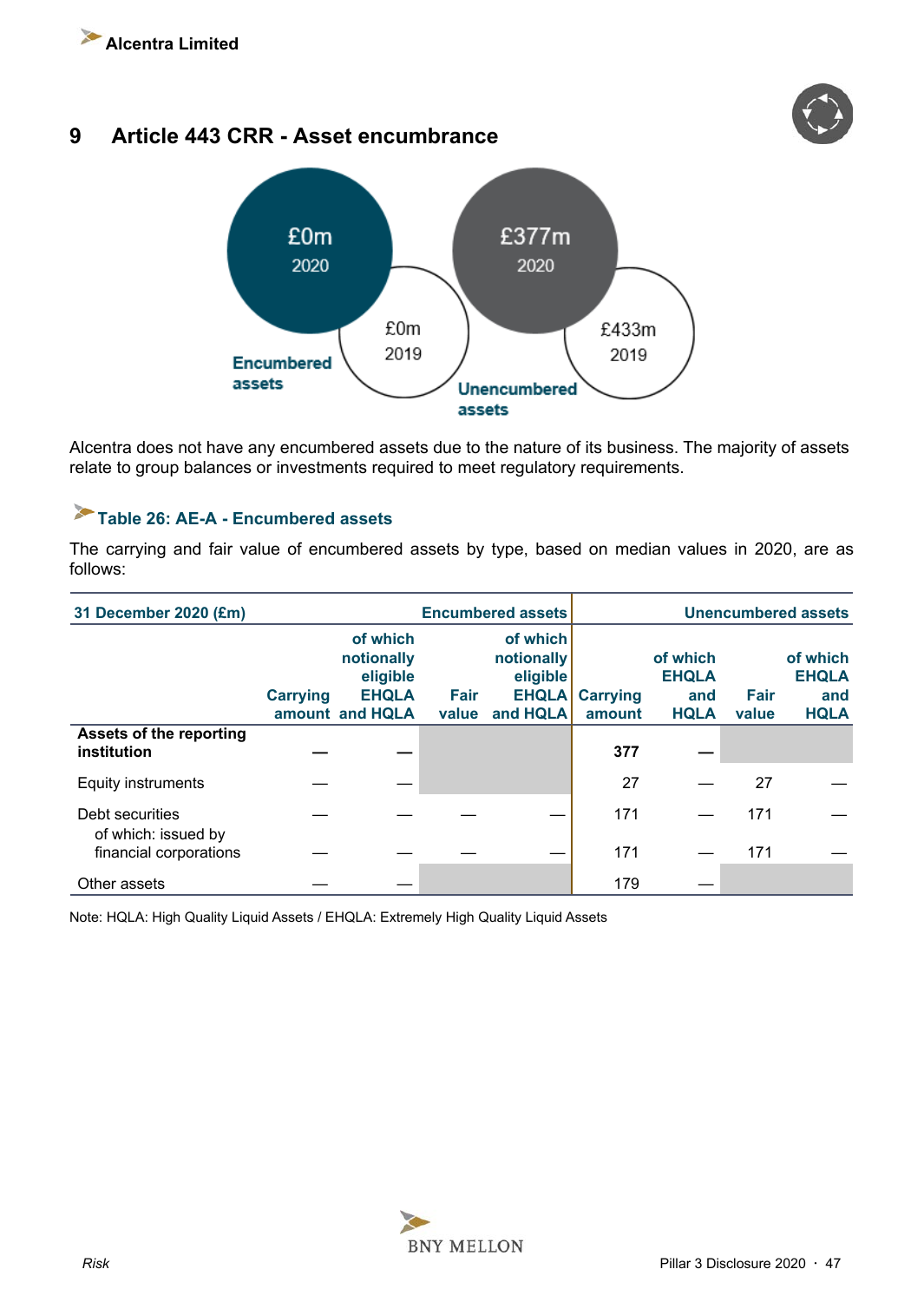

### <span id="page-47-0"></span>**10 Article 445 CRR - Exposure to market risk**



Market risk is the risk to a company's financial condition arising as a result of adverse movements in the markets, such as foreign currency exchange rates. The only source of market risk facing Alcentra is from foreign exchange exposure resulting from the retranslation of non-functional currency balances held on the balance sheet. There is no trading book risk.

The foreign exchange exposure is derived from the predominance of:

- EUR and USD based receivables;
- risk retention holdings in the CLOs; and
- cash and inter-company balances which revalue each month.

Alcentra's foreign exchange hedging process is managed by The Bank of New York Mellon Corporation Hedging function. Alcentra's seed capital portfolio (the risk retention holding in the CLOs) is hedged by 90 day forward agreements. There is no upfront cash movement at the commencement of a forward agreement; these hedges are placed with a 90 day horizon and are marked-to-market during the period to maturity; on Day 89 a spot trade is placed in order to close the hedge and then a new 90 day hedge is placed. The net P&L of the forward is settled at the end of the 90 days. The seed capital portfolio is monitored during this time for any disposals or new investments - if this occurs additional 90 day hedges are created in order to manage the change in exposure.

Foreign Exchange ('FX') exposures outside of the seed capital portfolio (including but not limited to EUR management fee receivables and intercompany receivables and payables) are monitored. Any exposures are then hedged through Alcentra's bank accounts with BNY Mellon. To cover a long exposure cash is sold in that currency to mitigate the exchange rate exposure.

#### $\blacktriangleright$ **Table 27: EU MR1 - Market risk**

This table shows components of the capital requirements and risk-weighted assets for market risk using the standardised approach.

| Position risk components at 31 December 2020 (£m) | <b>Risk-weighted assets</b> | <b>Capital requirements</b> |
|---------------------------------------------------|-----------------------------|-----------------------------|
| Foreign exchange risk                             | 10                          |                             |
| Total                                             | 10                          |                             |

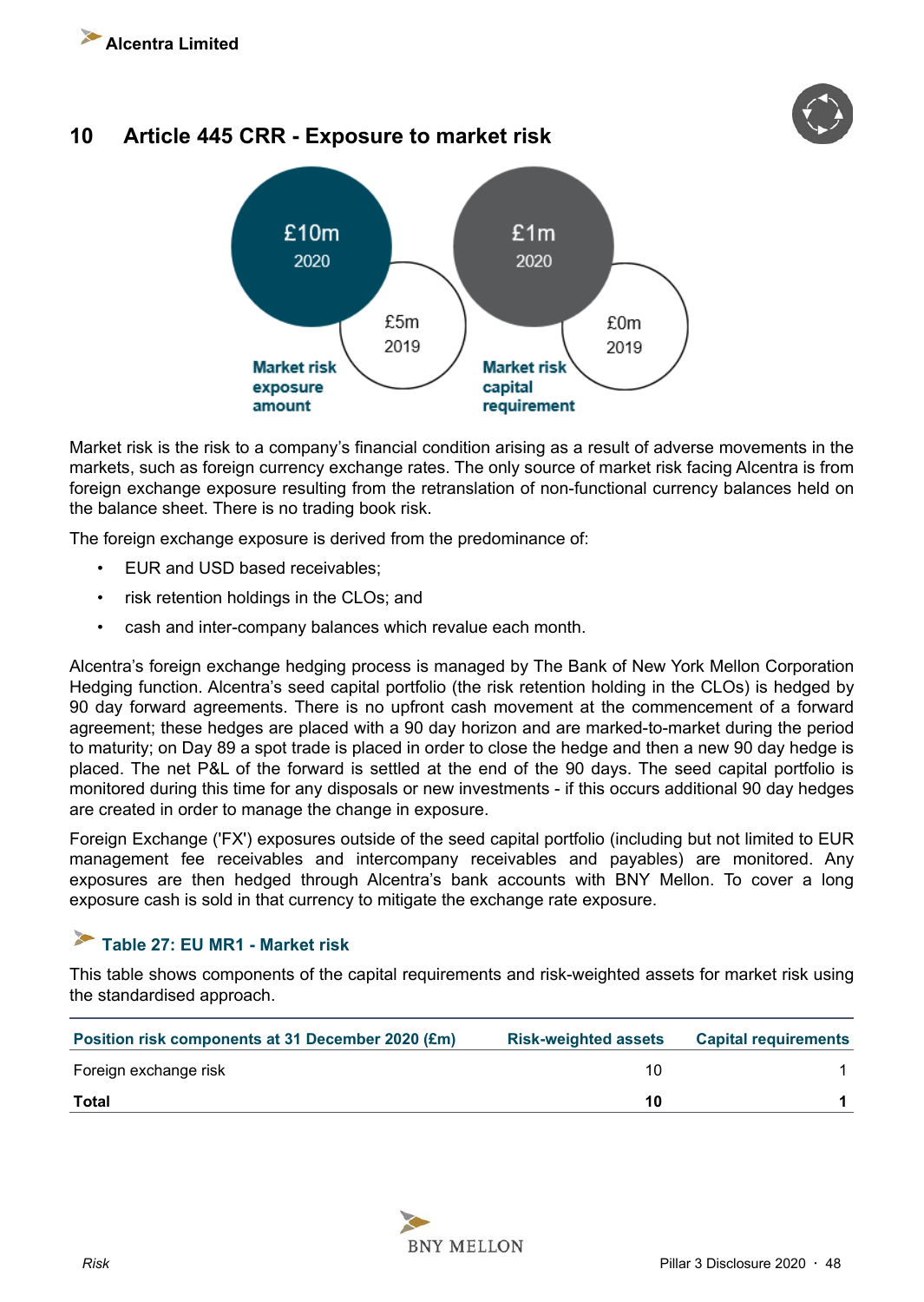

### <span id="page-48-0"></span>**11 Article 446 CRR - Interest rate risk in the banking book**

Interest rate risk ('IRR') is the risk to a company's earnings or capital arising from adverse movements in interest rates.

Alcentra has no material assets and liabilities subject to IRR, does not run a trading book and seeks to match its interest rate risk on its non-trading book. Its IRR exposure for both on-balance sheet and offbalance sheet assets and liabilities mainly arises from movements in domestic and foreign interest rate.

# **Table 28: Net interest income sensitivity by currency**

This table shows the net interest income sensitivity by Alcentra's major transactional currencies.

| <b>Currency (000s)</b>               | $+100$ basis<br>points | $-100$ basis<br>points | $+$ 100 basis<br>points | $-100$ basis<br>points |
|--------------------------------------|------------------------|------------------------|-------------------------|------------------------|
|                                      | 31-Dec-20              | 31-Dec-20              | 31-Dec-19               | 31-Dec-19              |
| <b>GBP</b>                           | 1,265                  | (1,265)                | 939                     | (939)                  |
| <b>USD</b>                           | (52)                   | 52                     | (97)                    | 97                     |
| <b>EUR</b>                           | (278)                  | 278                    | (260)                   | 260                    |
| Other currencies                     |                        |                        |                         |                        |
| <b>Total</b>                         | 935                    | (935)                  | 582                     | (582)                  |
| As percentage of net interest income | $(16.0)\%$             | 16.0 %                 | $(9.0)\%$               | 9.0%                   |

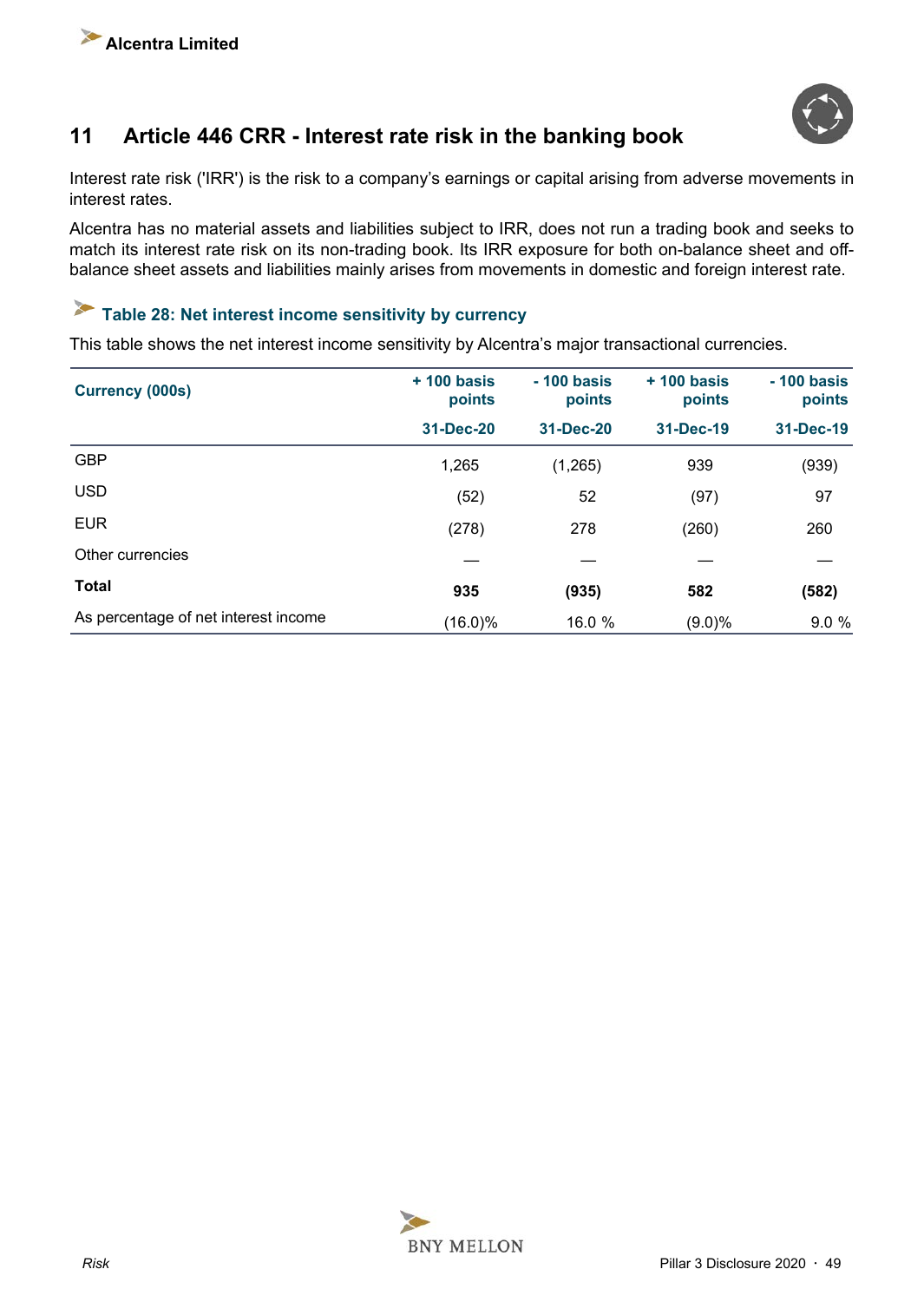<span id="page-49-0"></span>





Operational risk is the risk of loss resulting from people, systems, inadequate or failed internal processes or from external events (including legal risk but excluding strategic and reputational risk). Operational risk may arise in a variety of ways, including:

- operational errors during trade execution;
- breaches of its fiduciary obligations;
- failures in internal product governance processes;
- internal or external fraud; and
- legal or regulatory actions as a consequence of non-compliance with regulatory requirements, prudent ethical standards or contractual obligations.

In addition to the above examples, Alcentra considers the impact of outsourcing and technology provision as part of its Operational risk profile. At present, the firm uses only two main technology platforms, acquired directly from the vendors and used to input trades and monitor fund portfolios - Wall Street Office and Everest. However, Alcentra is currently in the process of outsourcing its middle and back office activities as part of a strategic change project aimed at reducing operational risk and complexity.

Alcentra aligns its Corporate Risk Policy and Framework to that of BNY Mellon, and leverages the skills, expertise and systems of the wider organisation to perform its key risk management practices. The Policy outlines the key risk management practices performed by the business, which in turn allows the Board to identify the principal risks to the business and monitor against them to ensure they remain within the risk appetite set by the Board through its Risk Appetite Statement. The ongoing performance of risk management practices also informs the key risks that must be considered during the quantification of operational risk capital during the ICAAP.

Alcentra's approach ensures risks are continually measured and managed through the ongoing performance and reporting of:

- Key Risk Indicators;
- Risk and Control Self-Assessment ('RCSA');
- Strategic and Emerging Risk Assessment;
- Operational error and breach investigation and reporting;
- Tracking of open actions relating to identified control weaknesses; and
- Identification and monitoring of conflicts of interest.

To supplement the above risk management practices, Alcentra also performs compliance monitoring reviews which are overseen by the Global Head of Risk and Compliance. These reviews cover all aspects of the business, with particular focus on regulatory compliance and fiduciary responsibilities of the business. Any risks that arise are escalated to the Global Head of Risk and Compliance, the BNY Mellon Regional Risk and Compliance Officer ('RRCO'), the Risk and Compliance Committee and, where necessary, the Board.

The ICAAP Working Group ('IWG') has delegated responsibility for overseeing the performance of the operational loss scenario analysis which informs the quantification of operational risk capital under Pillar II.

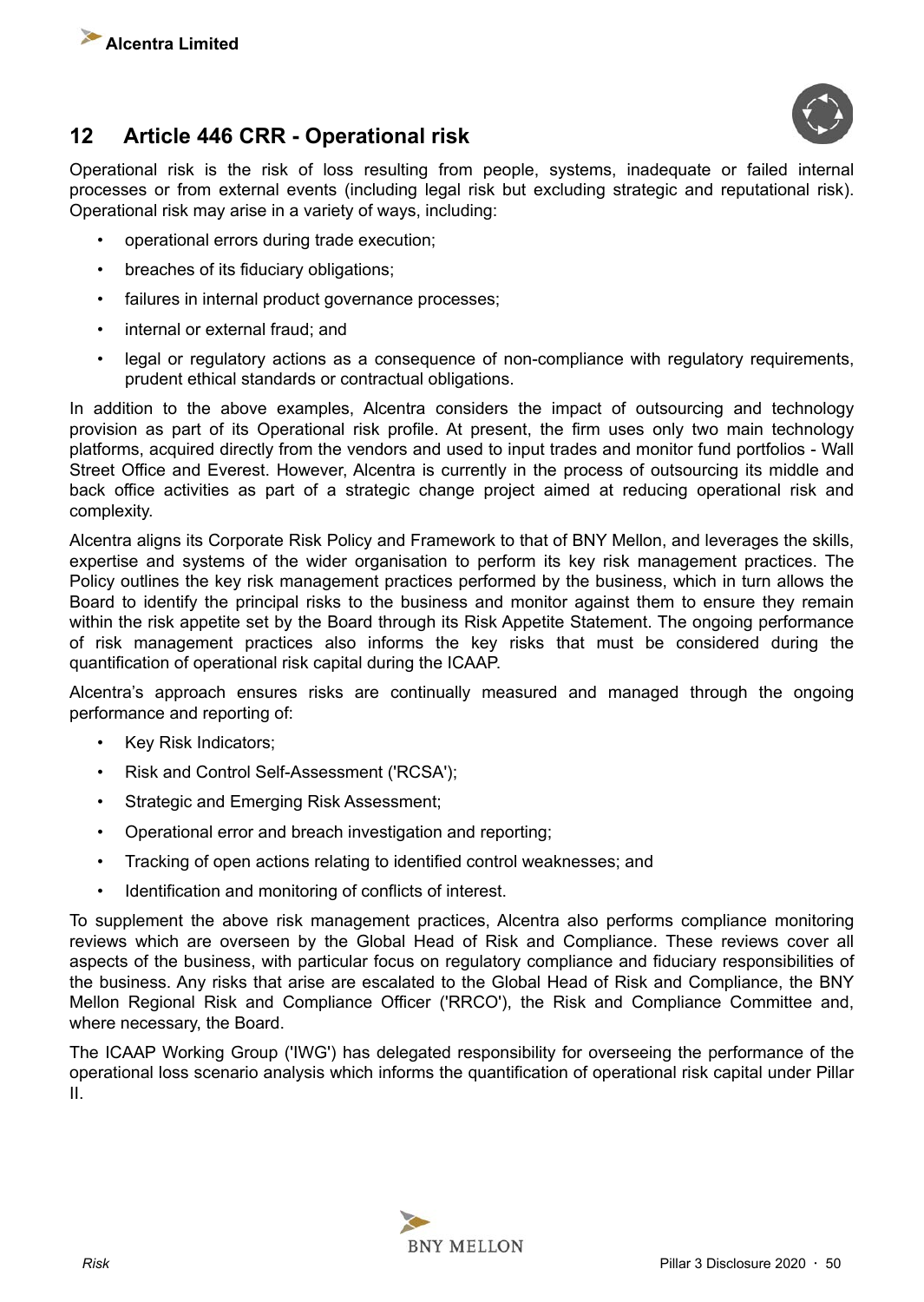

#### **12.1 Operational risk management framework**

As a company with a limited licence there is no own funds regulatory capital requirement for operational risk, as per CRR Article 95(2)a.

Alcentra has a robust management oversight infrastructure, which ensure policies and procedures are regularly reviewed and updated to reflect the development of the business and changes in industry best practice. Nonetheless, as a small business, some reliance is placed on manual controls and processes and the skills/capabilities of a small number of employees which can give rise to operational risks. Augmenting this are oversight service functions such as Compliance, Internal Audit, IT Security and Risk Management of parent companies.

The Operational Risk Management Framework ('ORMF') provides the processes and tools necessary to manage risk through a culture of risk awareness, a clear governance structure, well defined policies, procedures and reporting and suitable tools for reporting and monitoring to effectively identify, manage, mitigate, monitor and report the risks in an organised way to the appropriate governance bodies.

The ORMF defines roles and responsibilities through the global policy, using the Three Lines of Defence model as a foundation. Thus, responsibility for the management of Operational Risk sits first and foremost with the business and functions.

The first line is principally the businesses and business process owners, who are responsible for identifying and managing the risks inherent in the products, activities, processes and systems for which they are accountable throughout the course of their business activities.

The second line of defence, the independent Risk Management function, is responsible for reviewing and challenging the risks identified, assessed and managed by the first line of defence. EMEA Risk Management, including the Global Head of Risk and Compliance and the Head of Operational Risk, is also responsible for building and maintaining the ORMF framework and partnering the first line of defence to enable them to embed it.

The third line of defence is Internal Audit (organisationally independent from both the first and second line of defence). A key responsibility of the third line as it pertains to the Operational Risk Management Framework is to opine on the adequacy of the framework and governance process.

Therefore, the monitoring and reporting of operational risks occurs within Alcentra and BNY EMEAregion risk oversight functions as well as decision-making forums such as new business and risk committees.

Alcentra uses the ORMF to capture, analyse and monitor its operational risks. The tools used to manage the operational risks of the business are outlined below. These activities are prescribed through the enterprise operational risk program, assessment systems and related processes, including but not limited to:

#### **Risk Appetite**

BNY Mellon defines Risk Appetite as the aggregate level of risk a legal entity is willing to assume after considering topics such as its strategic business objectives and business plan, the major risks facing the legal entity and its risk capacity. Alcentra has, in line with the Enterprise Risk policy for Risk Appetite, set a Risk Appetite Statement which recognises the inherent nature of operational risk and the reliance on the ORMF to mitigate it.

#### **Risk and Control Self-Assessments ('RCSA')**

A comprehensive policy to identify risks associated with key business processes, identifying and assessing the quality of controls in place to mitigate risk and assigning accountability for the effectiveness of those controls in place to mitigate that risk.

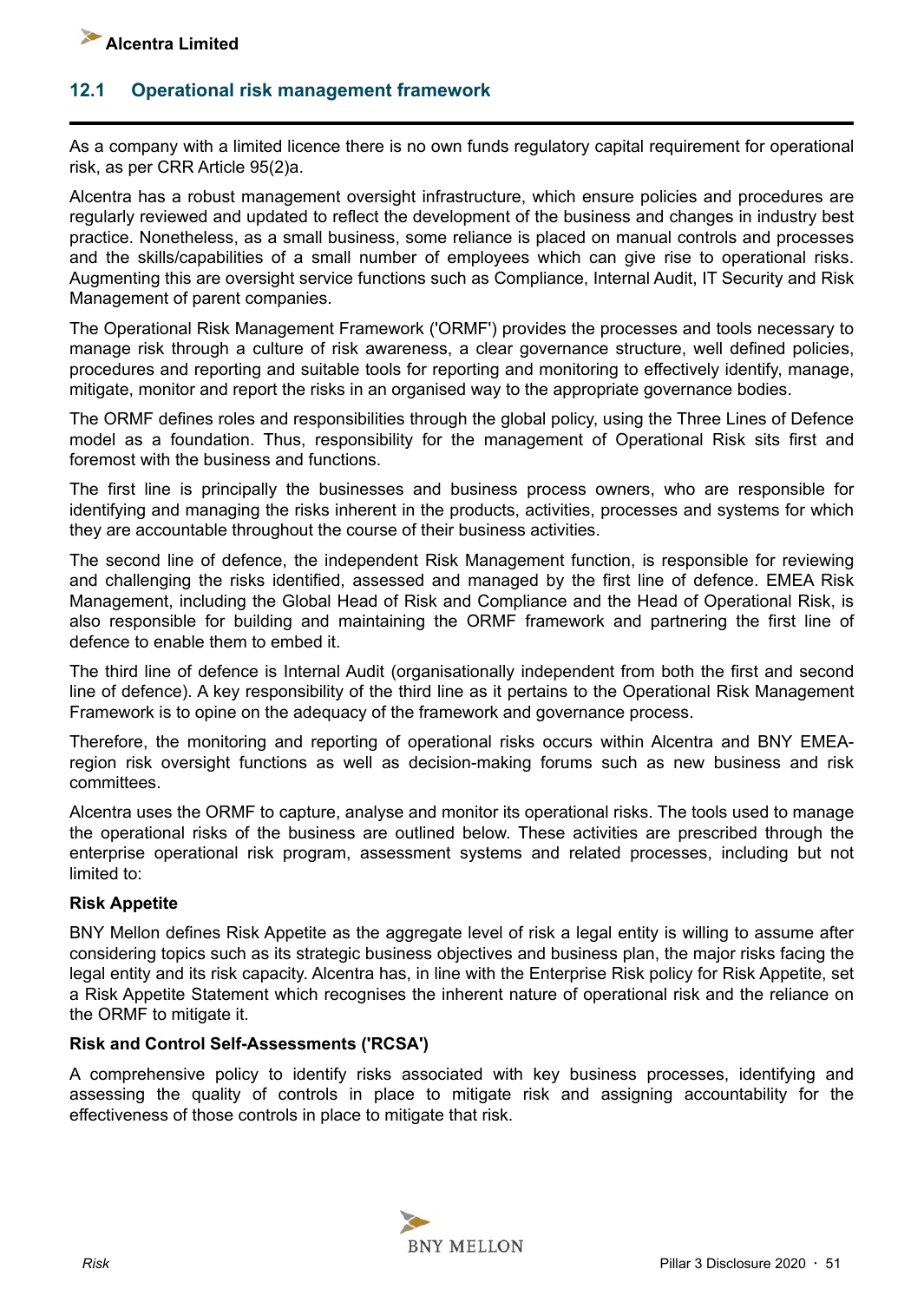

#### **Operational Risk Events ('ORE')**

A standard for the capture, notification and reporting of Operational Risk Events. The collection of internal loss data provides information for assessing the entity's exposure to Operational Risk. Analysis of loss events provides insight into the root cause and information on whether a control weakness is isolated or potentially more systemic. Information on operational risk event losses or gains exceeding USD10,000 are analysed to understand root cause(s) and to identify improvements needed in order to reduce the recurrence and/or magnitude of future events. All ORE are reviewed for root cause and possible mitigating actions. Reporting on ORE are provided to the Risk & Compliance Committee on a monthly basis.

#### **Key Risk Indicators ('KRI')**

Key risk metrics designed to monitor activities which could cause financial loss or reputational damage to the legal entity. Periodic and consistent monitoring of KRI ensures that deviations from predetermined standards can be identified.

#### **Operational Risk Scenario Analysis ('ORSA')**

Operational Risk Scenario Analysis is used by Alcentra to identify and assess plausible, high impact, low probability operational risk loss events using a combination of the operational risk data and expert management judgement. Scenario analysis provides a broad perspective of risks faced globally based on the expertise of senior business and risk managers and supports an understanding of how significant operational losses could occur. Scenario analysis also supports, directly or indirectly, the calculation of operational risk capital by using the output of scenario analysis (frequencies and severities) as an input for Pillar 2A operational risk capital modelling.

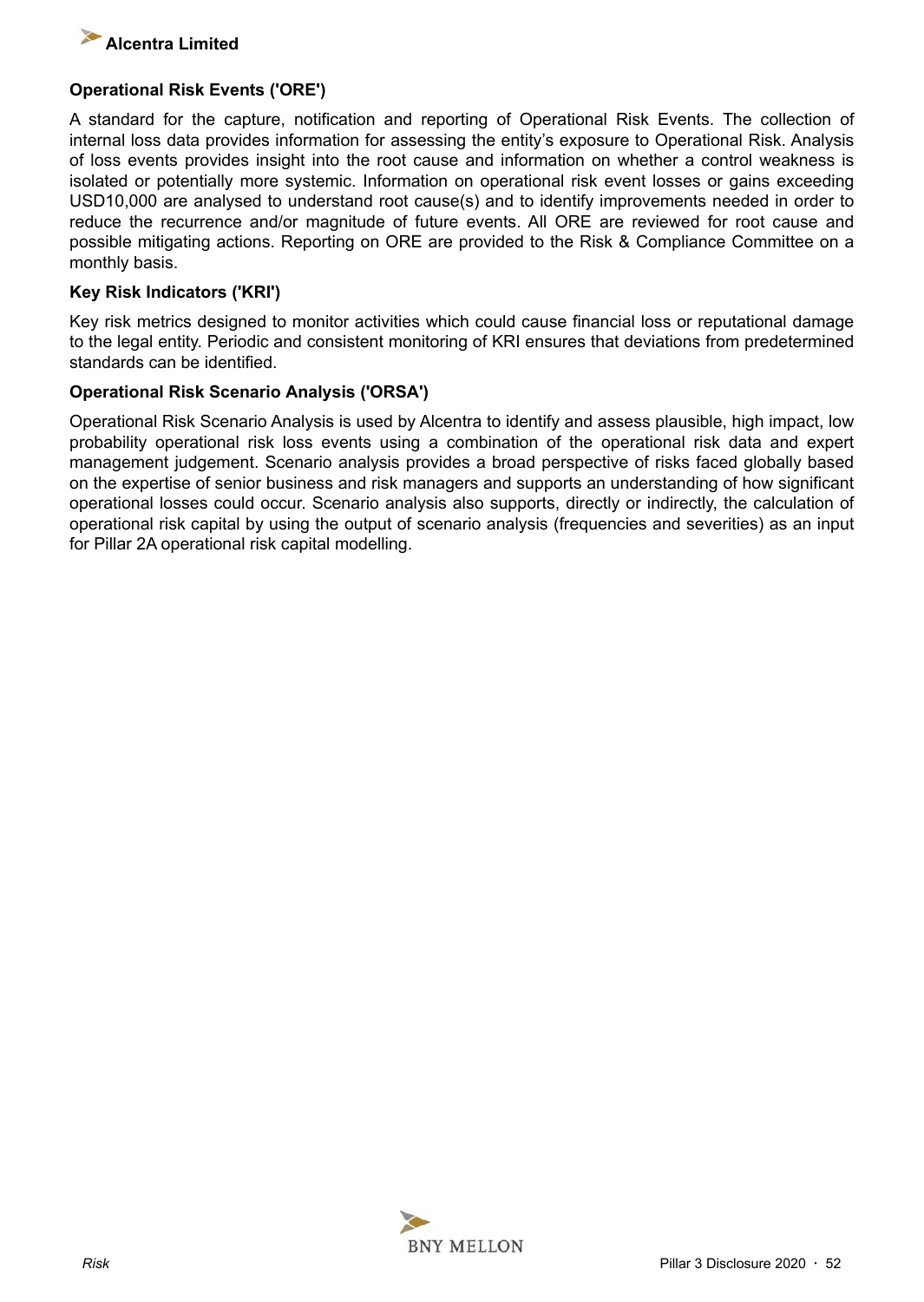<span id="page-52-0"></span>



### **13 Article 451 CRR - Leverage**

The leverage ratio by is calculated by dividing Tier 1 Capital by a total exposure measure which is comprised of a defined sum of asset exposure values and off-balance items. Alcentra is an IFPRU €50k limited licence firm and, in line with CRR requirements, is not required to disclose its leverage ratio.

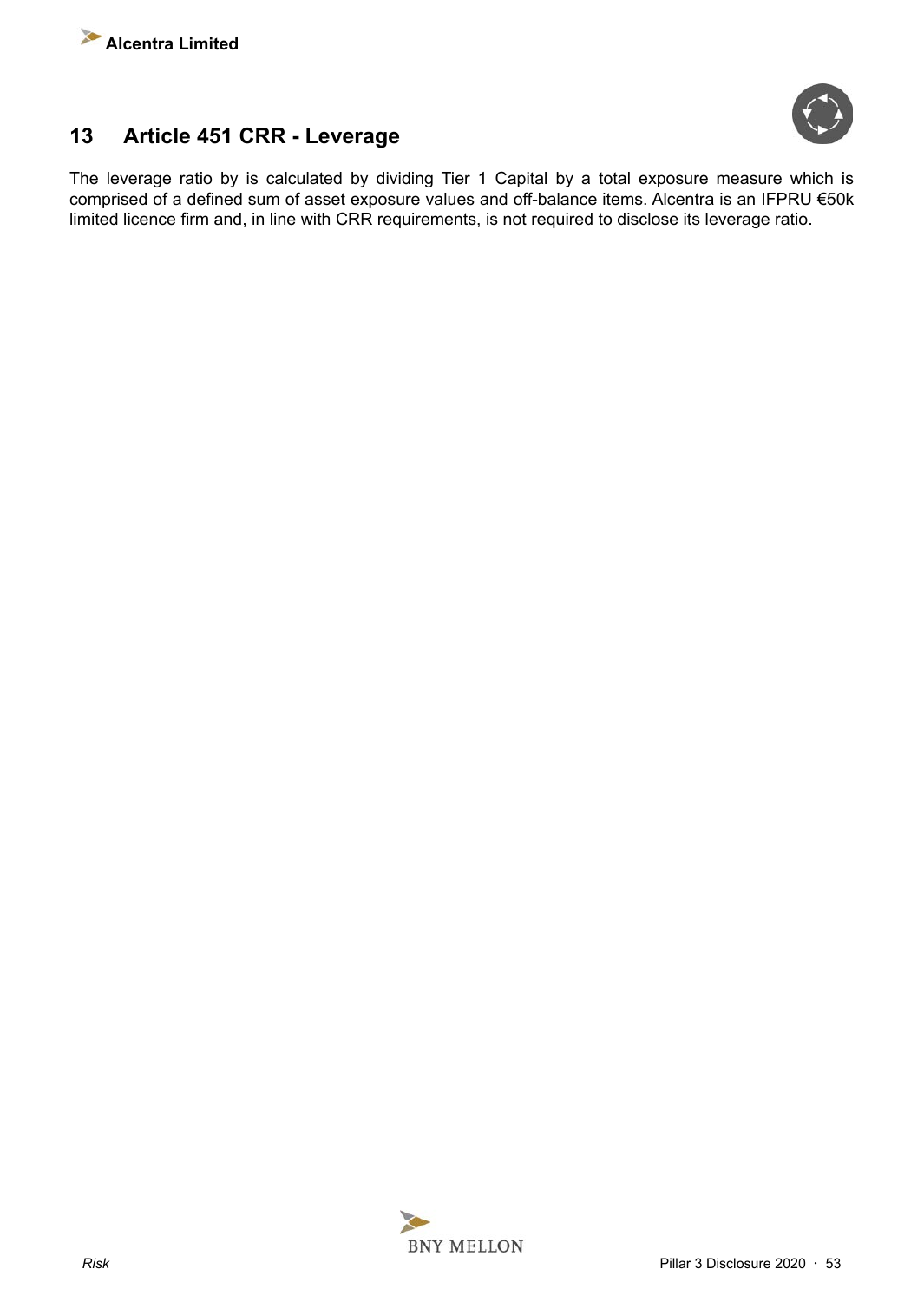

<span id="page-53-0"></span>

### **14 Article 450 CRR - Remuneration policy**



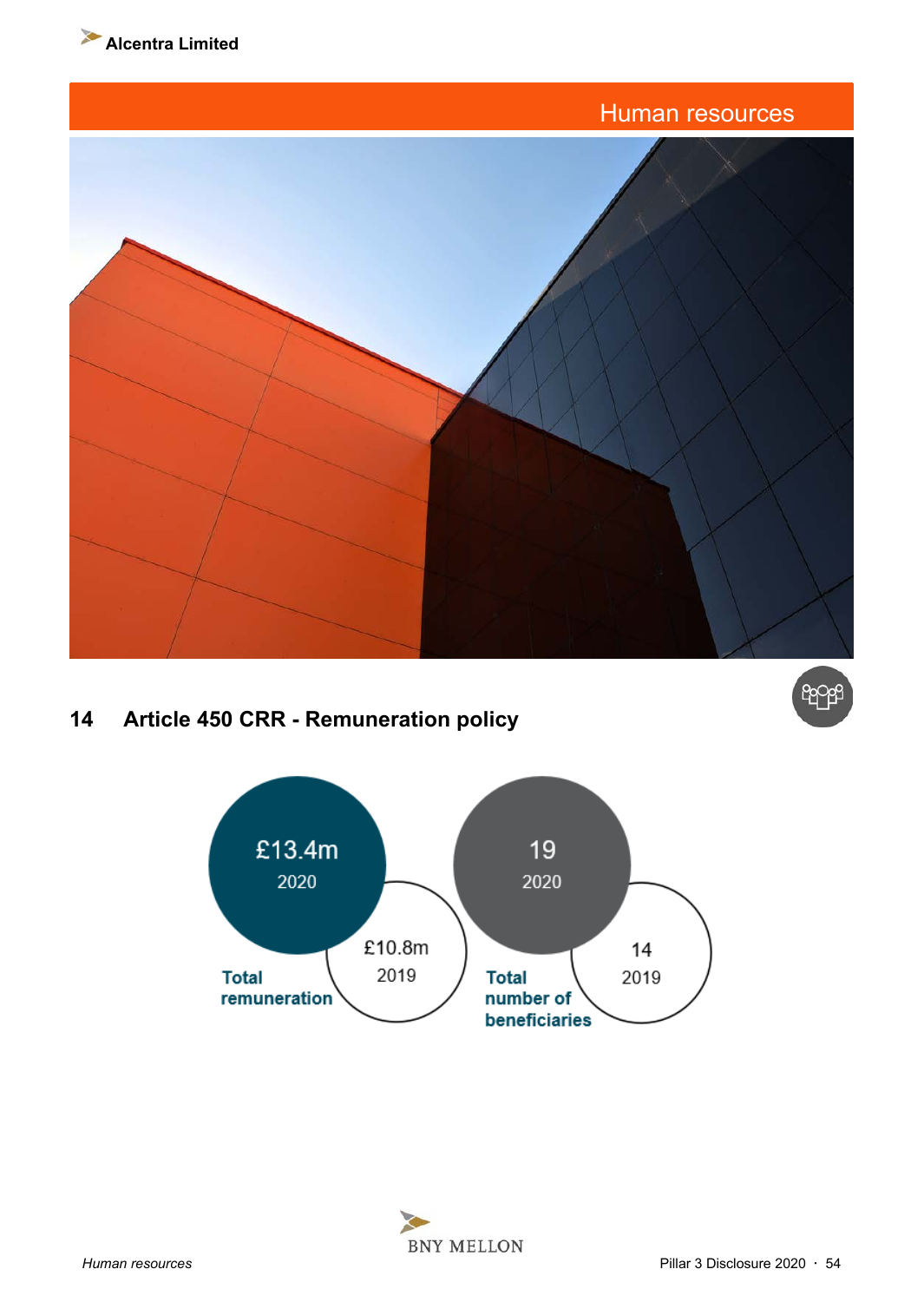<span id="page-54-0"></span>

#### **14.1 Governance**

The governance of remuneration matters for BNY Mellon and its group entities, including Alcentra Limited, which is the FCA regulated subsidiary of Alcentra, is overseen by four committees, each with separate responsibilities in respect of remuneration as summarised below:

**Human Resources and Compensation Committee of BNY Mellon ('HRCC')** is responsible for overseeing BNY Mellon's employee compensation and benefits policies and programmes globally. It reviews and is responsible for the compensation plans, policies and programs in which the senior officers participate and has general oversight for the other incentive, retirement, welfare and equity arrangements for all employees globally. The members of the HRCC are non-executive members of the BNY Mellon's Board of Directors, acting on behalf of the BNY Mellon Board of Directors.

**Investment Management Compensation Oversight Committee of BNY Mellon ("IM COC")** is responsible for ensuring compensation plans are based on sound risk management, it provides governance and risk oversight to the Alcentra Remuneration Committee on any compensation risk issues. The members of the IM COC are senior members of BNY Mellon Investment Management, including the Chief Executive Officer of BNY Mellon Investment Management; Global Head of Human Resources for Investment Management, Employee Relations, and HR Governance & Internal Controls; Head of Governance, BNY Mellon Investment Management; the Chief Financial Officer, BNY Mellon Investment Management; and the Global Head of Compensation, BNY Mellon Investment Management. All new material incentive plans, material changes to existing incentive/sales plans and funding accrual decisions are subject to the review and approval of the CEO and CFO.

**Incentive Compensation Review Committee ('ICRC')** is the coordinating body of senior executives responsible for the oversight of the process of evaluating and recommending compensation reductions for all employees. These decisions are based on feedback regarding risk, compliance, audit and legal outcomes as well as situations of an employee engaged in fraud or who has directly or indirectly contributed to a financial restatement or other irregularity. The ICRC is a management-level committee that reports its recommendations to the HRCC. Ex ante adjustments are recommended by the employee's management for review and approval by the committee and ex post adjustments are formulated by the committee. The Chief Human Resources Officer chairs the committee supported by the Global Head of Compensation and Benefits. Voting members include the Chief Executive Officer, Chief Risk Officer, Chief Compliance Officer, Chief Auditor, Chief Financial Officer and General Counsel.

**Alcentra Remuneration Committee ('Alcentra RemCo')** has delegated responsibility for remuneration matters from the Board of Alcentra Limited, which in consultation with the IM COC, is responsible for remuneration policy decisions and the approval of year-end compensation awards for its respective regulated staff members. This process includes formal input from Risk and Compliance functions when determining the amount of any variable incentive awards.

In accordance with the FCA regulatory remuneration requirements, the responsibility for overseeing the development and implementation of the firm's remuneration policies and practices in relation to prescribed FCA Senior Managers, is held by the Chairman of Europe. This accountability is accomplished through oversight of policies and practices and delegation of key control processes to the Global Head of Compensation, BNY Mellon Investment Management.

### **14.2 Aligning pay with performance**

The Alcentra businesses align their compensation philosophy with BNY Mellon and offer a total compensation opportunity that supports its values; passion for excellence, integrity, strength in diversity and courage to lead, which pays for performance, both at the individual and entity level. The businesses value individual and team contributions and rewards based on how both contribute to business results. In support of this philosophy, variable compensation is regularly used as a means of recognising performance.

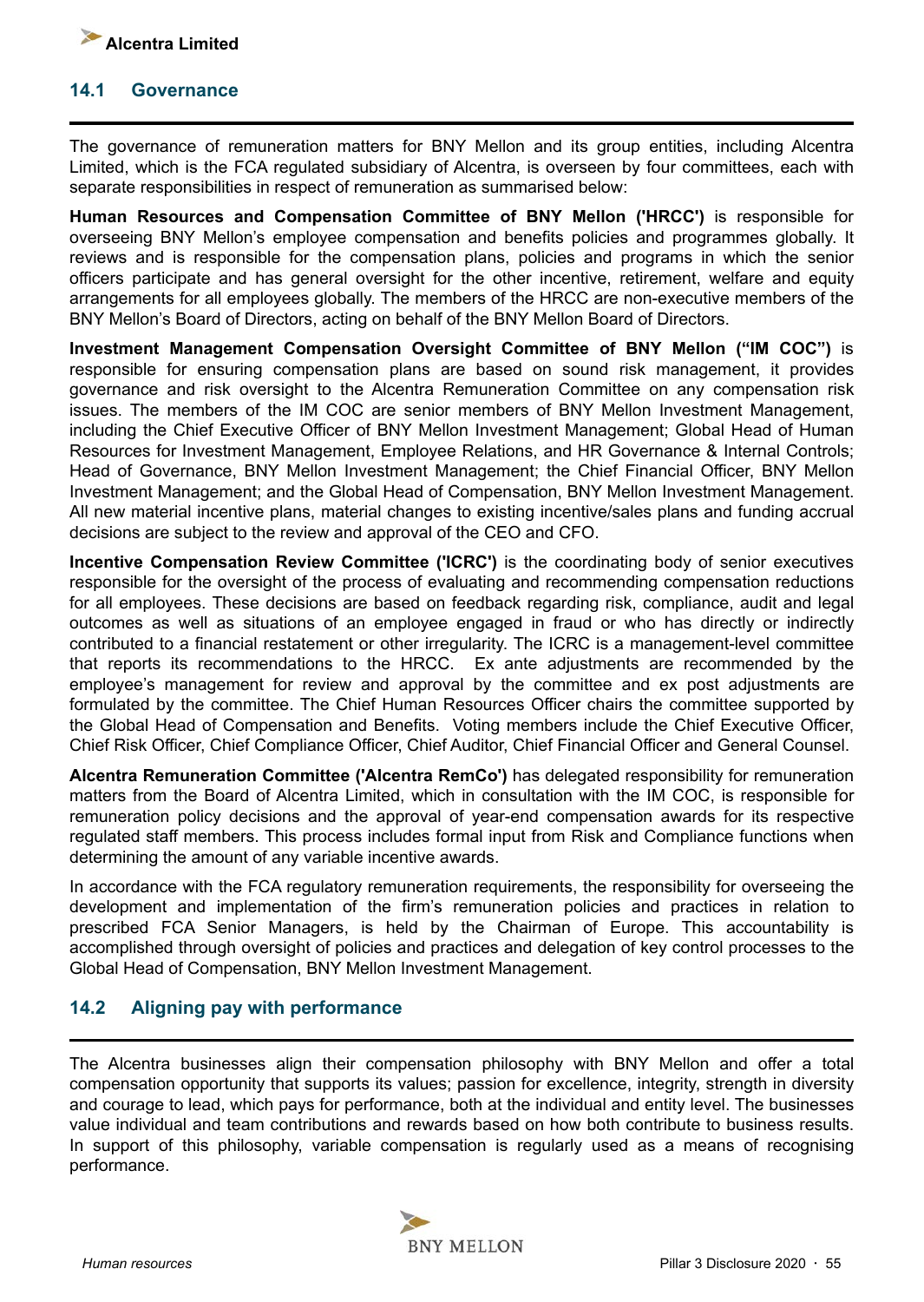### <span id="page-55-0"></span>**Alcentra Limited**

Through the compensation philosophy and principles, the interests of our employees and shareholders are aligned by encouraging actions that contribute to superior financial performance and long-term shareholder value, by rewarding success and by ensuring that its compensation arrangements do not encourage employees to take unnecessary or excessive risks that threaten the value of the Alcentra businesses and BNY Mellon or benefit individual employees at the expense of shareholders or other stakeholders. The compensation structures are comprised of an appropriate mix of fixed and variable compensation that is paid over time. They aim to ensure that both fixed and variable compensation are consistent with business and market practice, fixed compensation is sufficient to provide for a fully flexible variable compensation program, and variable compensation is in the form of annual and/or longterm incentives, and where appropriate granted over equity to align employee remuneration with that of shareholder growth.

### **14.3 Fixed remuneration**

Fixed remuneration is composed of (i) salary and (ii) any additional non-performance related amounts paid as a result of contractual obligations or applicable law, or as a result of market practice.

The fixed remuneration of an employee is determined by the job performed, its level of complexity and responsibility, and the remuneration paid in the market for that type of job. It is set for all staff, at a rate to be at all times sufficient to provide for full flexibility with regard to any variable remuneration element, including zero variable remuneration.

Employees who have accepted to be a director of another of BNY Mellon's legal entities are not remunerated in their capacity as a director. Independent directors of BNY Mellon only receive fixed remuneration, as disclosed in the annual Proxy Statement to shareholders.

### **14.4 Ratio between fixed and variable pay**

Alcentra is regulated by the FCA and complies with all applicable remuneration requirements. Alcentra is an IFPRU €50k limited licence firm and is also a proportionality level three firm. CRD IV extends the remuneration requirements of CRD III and includes additional provisions governing remuneration which are applied by the firm in line with the guidance on proportionality outlined in SYSC 19D.

### **14.5 Variable compensation funding and risk adjustment**

Alcentra's staff are eligible to be awarded variable compensation, but have no entitlement to such awards which are discretionary in nature.

In general the total compensation pool for each of the Alcentra businesses, including any variable incentive pool, is based on the profitability of the business with the potential for adjustment by BNY Mellon and the IM COC on the basis of a number of factors including risk management.

Typically the pools are determined primarily based on pre-tax income, which is a profit based rather than revenue based measure. These pools are subject to discretionary adjustment by BNY Mellon, the IM COC and HRCC based on factors in assessing the earnings including (but not limited to) significant nonrecurring activity, market conditions, interest and currency rates.

The incentive pools for business partner groups which support the Alcentra businesses are based on a management approved fixed pool adjusted by a number of factors, including corporate performance and risk management.

Variable compensation may consist of both upfront cash and deferred components and is determined by the functional hierarchy of the business or function to which the individual staff member belongs, and in accordance with the terms and conditions of the incentive compensation plan that is applicable for the business or business partner service.

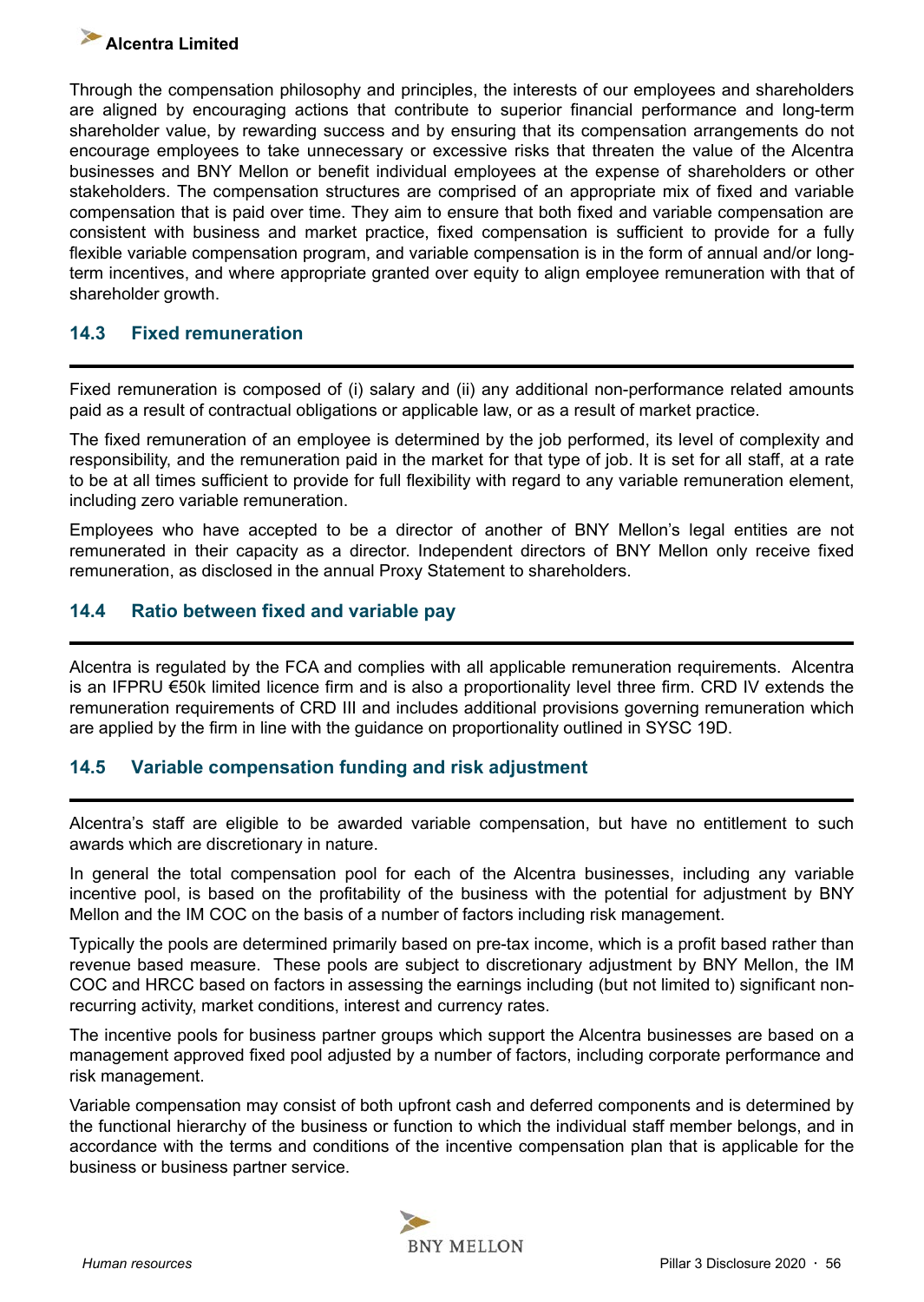### <span id="page-56-0"></span>**Alcentra Limited**

The deferred component is intended to align a portion of the variable compensation award with the management of longer-term business risk. The deferred compensation component is generally awarded in the form of either BNY Mellon restricted stock units, deferred cash invested in an appropriate vehicle, Alcentra business equity or any combination determined appropriate from time to time.

To ensure effective risk adjustment, BNY Mellon requires employees who receive variable remuneration awards (both upfront and deferred) to agree to forfeiture and clawback of such awards in the event of fraud, misconduct or actions contributing to the detriment of business interests, including competing with the business and soliciting employees or clients. Where required by regulations, awards to Material Risk Takers ('MRTs') are subject to more stringent risk adjustment, including, but not limited to, forfeiture and clawback in the event of employee misbehaviour, material error, material downturn in business unit performance or a material failure of risk management.

### **14.6 Deferral policy and vesting criteria**

For more senior-level employees, a portion of variable compensation will be deferred, under ordinary circumstances for a period of at least three years (albeit such compensation may be deferred on a prorata basis for alternative periods), and will be subject to the performance of either (or both) BNY Mellon or the respective business. The deferred component of the variable compensation award is usually delivered as either deferred cash award invested in an appropriate vehicle, Alcentra business equity or any combination determined appropriate from time to time. The proportion of the variable compensation award to be deferred depends on the level of the position, regulatory requirements and the amount of the award.

### **14.7 Variable remuneration of control function staff**

The variable compensation awarded to control function staff (for example; audit, compliance and risk) is dependent on performance that is assessed according to the achievement of objectives specific to their functional role that are independent of the activities they oversee. Remuneration is benchmarked against the market level and funded independently of individual business lines and adjusted based on BNY Mellon's overall annual financial performance.

### **14.8 Quantitative disclosures**

The tables below provide details of the aggregate remuneration of senior management<sup>1</sup> and MRTs for Alcentra for the year ended 31 December 2020.

For completeness, this group of staff is limited to those identified as MRTs. The remuneration amounts are presented on a gross basis, regardless of the time spent by BNY Mellon staff in respect of the Alcentra businesses to reflect the full reporting period.

### **Table 29: REM1 - Aggregate remuneration expenditure by business**

This table shows the aggregate remuneration expenditure for MRTs by business in 2020.

|                            | <b>Investment Management</b> |
|----------------------------|------------------------------|
| Total remuneration (£000s) | 13.390                       |

<sup>1</sup> Senior Management is comprised of MRTs categorized as "Senior Managers" who carry out a senior management function as determined by the relevant regulators.

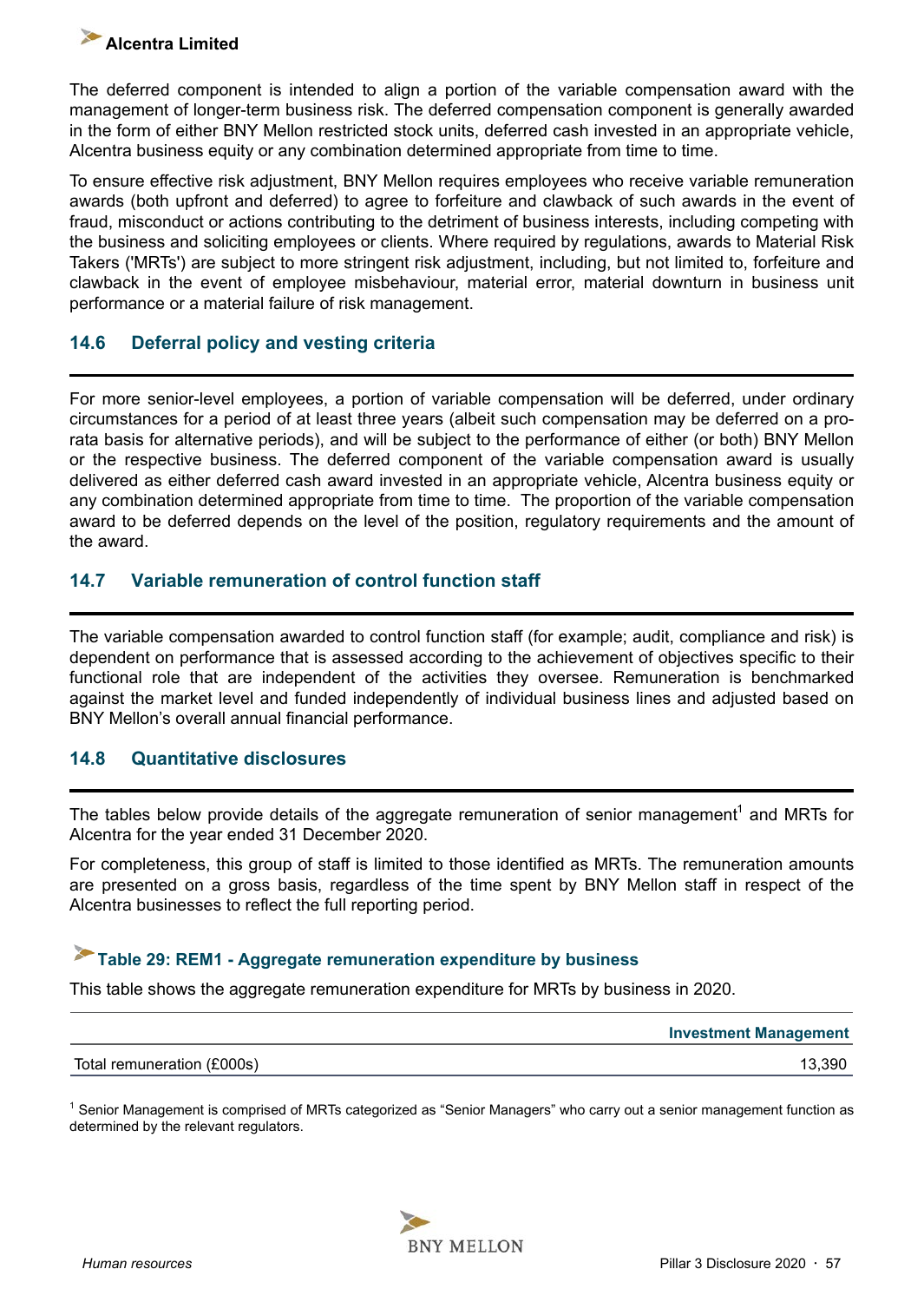#### <span id="page-57-0"></span>S **Table 30: REM2 - Aggregate remuneration expenditure by remuneration type**

This table shows the aggregate remuneration expenditure for MRTs by remuneration type.

|                                                                                | <b>Investment Management</b> |                   |              |  |
|--------------------------------------------------------------------------------|------------------------------|-------------------|--------------|--|
|                                                                                | <b>Senior management</b>     | <b>Other MRTs</b> | <b>Total</b> |  |
| Number of beneficiaries                                                        | 3                            | 16                | 19           |  |
| Aggregate fixed remuneration (£000s) <sup>2</sup>                              | 788                          | 3,123             | 3,911        |  |
| Total variable remuneration (£000s)                                            | 2,335                        | 7.144             | 9,479        |  |
| Variable cash (£000s)                                                          | 1,336                        | 4.180             | 5,516        |  |
| Variable shares (£000s)                                                        | 999                          | 2,964             | 3,963        |  |
| Total deferred remuneration paid out during the financial<br>year (£000s)      | 73                           | 1.041             | 1,114        |  |
| Total deferred remuneration reduced through<br>performance adjustments (£000s) |                              |                   |              |  |

 $2$ Fixed remuneration includes base salary and any cash allowances. Pension contribution is not included.

### **Table 31: REM3 - Deferred variable remuneration**

This table shows the total deferred remuneration for MRTs outstanding from previous years.

|                                                                                 |                          | <b>Investment Management</b> |              |
|---------------------------------------------------------------------------------|--------------------------|------------------------------|--------------|
|                                                                                 | <b>Senior management</b> | <b>Other MRTs</b>            | <b>Total</b> |
| Number of beneficiaries                                                         | 3                        | 16                           | 19           |
| Total deferred variable remuneration outstanding from<br>previous years (£000s) | 27,379                   | 13.438                       | 40,817       |
| Total vested $(£000s)$ <sup>3</sup>                                             | 4,017                    | 3.219                        | 7,236        |
| Total unvested (£000s) <sup>4</sup>                                             | 23,362                   | 10.219                       | 33,581       |

 $3$  Includes total vested cash and equity. Equity portion is valued as at 31 December 2020.

<sup>4</sup>Total unvested equity is valued as at 31 December 2020.

### **Table 32: New sign-on and severance payments**

There were no new sign-on and severance payments made during 2020.

### **Table 33: Number of individuals being remunerated EUR 1 million or more**

This table shows the number of individuals who were remunerated €1m or more during 2020.

| Remuneration        | Total number of individuals |
|---------------------|-----------------------------|
| EUR $1m - EUR$ 1.5m |                             |

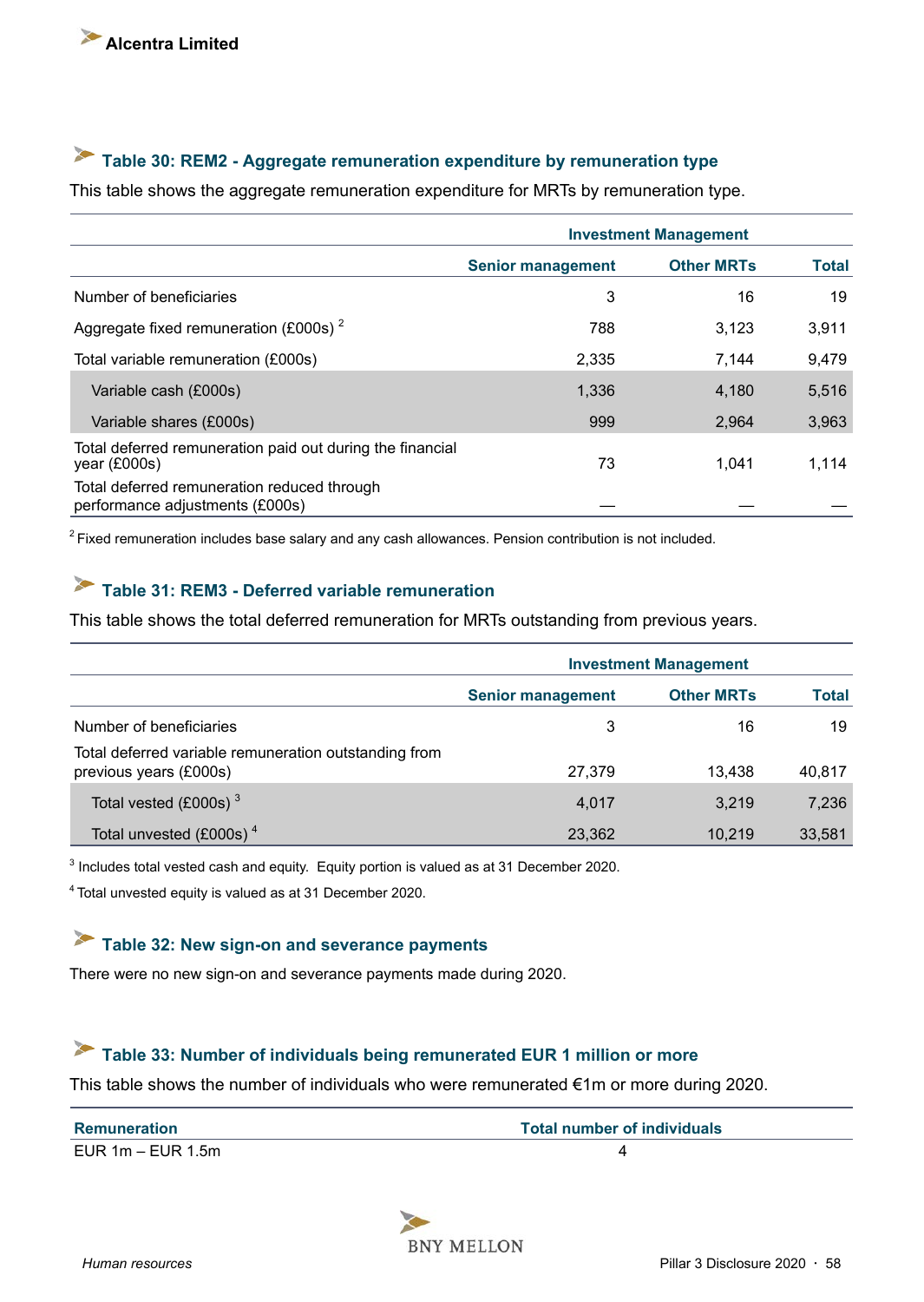

### **Appendix 1 - Other risks**

#### **Concentration risk**

Concentration Risk is the risk of loss related to credit activities and any other significant interrelated asset or liability exposures which in cases of distress in some markets/sectors/countries or areas of activity may threaten the soundness of the institution.

Traditionally analysed in relation to credit activities, concentration risk arises from exposures that may arise within or across different risk types, including intra-risk concentration where exposure concentration exists within a single risk type, and inter-risk concentration arising from interactions between different risk exposures across different risk categories connected by a common risk factor (e.g. counterparties, vendor, economic sector, geographic region, and/or financial instrument/product type).

Alcentra manages concentration risk as part of its credit, market, operational and liquidity management policies.

#### **Reputational risk**

Reputational risk relates to the risk of damage to the Company's brand and existing or future relationships.

Alcentra is at risk of reputational damage arising from a variety of sources with the potential to cause direct damage to the Company. In extreme circumstances such damage could result in a wind-down exercise being triggered. Alcentra uses various risk management strategies to mitigate associated risks.

#### **Group risk**

Group risk is the risk that the financial position of the Company may be adversely affected by its relationships (financial or non-financial) with other entities in the Group or by risks which may affect the financial position of the Group as a whole - for example reputation contagion or parent default.

Group risk in relation to Alcentra is the risk of failure of either the BNY Mellon Group or the Alcentra Group and the impact that this will have on the Company's ability to meet its financial and / or regulatory obligations and continue to service its clients.

This risk is primarily mitigated by the BNY Mellon Boutique Strategy. Each Boutique is branded separately which reduces the risk of cross-contamination should another Boutique encounter difficulties.

The Company does not rely on the Alcentra Group for any services. Alcentra is well capitalised and has its own self-sufficient liquid capital reserves – it is not reliant on either BNY Mellon or the Alcentra Group for its financial resources.

Alcentra recognise that Group risk could arise owing to a group system failure or centralised cyberattack; however a robust system of policies and procedure mitigate this risk. There is a strong governance structure and risk management system surrounding shared corporate technology solutions. These include but are not limited to:

- strict user access management controls;
- controls relating to system architecture and application development; and
- extensive back-up and recovery procedures.

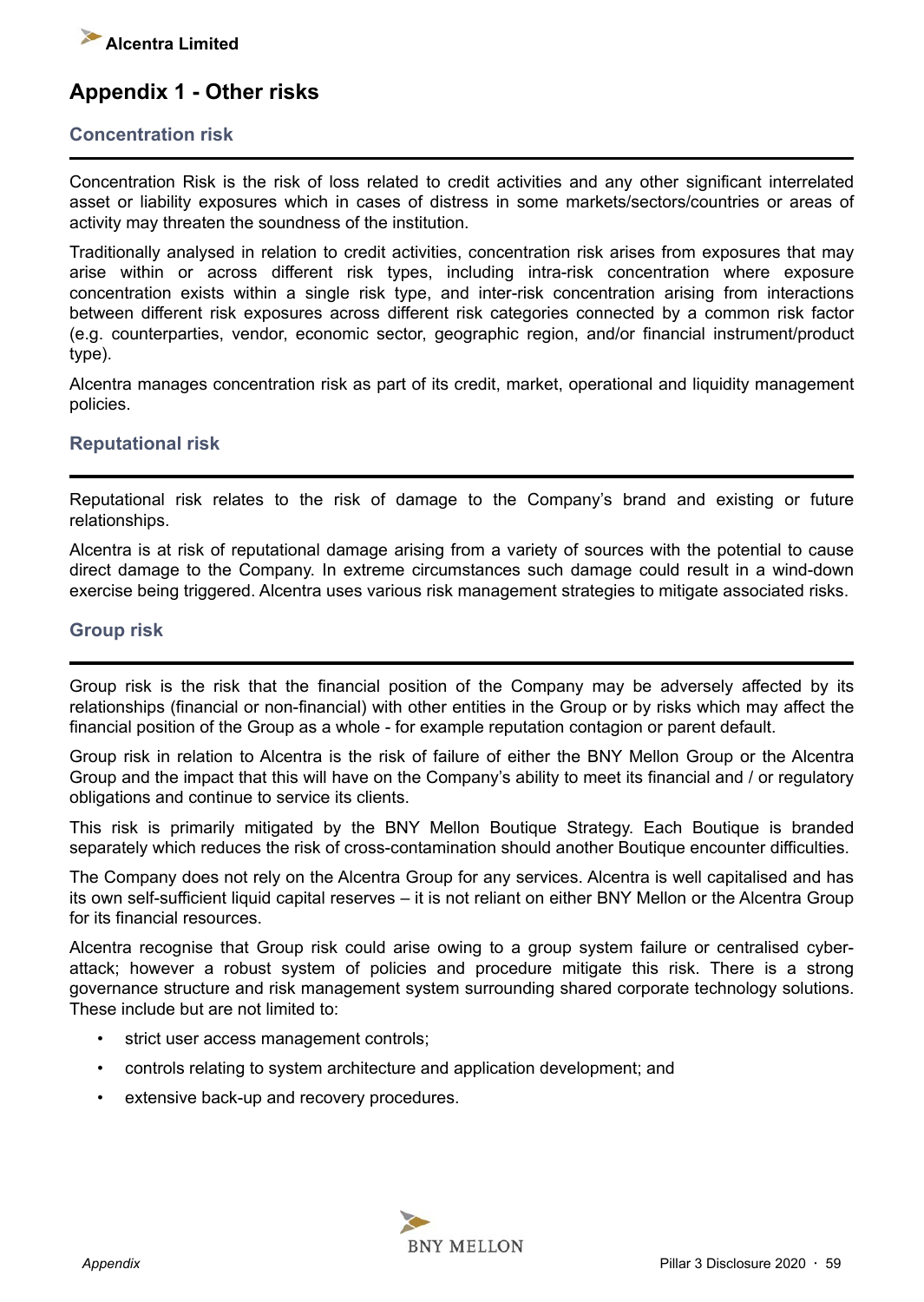

#### **Business risk**

Business risk is the risk of loss caused by unexpected changes in the external macro environment, client behaviour or events that impact earnings including contracting markets, reduced margins from competitive pressure, adverse customer selection, and business concentration.

Business risk could arise from exposure to a wide range of macro-economic, geopolitical, industry, regulatory, client behaviour, inappropriate management actions, and other external risks that might deflect from desired strategy and business plans.

#### **Pension obligation risk**

Pension obligation risk is the risk to the Company caused by its contractual or other liabilities to or with respect to a pension scheme. It also means the risk that the Company will make payments or other contribution to or with respect to a pension scheme because of a moral obligation, or because the Company considers that it needs to do so for some other reason.

Alcentra only operates a defined contribution pension scheme for its staff, and has no defined benefit pension scheme; as such it is not exposed to the pension obligation risk.

#### **Residual risk**

Residual risk may result from exposure due to partial performance or failure of credit risk mitigation techniques for reasons that are unconnected with their intrinsic value. This mainly relates to credit risk and could result from ineffective documentation, a delay in payment or the inability to realise payment from a guarantor in a timely manner.

The Company does not consider this to be a significant risk as there is no Trading Book and therefore no significant Residual Credit Risk on the Balance Sheet.

#### **Legal risk**

Alcentra considers its exposure to Legal risk to be in respect of fines, penalties and damages resulting from client and vendor disputes and employee actions.

This risk category is already covered under Operational risk, particularly with respect to dealing with employee safety, discrimination and the Company being sued by clients over disputes with regards to investment advisory services provided by the Company.

In order to mitigate this risk, Alcentra works closely with several external law firms in relation to the structuring of all the investment vehicles for which it acts as Investment Manager, and its own regulatory, corporate and contractual obligations. On an ongoing basis the Company benefits from expert legal analysis provided by internal and external legal counsel with various specialisms in relation to any developments that might affect the Company. Alcentra also employs two permanent in house lawyers and receives legal assistance provided by the central BNY Mellon Legal function, which is equivalent to approximately two additional lawyers.

#### **Liquidity risk**

Liquidity risk is the risk that the Company, although solvent, either does not have available sufficient financial resources to enable it to meet its obligations as they fall due, or can secure such resources only at excessive cost.

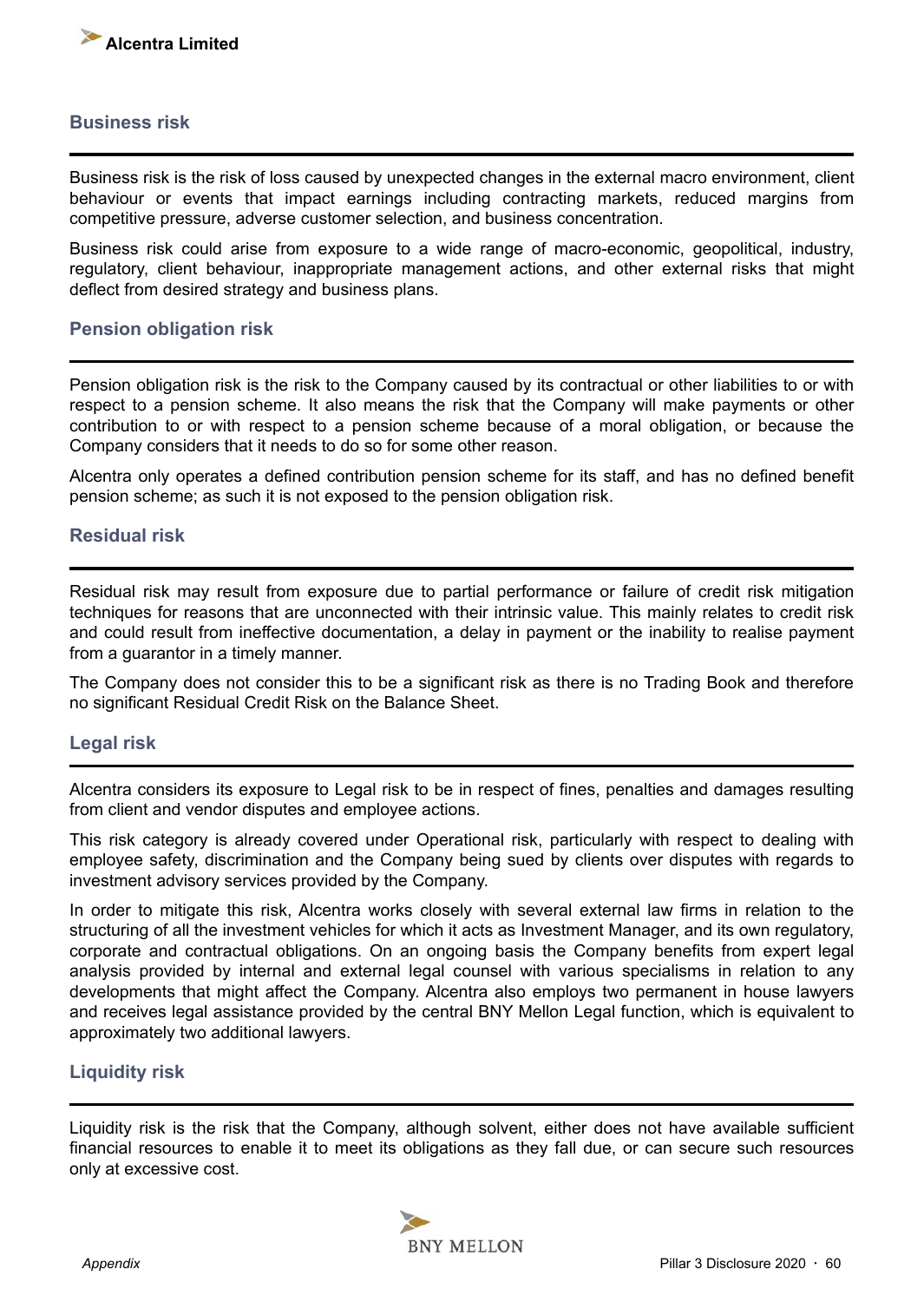### **Alcentra Limited**

Alcentra's short-term liquidity demands arise mainly from staff salaries and general expenses of the business - such as rent, subscriptions and travel costs. Cash inflows are generated from the management fees derived from each fund. CLOs tend to pay semi-annually, however with the number of existing CLO funds the Company generates cash on a monthly basis. Credit Funds and Separately Managed Accounts pay either monthly or quarterly and Mezzanine Funds pay on request from Alcentra.

The debtors are monitored monthly for aging and are billed regularly. As a result the Company is highly cash generative on a month-to-month basis.

### **Regulatory risk**

Regulatory risk is the risk resulting from non-compliance with, violations of, or non-observance with applicable rules, regulations, laws, ethical standards and related policies and procedures. The inability or failure to fully implement changes to applicable rules and regulations would also constitute Regulatory risk.

The way that Alcentra conducts its business is governed by a series of rules and principles defined by our principle regulator, the Financial Conduct Authority. These are subject to change, often as a consequence of European directives, which once passed are subsequently transposed into national Law.

Whilst Alcentra is well aware of the current regulatory obligations, should regulations change, new requirements could be introduced which may alter the risk profile of the Company.

Regulatory risk is mitigated as the Company has a diversified product base and assesses the impact of new legislation in conjunction with an effective compliance function.

### **Model risk**

Model risk is defined as the estimation or measurement error resulting from the inherent limitations in the financial models used in assessing and managing risk.

Given the reliance on the quantitative models used to assess capital adequacy in the ICAAP, the risk remains whether these models are robust and reliable. Alcentra uses the Loss/Scenario-Based Hybrid Operational Risk Capital Model 2.0 for its quantification of Pillar II operational risk capital. The model is subject to BNY Mellon Enterprise Model Risk Management Policy and governance processes. This includes periodic model validation exercises and the model risk assessment process. In addition to this, an Enterprise Model Risk Management Committee provides governance and oversight across all BNY Mellon entities, including Alcentra. The Committee is chaired by the Head of Model Risk Management and reports to the BNY Mellon Senior Risk Management Committee.

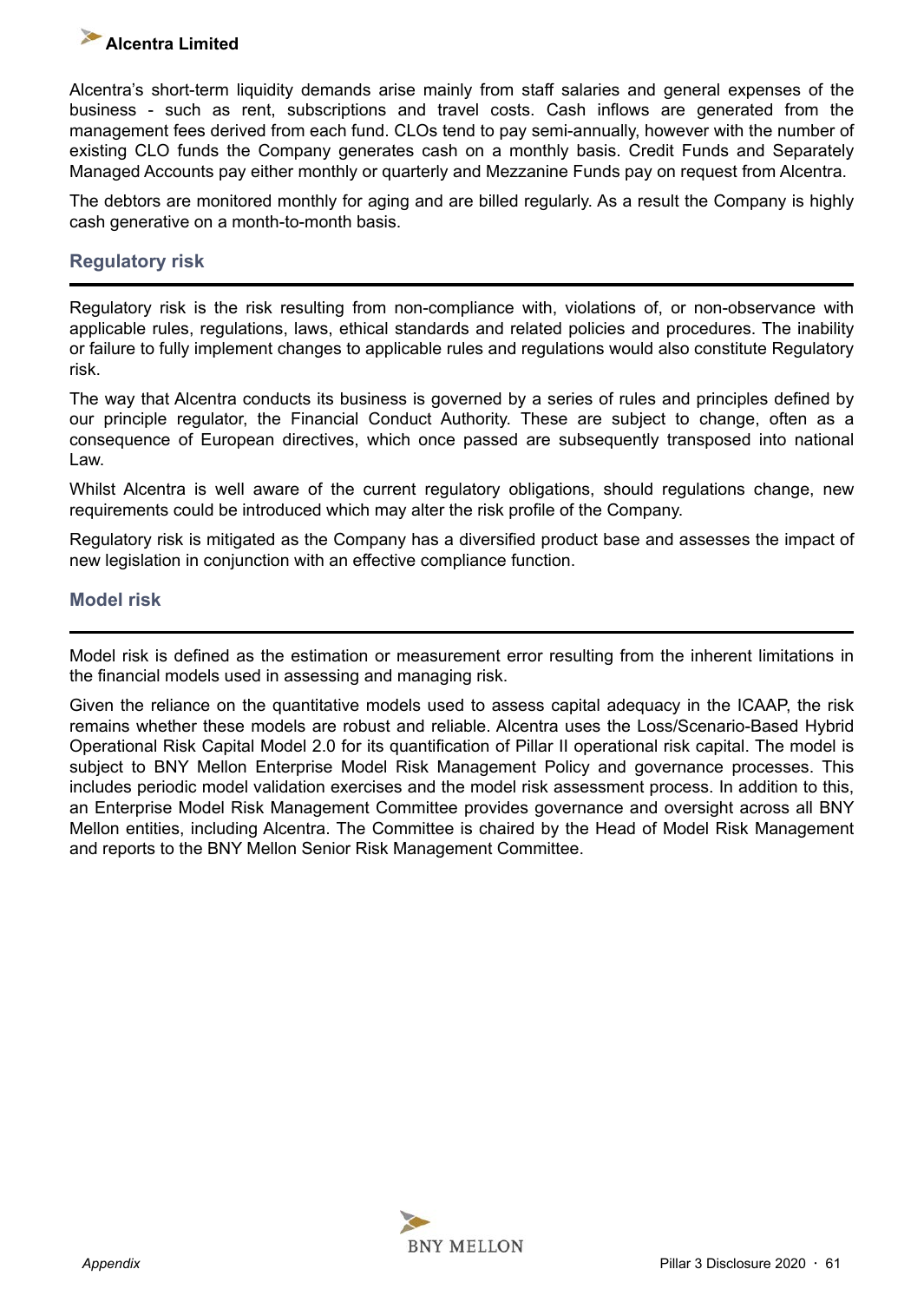

### **Appendix 2 - Glossary of terms**

The following acronyms may be used in this document:

| Acronym           | <b>Description</b>                                             | Acronym       | <b>Description</b>                                        |
|-------------------|----------------------------------------------------------------|---------------|-----------------------------------------------------------|
| <b>ABS</b>        | <b>Asset-Backed Securities</b>                                 | <b>CEO</b>    | <b>Chief Executive Officer</b>                            |
| <b>ACPR</b>       | Autorite de Controle Prudentiel et                             | <b>CEF</b>    | <b>Critical Economic Function</b>                         |
|                   | de Resolution                                                  | CET1          | Common Equity Tier 1                                      |
| <b>AFR</b>        | <b>Available Financial Resources</b>                           | <b>CGB</b>    | <b>CASS Governance Body</b>                               |
| <b>AIF</b>        | <b>Alternative Investment Fund</b>                             | <b>CIS</b>    | <b>Collective Investment Scheme</b>                       |
| <b>ALCO</b>       | <b>Asset and Liability Committee</b>                           | <b>CLO</b>    | Collateralized loan obligation                            |
| <b>AML</b>        | Anti-Money Laundering                                          | COC           | <b>Compensation Oversight Committee</b>                   |
| AS                | <b>Asset Servicing</b>                                         | COOC          | <b>CASS Operational Oversight</b>                         |
| AT <sub>1</sub>   | <b>Additional Tier 1</b>                                       |               | Committee                                                 |
| <b>AUC</b>        | <b>Assets Under Custody</b>                                    | <b>COREP</b>  | <b>Common Reporting</b>                                   |
| <b>BAC</b>        | <b>Business Acceptance Committee</b>                           | CQS           | <b>Credit Quality Steps</b>                               |
| <b>BAU</b>        | Business as usual                                              | <b>CRD</b>    | <b>Capital Requirements Directive</b>                     |
| <b>BaFin</b>      | <b>Federal Financial Supervisory</b>                           | <b>CRM</b>    | <b>Credit Risk Mitigation</b>                             |
|                   | Authority / Bundesanstalt fur<br>Finanzdienstleistungsaufsicht | <b>CRO</b>    | <b>Chief Risk Officer</b>                                 |
| <b>BDAS</b>       | <b>Broker-Dealer and Advisory</b>                              | <b>CROC</b>   | <b>Credit Risk Oversight Committee</b>                    |
|                   | <b>Services</b>                                                | <b>CRR</b>    | <b>Capital Requirements Regulation</b>                    |
| <b>BDF</b>        | <b>Banque De France</b>                                        | <b>CSD</b>    | <b>Client Service Delivery</b>                            |
| <b>BEMCO</b>      | <b>Belgium Management Council</b>                              | <b>CSRSFI</b> | Committee for Systemic Risks and                          |
| BI                | Banca D'Italia                                                 |               | System-relevant Financial Institutions                    |
| <b>BNY Mellon</b> | The Bank of New York Mellon<br>Corporation                     | <b>CSSF</b>   | Commission de Surveillance du<br><b>Secteur Financier</b> |
| <b>BNY Mellon</b> | The Bank of New York Mellon                                    | <b>CSTC</b>   | <b>Capital and Stress Testing Committee</b>               |
| SA/NV             | SA/NV                                                          | <b>CT</b>     | <b>Corporate Trust</b>                                    |
| <b>BNY Mellon</b> | <b>BNY Mellon Trust &amp; Depositary</b>                       | <b>CTS</b>    | <b>Client Technology Solutions</b>                        |
| <b>TDUKL</b>      | (UK) Limited                                                   | DB            | Deutsche Bank                                             |
| <b>BNYIFC</b>     | <b>BNY International Financing</b><br>Corporation              | <b>DNB</b>    | De Nederlandsche Bank                                     |
| <b>BNY Mellon</b> | <b>BNY Mellon Service</b>                                      | <b>DVP</b>    | Delivery versus Payment                                   |
| KG                | Kapitalanlage-Gesellschaft mbH                                 | EAD           | Exposure at default                                       |
| <b>BRC</b>        | <b>Business Risk Committee</b>                                 | EC            | <b>European Commission</b>                                |
| <b>CASS</b>       | <b>Client Asset Sourcebook Rules</b>                           | <b>ECL</b>    | <b>Expected Credit Losses</b>                             |
| <b>CBI</b>        | <b>Central Bank of Ireland</b>                                 | <b>ECAP</b>   | <b>Economic Capital</b>                                   |
| <b>CCF</b>        | <b>Credit Conversion Factor</b>                                | <b>ECB</b>    | <b>European Central Bank</b>                              |

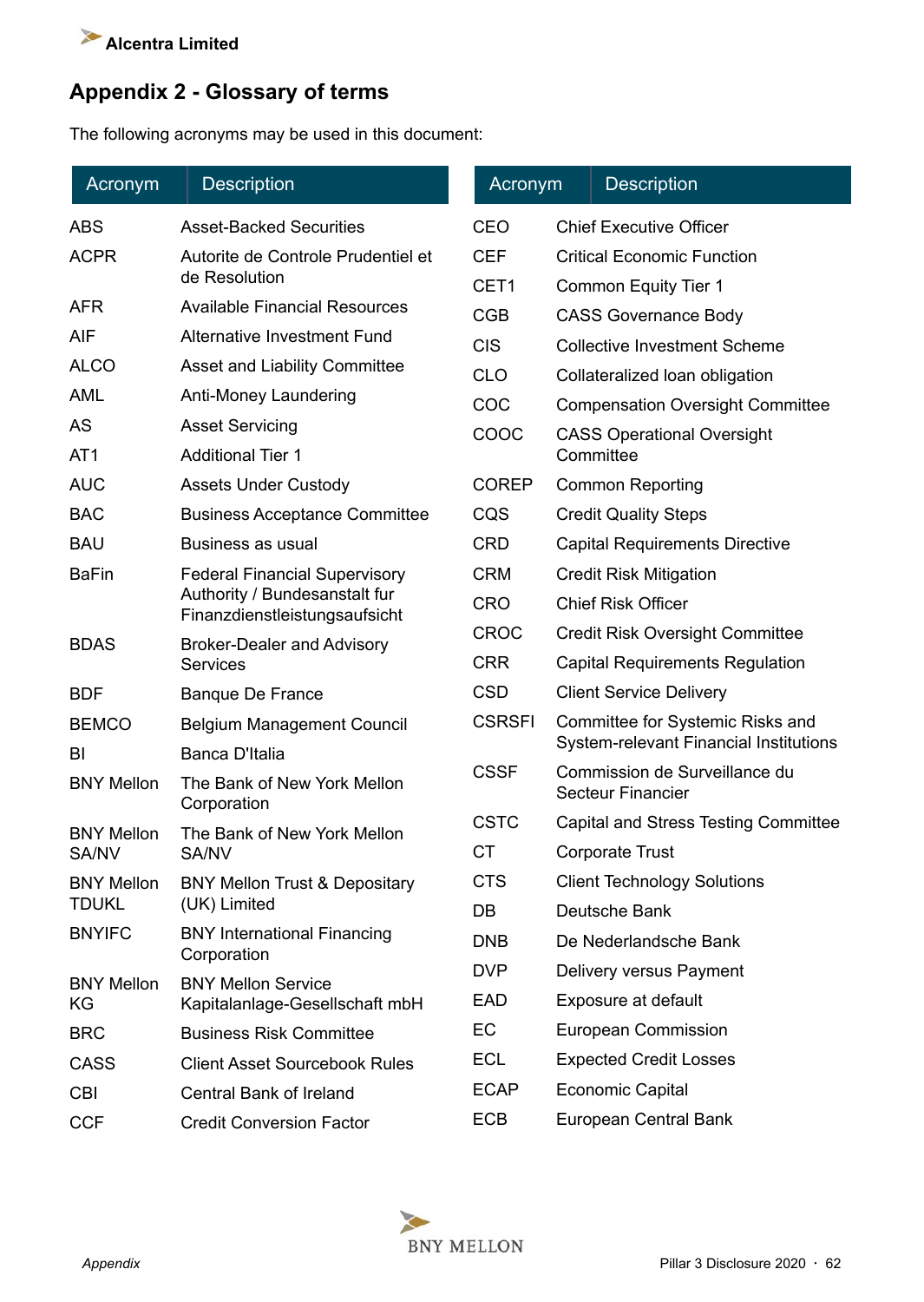# **Alcentra Limited**

| Acronym      | <b>Description</b>                                            | Α                        |
|--------------|---------------------------------------------------------------|--------------------------|
| <b>ECM</b>   | <b>Embedded Control Management</b>                            | ILA                      |
| EEC          | <b>EMEA Executive Committee</b>                               |                          |
| <b>EHQLA</b> | <b>Extremely High Quality Liquid Assets</b>                   | <b>ILG</b>               |
| <b>EMEA</b>  | Europe, Middle East and Africa                                | <b>IRR</b>               |
| <b>ERGC</b>  | <b>EMEA Remuneration Governance</b><br>Committee              | <b>IMN</b>               |
| <b>ESRMC</b> | <b>EMEA Senior Risk Management</b><br>Committee               | <b>ISD</b>               |
| EU           | European Union                                                | <b>ISM</b>               |
| <b>EUR</b>   | Euro                                                          | <b>ILG</b>               |
| EWI          | <b>Early Warning Indicators</b>                               | <b>IRR</b>               |
| ExCo         | <b>Executive Committee</b>                                    | <b>IMN</b>               |
| <b>FCA</b>   | <b>Financial Conduct Authority</b>                            | ISD.                     |
| <b>FMUs</b>  | <b>Financial market utilities</b>                             |                          |
| FoP          | Free of payment                                               | <b>ISM</b>               |
| <b>FRS</b>   | <b>Financial Reporting Standard</b>                           | ΙT                       |
| <b>FSMA</b>  | <b>Financial Services and Markets</b><br>Authority            | <b>IWC</b><br><b>JFS</b> |
| <b>FX</b>    | Foreign Exchange                                              | <b>KRI</b>               |
| G-SIFI       | <b>Global Systemically Important Financial</b><br>Institution | KY <sub>C</sub>          |
| <b>GCA</b>   | <b>Global Custody Agreement</b>                               | LAB                      |
| <b>GSP</b>   | <b>Global Securities Processing</b>                           | <b>LCF</b>               |
| <b>HLA</b>   | <b>High-level Assessment</b>                                  | LEF                      |
| <b>HQLA</b>  | <b>High Quality Liquid Assets</b>                             | <b>LOE</b>               |
| <b>HRCC</b>  | Human Resources Compensation<br>Committee                     | LOD<br>MiF               |
| <b>IAS</b>   | <b>International Accounting Standards</b>                     |                          |
| <b>IASB</b>  | <b>International Accounting Standards</b><br><b>Board</b>     | MN,<br><b>MRI</b>        |
| <b>ICA</b>   | <b>Internal Capital Assessment</b>                            | MR <sup>-</sup>          |
| <b>ICAAP</b> | <b>Internal Capital Adequacy Assessment</b><br>Process        | MtM<br><b>NAV</b>        |
| <b>ICRC</b>  | <b>Incentive Compensation Review</b><br>Committee             | <b>NBE</b>               |
| <b>IFPR</b>  | <b>Investment Firm Prudential Regime</b>                      | NoC                      |
| <b>IFRS</b>  | <b>International Financial Reporting</b><br>Standards         | <b>NSF</b>               |

| <b>Acronym</b> |        | <b>Description</b>                                              |
|----------------|--------|-----------------------------------------------------------------|
| <b>ILAAP</b>   |        | <b>Internal Liquidity Adequacy</b><br><b>Assessment Process</b> |
| ILG            |        | <b>Individual Liquidity Guidance</b>                            |
| <b>IRRBB</b>   |        | Interest Rate Risk on Banking Book                              |
| <b>IMMS</b>    | System | <b>International Money Management</b>                           |
| <b>ISDA</b>    |        | <b>International Swaps and Derivatives</b><br>Association       |
| <b>ISM</b>     |        | <b>Investment Services and Markets</b>                          |
| <b>ILG</b>     |        | <b>Individual Liquidity Guidance</b>                            |
| <b>IRRBB</b>   |        | Interest Rate Risk on Banking Book                              |
| <b>IMMS</b>    | System | <b>International Money Management</b>                           |
| <b>ISDA</b>    |        | <b>International Swaps and Derivatives</b><br>Association       |
| <b>ISM</b>     |        | <b>Investment Services and Markets</b>                          |
| IT             |        | Information Technology                                          |
| <b>IWG</b>     |        | <b>ICAAP</b> working group                                      |
| <b>JFSC</b>    |        | <b>Jersey Financial Services Commission</b>                     |
| <b>KRI</b>     |        | Key Risk Indicator                                              |
| <b>KYC</b>     |        | Know your customer                                              |
| <b>LAB</b>     |        | <b>Liquidity Asset Buffer</b>                                   |
| <b>LCR</b>     |        | <b>Liquidity Coverage Ratio</b>                                 |
| <b>LERO</b>    |        | <b>Legal Entity Risk Officer</b>                                |
| <b>LOB</b>     |        | Line of Business                                                |
| <b>LOD</b>     |        | Line of Defense                                                 |
| MiFID II       |        | <b>Markets in Financial Instruments</b><br>Directive II         |
| <b>MNA</b>     |        | <b>Master Netting Agreements</b>                                |
| <b>MRMG</b>    |        | <b>Model Risk Management Group</b>                              |
| MRT            |        | <b>Material Risk Taker</b>                                      |
| MtM            |        | Mark-to-market                                                  |
| <b>NAV</b>     |        | <b>Net Asset Value</b>                                          |
| <b>NBB</b>     |        | National Bank of Belgium                                        |
| <b>NoCo</b>    |        | <b>Nomination Committee</b>                                     |
| NSFR           |        | Net Stable Funding Ratio                                        |

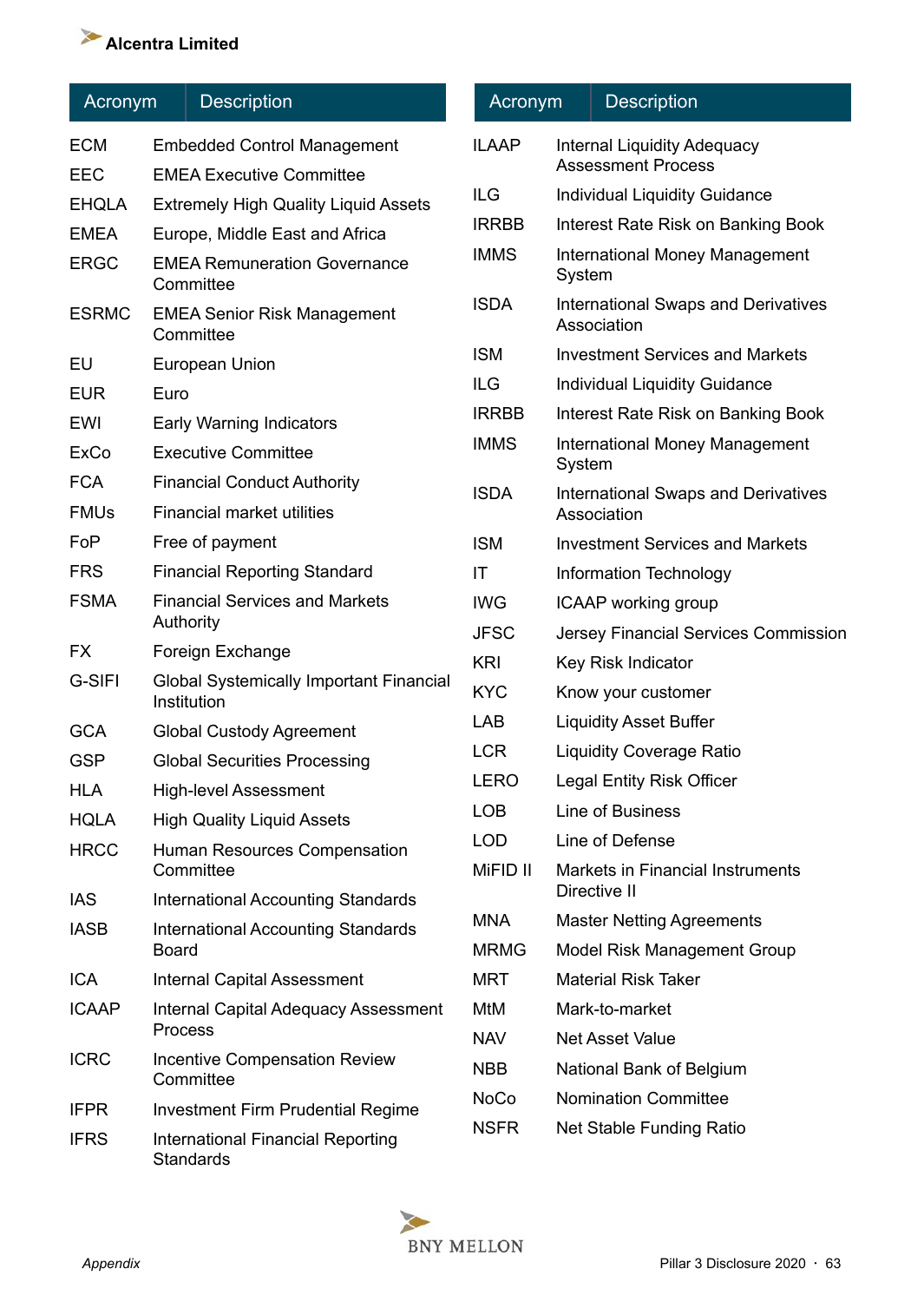### **Alcentra Limited**

| Acronym      |                                                 | <b>Description</b>                       |
|--------------|-------------------------------------------------|------------------------------------------|
| O-SII        |                                                 | Other systemically important institution |
| OCI          |                                                 | Other Comprehensive Income               |
| <b>OEICs</b> |                                                 | Open-ended Investment Companies          |
| ORE          |                                                 | Operational risk event                   |
| ORMF         | <b>Operational Risk Management</b><br>Framework |                                          |
| ORSA         |                                                 | Operational Risk Scenario Analysis       |
| <b>OTC</b>   |                                                 | Over the counter                         |
| P/L          |                                                 | Profit and Loss                          |
| <b>PFE</b>   |                                                 | <b>Potential Future Exposure</b>         |
| PRA          |                                                 | <b>Prudential Regulatory Authority</b>   |
| RCoB         |                                                 | Risk Committee of the Board              |
| <b>RCSA</b>  |                                                 | Risk and Control Self-Assessment         |
| RM           |                                                 | Risk Manager                             |
| <b>RMP</b>   |                                                 | <b>Risk Management Platform</b>          |
| RRP          |                                                 | Recovery and Resolution Planning         |

The following terms may be used in this document:

Ad valorem: Method for charging fees according to the value of goods and services, instead of by a fixed rate, or by weight or quantity. Latin for, [according] to the value

**Basel III:** The capital reforms and introduction of a global liquidity standard proposed by the Basel Committee on Banking Supervision ('BCBS') in 2010

**BIPRU:** Prudential sourcebook for banks, building societies and investment firms

**Brexit:** The United Kingdom's referendum decision to leave the EU

**CRD IV:** On 27 June 2013, the European Commission published, through the Official Journal of the European Union, its legislation for a Capital Requirements Directive ('CRD') and Capital Requirements Regulation ('CRR'), which together form the CRD IV package. Amendments published on 30 November 2013 were made to the Regulation. The package implements the Basel III reforms in addition to the inclusion of new proposals on sanctions for non-compliance with prudential rules, corporate governance and

| Acronym      |         | <b>Description</b>                                                   |
|--------------|---------|----------------------------------------------------------------------|
| <b>RW</b>    |         | Risk-weight                                                          |
| <b>RWA</b>   |         | <b>Risk Weighted Assets</b>                                          |
| SA           |         | Standardised Approach                                                |
| <b>SFT</b>   |         | <b>Security Financing Transaction</b>                                |
| SLD          |         | Service Level Description                                            |
| <b>SREP</b>  | process | Supervisory review and evaluation                                    |
| <b>SRO</b>   |         | Senior Risk Officer                                                  |
| T&D          |         | <b>Trust &amp; Depositary</b>                                        |
| T1/ T2       |         | Tier 1 / Tier 2                                                      |
| <b>TCR</b>   |         | <b>Total Capital Requirements</b>                                    |
| TIRC         | Council | Technology and Information Risk                                      |
| TLAC         |         | <b>Total Loss-Absorbing Capacity</b>                                 |
| <b>UCITS</b> |         | Undertakings for Collective Investment<br>in Transferable Securities |
| VaR          |         | Value-at-Risk                                                        |

remuneration. CRD IV rules apply from 1 January 2014 onwards, with certain requirements set to be phased in

**Capital Requirements Directive ('CRD'):** A capital adequacy legislative package issued by the European Commission and adopted by EU member states

**Capital Requirements Regulation ('CRR'):** Regulation that is directly applicable to anyone in the European Union and is not transposed into national law

**Common Equity Tier 1 capital:** The highest quality form of regulatory capital under Basel III comprising common shares issued and related share premium, retained earnings and other reserves excluding the cash flow hedging reserve, less specified regulatory adjustments

**Core Tier 1 capital:** Called-up share capital and eligible reserves plus equity non-controlling interests, less intangible assets and other regulatory deductions

**Credit risk mitigation ('CRM'):** A technique to reduce the credit risk associated with an exposure

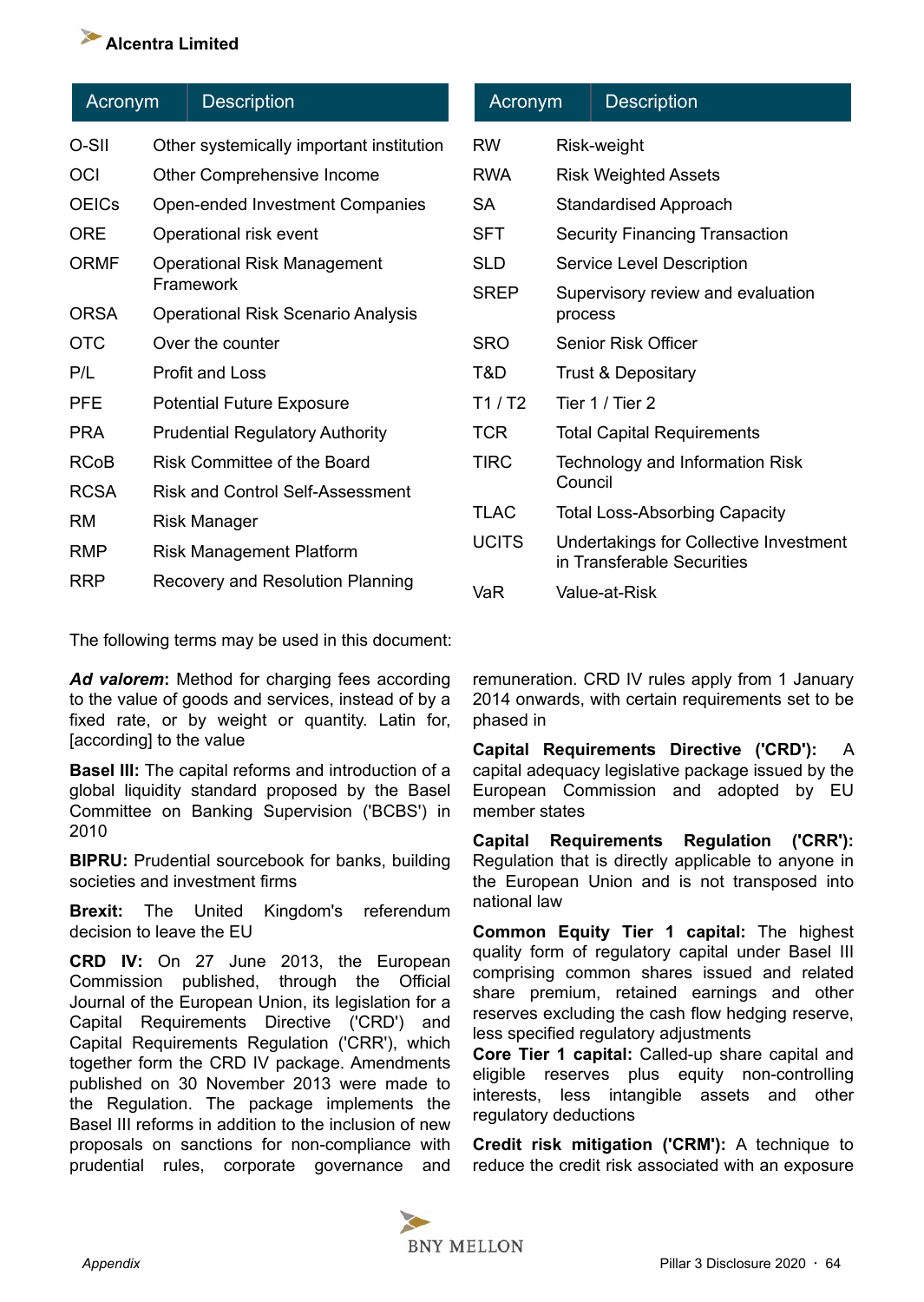

by application of credit risk mitigants such as collateral, guarantees and credit protection

**Derivatives:** A derivative is a financial instrument that derives its value from one or more underlying assets, for example bonds or currencies

**Exposure:** A claim, contingent claim or position which carries a risk of financial loss

**Exposure at default ('EAD'):** The amount expected to be outstanding, after any credit risk mitigation, if and when a counterparty defaults. EAD reflects drawn balances as well as allowance for undrawn amounts of commitments and contingent exposures over a one-year time horizon

**Financial Conduct Authority ('FCA'):** The Financial Conduct Authority regulates the conduct of financial firms and, for certain firms, prudential standards in the UK. It has a strategic objective to ensure that the relevant markets function well

**High-level Assessment ('HLA'):** An assessment of the quality of controls in place to mitigate risk and residual risk. Residual risk is assessed as high, moderate to high, moderate, moderate to low and low with direction anticipated

**Institutions:** Under the Standardised Approach, institutions are classified as credit institutions or investment firms

**Internal Capital Adequacy Assessment Process ('ICAAP'):** The group's own assessment of the levels of capital that it needs to hold through an examination of its risk profile from regulatory and economic capital viewpoints

**ISDA Master Agreement:** A document that outlines the terms applied to a derivatives transaction between two parties. Once the two parties have agreed to the standard terms, they do not have to renegotiate each time a new transaction is entered into

**Key Risk Indicator ('KRI'):** Key Risk Indicators are used by business lines to evaluate control effectiveness and residual risk within a business process

**Master Netting Agreement:** An agreement between two counterparties that have multiple contracts with each other that provides for the net settlement of all contracts through a single payment in the event of default or termination of any one contract

**Pillar 3:** The part of Basel III that sets out information banks must disclose about their risks, the amount of capital required to absorb them and their approach to risk management. The aim is to encourage market discipline and improve the information made available to the market

**Prudential Regulation Authority ('PRA'):** The statutory body responsible for the prudential supervision of banks, building societies, credit unions, insurers and major investment firms in the UK. The PRA is a subsidiary of the Bank of **England** 

**Residual maturity:** The period outstanding from the reporting date to the maturity or end date of an exposure

**Risk appetite:** A definition of the types and quantum of risks to which the firm wishes to be exposed

**Risk and Control Self-Assessment ('RCSA'):**  Risk and Control Self-Assessment is used by business lines to identify risks associated with their key business processes and to complete a detailed assessment of the risk and associated controls

**Risk Governance Framework:** The risk governance framework has been developed in conjunction with BNY Mellon requirements. Key elements of the framework are:

- Formal governance committees, with mandates and defined attendees
- Clearly defined escalation processes, both informally (management lines) and formally (governance committees, board, etc.)
- A clear business as usual process for identification, management and control of risks
- Regular reporting of risk issues

**Risk and Compliance Committee:** A committee which meets monthly to provide governance on risk related items arising from the business of the group

**Risk-weighted Assets ('RWA'):** Assets that are adjusted for their associated risks using weightings established in accordance with CRD IV **requirements** 

**Standardised Approach ('SA'):** Method used to calculate credit risk capital requirements using the Basel III, CRD IV, CRR model supplied by the BCBS. The SA model uses external credit assessment institution ratings and supervisory risk

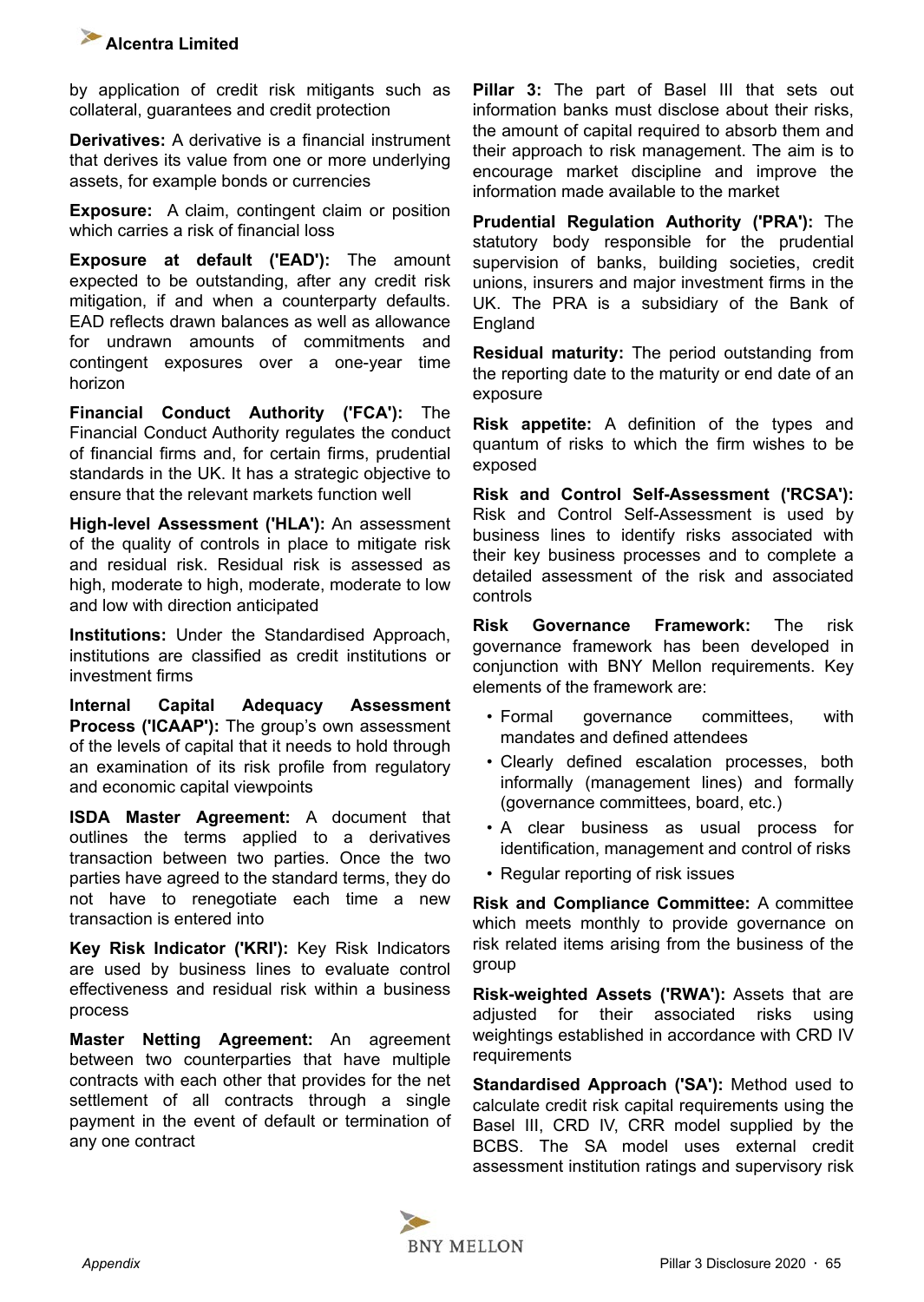

weights supplied by external credit assessment agencies

**Tier 2 capital:** A component of regulatory capital under Basel III, mainly comprising qualifying subordinated loan capital, related non-controlling interests and eligible collective impairment allowances

**Value-at-Risk ('VaR'):** A measure of the potential loss at a specified confidence level from adverse market movements in an ordinary market environment

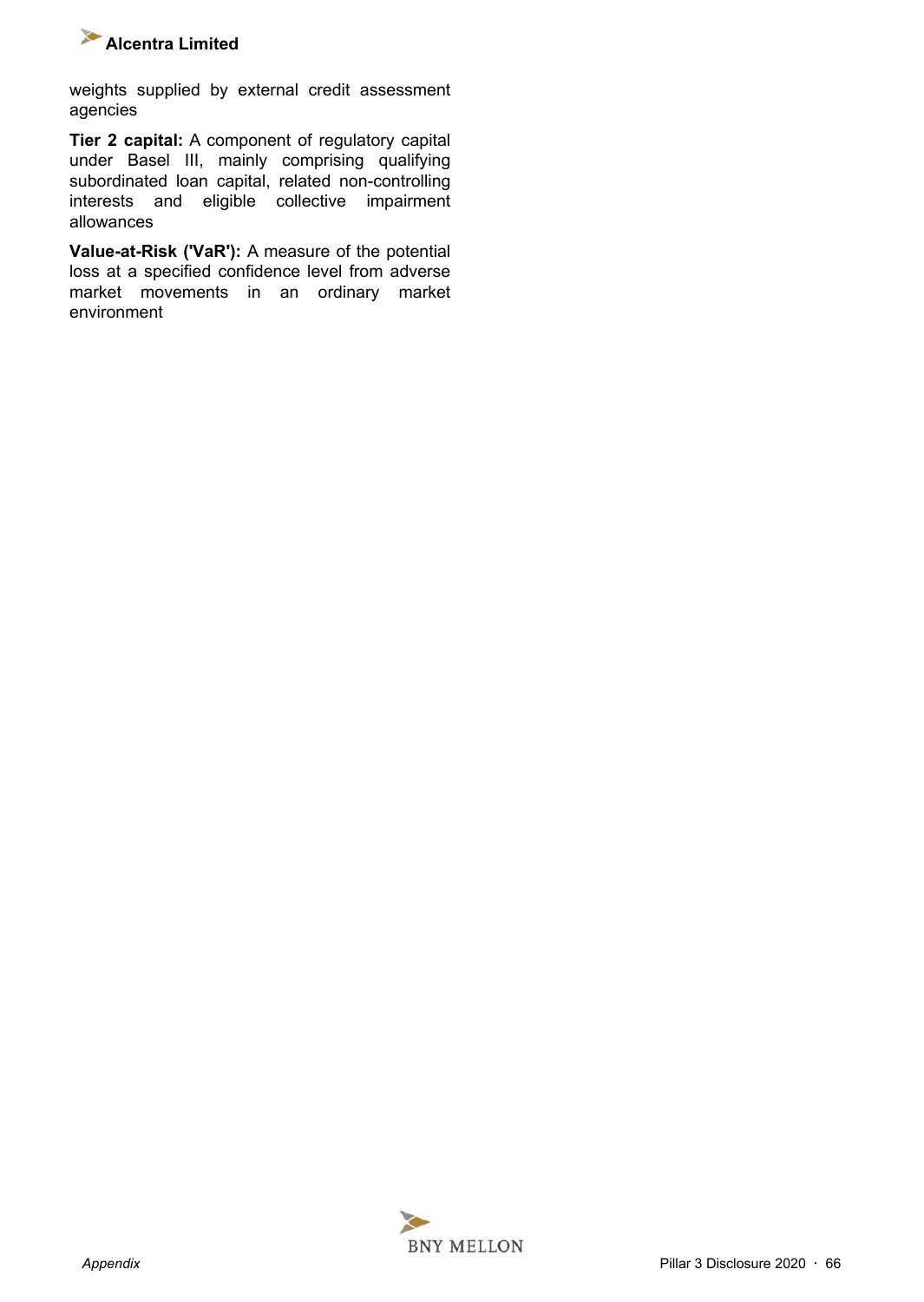# **Appendix 3 - CRD IV reference**

| <b>CRR</b> ref.            | <b>Requirement summary</b>                                                                              | <b>Compliance ref.</b>                                              | Page<br>ref. |
|----------------------------|---------------------------------------------------------------------------------------------------------|---------------------------------------------------------------------|--------------|
|                            | Scope of disclosure requirements                                                                        |                                                                     |              |
|                            |                                                                                                         | BNY Mellon publishes Pillar 3                                       |              |
| 431 (1)                    | Institutions shall publish Pillar 3 disclosures                                                         | disclosures                                                         | N/A          |
|                            | Firms with permission to use specific                                                                   |                                                                     |              |
| 431(2)                     | operational risk methodologies must disclose<br>operational risk information                            | N/A                                                                 | N/A          |
|                            | Institutions shall adopt a formal policy to comply                                                      | BNY Mellon has a dedicated Pillar 3                                 |              |
| 431(3)                     | with the disclosure requirements                                                                        | policy                                                              | N/A          |
| 431(4)                     | Explanation of ratings decision upon request                                                            | N/A                                                                 | N/A          |
|                            | Non-material, proprietary or confidential information                                                   |                                                                     |              |
|                            | Institutions may omit disclosures if the                                                                |                                                                     |              |
| 432 (1)                    | information is not regarded as material (except<br>Articles 435(2)(c), 437 and 450)                     | Refer to Pillar 3 policy                                            | N/A          |
|                            | Institutions may omit information that is                                                               |                                                                     |              |
|                            | proprietary or confidential if certain conditions                                                       |                                                                     |              |
| 432(2)                     | are respected                                                                                           | Refer to Pillar 3 policy                                            | N/A          |
|                            | Where 432 (1) and (2) apply this must be stated<br>in the disclosures, and more general information     |                                                                     |              |
| 432(3)                     | must be disclosed                                                                                       | N/A                                                                 | N/A          |
|                            | Paragraphs 1, 2 & 3 are without prejudice to the                                                        |                                                                     |              |
|                            | scope of the liability for failure to disclose<br>material information                                  | N/A                                                                 | N/A          |
| 432 (4)                    |                                                                                                         |                                                                     |              |
| Frequency of disclosure    |                                                                                                         |                                                                     |              |
|                            | Institutions shall publish the disclosures required<br>at least on an annual basis, in conjunction with |                                                                     |              |
|                            | the date of the publication of the financial                                                            |                                                                     |              |
| 433                        | statements                                                                                              | Refer to Pillar 3 policy                                            | N/A          |
| <b>Means of disclosure</b> |                                                                                                         |                                                                     |              |
|                            | Institutions may determine the appropriate<br>medium, location and means of verification to             |                                                                     |              |
| 434 (1)                    | comply effectively                                                                                      | Single Pillar 3 disclosure                                          | N/A          |
|                            | Disclosures made under other requirements                                                               | Any cross-references to accounting or                               |              |
| 434 (2)                    | (e.g. accounting) can be used to satisfy Pillar 3<br>if appropriate                                     | other disclosures are clearly signposted<br>in this document        | N/A          |
|                            | Risk management objectives and policies                                                                 |                                                                     |              |
|                            | Institutions shall disclose their risk management                                                       | Section 4 Art 435 CRR - Risk                                        |              |
| 435(1)                     | objectives and policies                                                                                 | management objectives and polices                                   | 25           |
|                            |                                                                                                         | Section 4 Art 435 CRR - Risk                                        |              |
| 435 $(1)(a)$               | Strategies and processes to manage those risks                                                          | management objectives and polices                                   | 25           |
|                            | Structure and organisation of the risk                                                                  |                                                                     |              |
| 435(1)(b)                  | management function                                                                                     | Section 4.1 Board of Directors                                      | 26           |
| 435 $(1)(c)$               | Scope and nature of risk reporting and<br>measurement systems                                           | Section 4 Art 435 CRR - Risk<br>management objectives and polices   | 25           |
|                            |                                                                                                         | Section 4 Art 435 CRR - Risk                                        |              |
| 435(1)(d)                  | Policies for hedging and mitigating risk                                                                | management objectives and polices                                   | 25           |
|                            | Approved declaration on the adequacy of risk                                                            | Section 4 Art 435 CRR - Risk                                        |              |
| 435(1)(e)                  | management arrangements                                                                                 | management objectives and polices                                   | 25           |
|                            | Approved risk statement describing the overall                                                          | Section 4 Art 435 CRR - Risk                                        |              |
| 435 $(1)$ $(f)$            | risk profile associated with business strategy<br>Number of directorships held by directors             | management objectives and polices<br>Section 4.1 Board of Directors | 25<br>26     |
| 435 $(2)$ $(a)$            | Recruitment policy of Board members, their                                                              |                                                                     |              |
| 435(2)(b)                  | experience and expertise                                                                                | Section 4.1 Board of Directors                                      | 26           |
|                            | Policy on diversity of Board membership and                                                             |                                                                     |              |
| 435 $(2)$ $(c)$            | results against targets                                                                                 | Section 4.1 Board of Directors                                      | 26           |

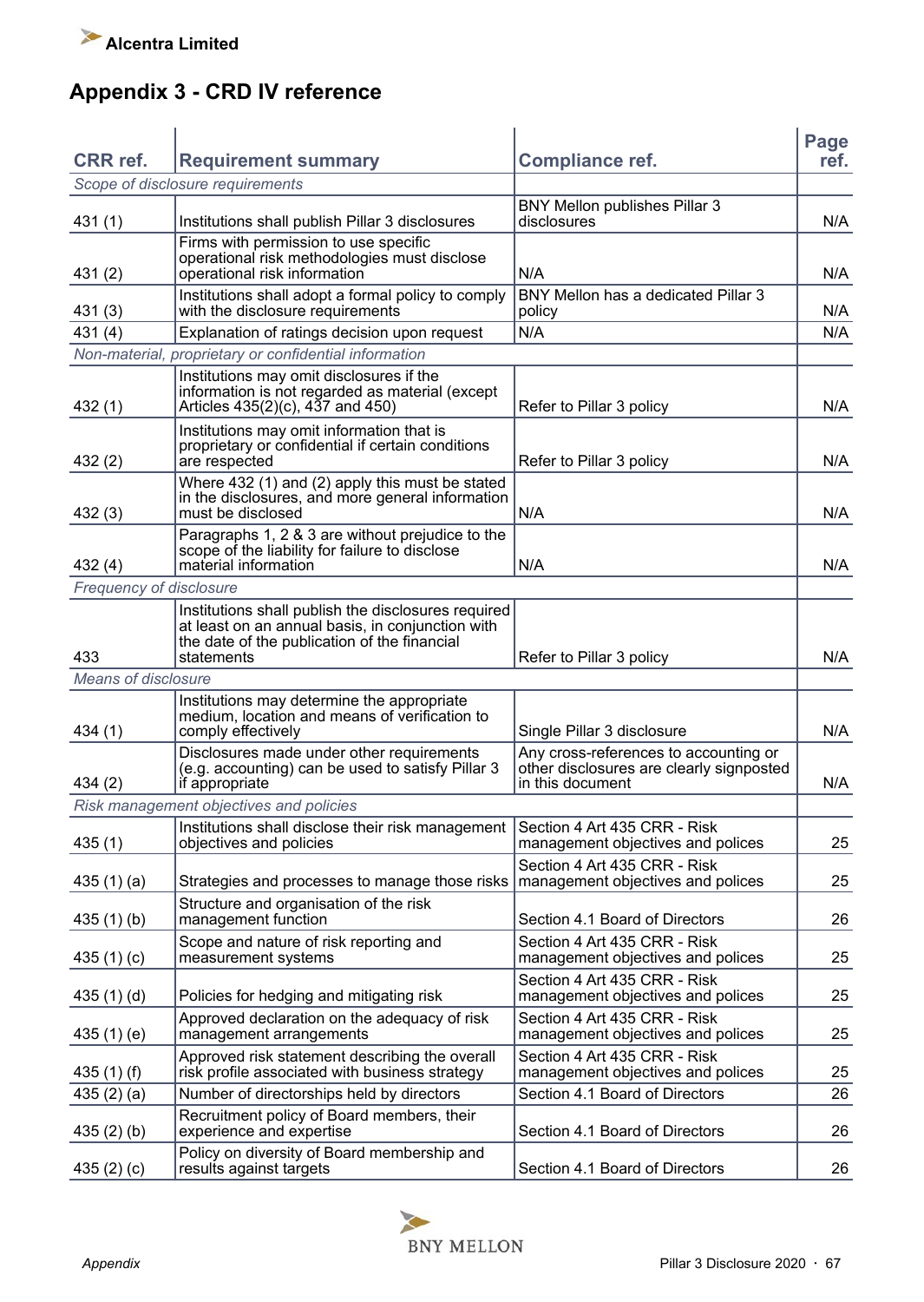| 435(2)(d)                                                                  | Disclosure of whether a dedicated risk<br>committee is in place, and number of meetings<br>in the year                                                                                                       | Section 4.1 Board of Directors                                                        | 26  |
|----------------------------------------------------------------------------|--------------------------------------------------------------------------------------------------------------------------------------------------------------------------------------------------------------|---------------------------------------------------------------------------------------|-----|
| 435 $(2)$ $(e)$                                                            | Description of information flow on risk to Board                                                                                                                                                             | Section 4.1 Board of Directors                                                        | 26  |
| Scope of application                                                       |                                                                                                                                                                                                              |                                                                                       |     |
| 436(a)                                                                     | The name of the institution to which the<br>requirements of this Regulation apply                                                                                                                            | Section 1.1 Disclosure policy                                                         | 6   |
| 436(b)<br>436 (b) (i)<br>436 $(b)$ $(ii)$                                  | Outline the differences in the basis of<br>consolidation for accounting and prudential<br>purposes, with a brief description of the entities<br>therein, explaining whether they are:<br>fully consolidated; |                                                                                       |     |
| 436 (b) (iii)<br>436 (b) (iv)                                              | proportionally consolidated;<br>deducted from own funds;<br>neither consolidated nor deducted                                                                                                                | Section 1 Art 431 CRR - Scope of<br>disclosure requirements                           | 6   |
| 436(c)                                                                     | Current or foreseen material practical or legal<br>impediment to the prompt transfer of own funds<br>or repayment of liabilities among the parent<br>undertaking and its subsidiaries                        | N/A                                                                                   | N/A |
| $436$ (d)                                                                  | Aggregate amount by which the actual Own<br>Funds are less than required in all subsidiaries<br>not included in the consolidation, and the name<br>or names of such subsidiaries                             | N/A - Entities outside the scope of<br>consolidation are appropriately<br>capitalised | N/A |
| 436(e)                                                                     | If applicable, the circumstance of making use of<br>the provisions laid down in Articles 7 & 9                                                                                                               | N/A                                                                                   | N/A |
| Own funds                                                                  |                                                                                                                                                                                                              |                                                                                       |     |
| 437(1)                                                                     | Requirements regarding capital resources table                                                                                                                                                               | Section 2 Art 437 CRR - Own funds                                                     | 15  |
| 437 $(1)(a)$                                                               | Full reconciliation of Common Equity Tier 1<br>(CET1) items                                                                                                                                                  | Table 2: CC2 - Reconciliation of<br>regulatory capital                                | 16  |
| 437 $(1)$ $(b)$                                                            | Description of the main features of the CET1<br>and Additional Tier 1 and Tier 2 instruments                                                                                                                 | Table 5: CC1 - Composition of<br>regulatory capital                                   | 19  |
| 437 $(1)(c)$                                                               | Full terms and conditions of all CET1, Additional<br>Tier 1 and Tier 2 instruments                                                                                                                           | Table 5: CC1 - Composition of<br>regulatory capital                                   | 19  |
| 437 (1) (d) (i)<br>437 $(1)(d)(ii)$                                        | Each prudent filter applied<br>Each deduction made<br>437 (1) (d) (iii) Items not deducted                                                                                                                   | Table 2: CC2 - Reconciliation of<br>regulatory capital                                | 16  |
| 437 (1) (e)                                                                | Description of all restrictions applied to the<br>calculation of Own Funds                                                                                                                                   | N/A - no restrictions apply                                                           | N/A |
| 437 $(1)$ $(f)$                                                            | Explanation of the basis of calculating capital<br>ratios using elements of Own Funds                                                                                                                        | N/A - Capital ratios calculated on basis<br>stipulated in the regulations             | N/A |
| 437(2)                                                                     | EBA to publish implementation standards for<br>points above                                                                                                                                                  | BNY Mellon follows the implementation<br>standards                                    | N/A |
| Capital requirements                                                       |                                                                                                                                                                                                              |                                                                                       |     |
| 438(a)                                                                     | Summary of institution's approach to assessing<br>adequacy of capital levels                                                                                                                                 | Section 3 Art 438 CRR - Capital<br>requirements                                       | 22  |
| 438(b)                                                                     | Result of ICAAP on demand from authorities                                                                                                                                                                   | N/A                                                                                   | N/A |
| 438 <sub>(c)</sub>                                                         | Capital requirement amounts for credit risk for<br>each standardised approach exposure class                                                                                                                 | Table 8: EU OV1 - Overview of RWAs                                                    | 23  |
| $438$ (d)<br>438 (d) (i)<br>438 (d) (ii)<br>438 (d) (iii)<br>438 $(d)(iv)$ | Capital requirements amounts for credit risk for<br>each Internal Ratings Based Approach exposure<br>class                                                                                                   | N/A - internal ratings based approach is<br>not used                                  | N/A |
| 438(e)                                                                     | Own funds requirements for market risk or<br>settlement risk, or large exposures where they<br>exceed limits                                                                                                 | N/A                                                                                   | N/A |
|                                                                            | Own funds amounts for operational risk,<br>separately for the basic indicator approach, the<br>standardised approach, and the advanced                                                                       |                                                                                       |     |
| 438 (f)                                                                    | measurement approaches as applicable                                                                                                                                                                         | Table 8: EU OV1 - Overview of RWAs                                                    | 23  |

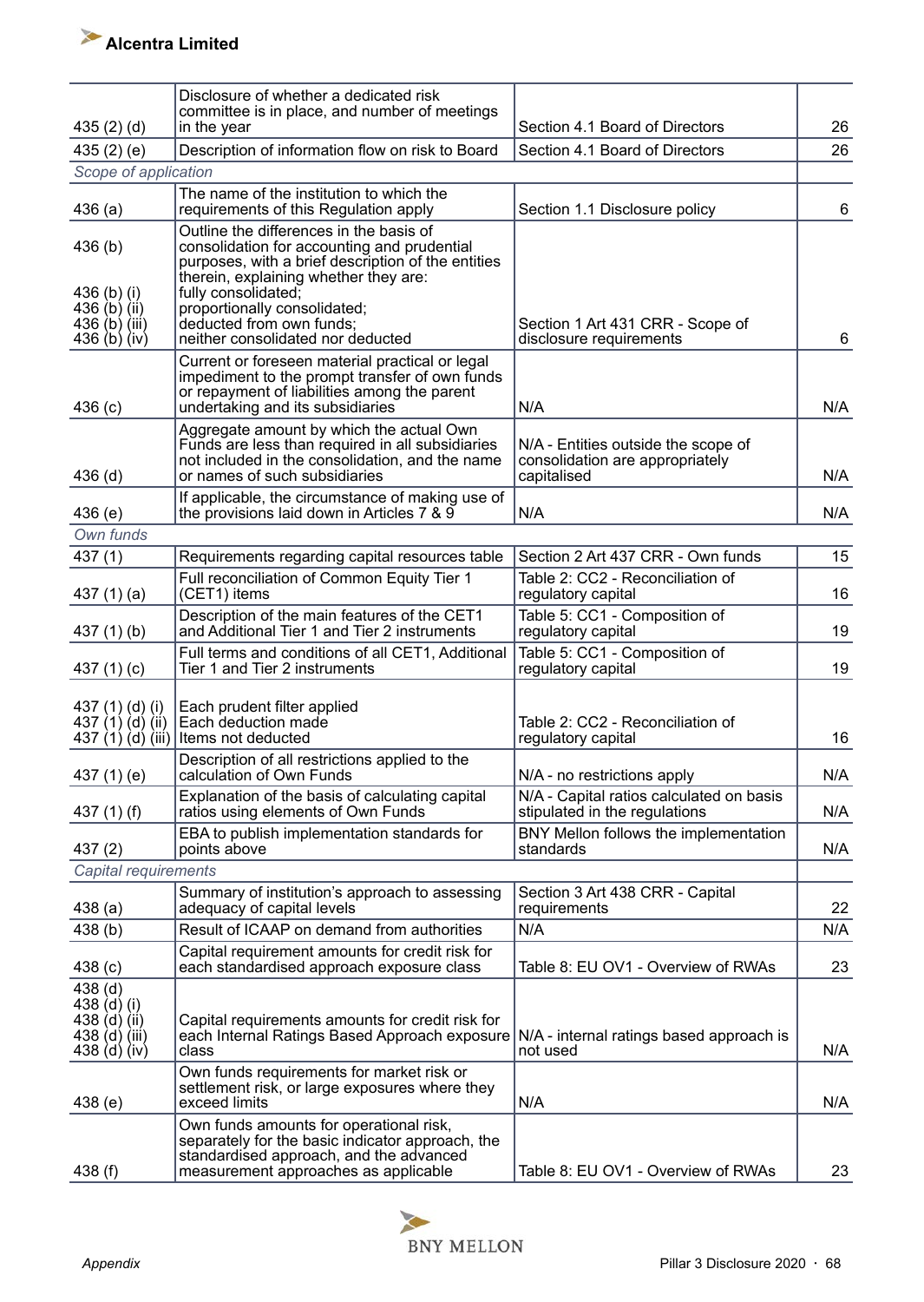| 438 (endnote)                                            | Requirement to disclose specialised lending<br>exposures and equity exposures in the banking<br>book falling under the simple risk weight<br>approach            | N/A                                                                                     | N/A |
|----------------------------------------------------------|------------------------------------------------------------------------------------------------------------------------------------------------------------------|-----------------------------------------------------------------------------------------|-----|
|                                                          | Exposure to counterparty credit risk (CCR)                                                                                                                       |                                                                                         |     |
| 439(a)                                                   | Description of process to assign internal capital<br>and credit limits to CCR exposures                                                                          | Section 8 Art 439 CRR - Exposure to<br>counterparty credit risk                         | 45  |
| 439(b)                                                   | Discussion of process to secure collateral and<br>establishing reserves                                                                                          | Section 8 Art 439 CRR - Exposure to<br>counterparty credit risk                         | 45  |
| 439(c)                                                   | Discussion of management of wrong-way<br>exposures                                                                                                               | Section 8 Art 439 CRR - Exposure to<br>counterparty credit risk                         | 45  |
| 439 <sub>(d)</sub>                                       | Disclosure of collateral to be provided (outflows)<br>in the event of a ratings downgrade                                                                        | N/A - a credit ratings downgrade is<br>managed at the BNY Mellon Corp level             | N/A |
| 439(e)                                                   | Derivation of net derivative credit exposure                                                                                                                     | Section 8 Art 439 CRR - Exposure to<br>counterparty credit risk                         | 45  |
| 439 $(f)$                                                | Exposure values for mark-to-market, original<br>exposure, standardised and internal model<br>methods                                                             | Section 8 Art 439 CRR - Exposure to<br>counterparty credit risk                         | 45  |
| 439(g)                                                   | Notional value of credit derivative hedges and<br>current credit exposure by type of exposure                                                                    | N/A - BNY Mellon does not have credit<br>derivative transactions                        | N/A |
| 439(h)                                                   | Notional amounts of credit derivative<br>transactions for own credit, intermediation,<br>bought and sold, by product type                                        | N/A - BNY Mellon does not have credit<br>derivative transactions                        | N/A |
| 439 (i)                                                  | Estimate of alpha, if applicable                                                                                                                                 | N/A                                                                                     | N/A |
| Capital buffers                                          |                                                                                                                                                                  |                                                                                         |     |
| 440 $(1)(a)$                                             | Geographical distribution of relevant credit<br>exposures                                                                                                        | N/A                                                                                     | N/A |
| 440 $(1)$ $(b)$                                          | Amount of the institution specific countercyclical<br>capital buffer                                                                                             | N/A                                                                                     | N/A |
| 440 (2)                                                  | EBA will issue technical implementation<br>standards related to $440(1)$                                                                                         | N/A                                                                                     | N/A |
|                                                          | Indicators of global systemic importance                                                                                                                         |                                                                                         |     |
| 441(1)                                                   | Disclosure of the indicators of global systemic<br>importance                                                                                                    | N/A                                                                                     | N/A |
| 441(2)                                                   | EBA will issue technical implementation<br>standards related to 441 (1)                                                                                          | N/A                                                                                     | N/A |
| Credit risk adjustments                                  |                                                                                                                                                                  |                                                                                         |     |
| 442 (a)                                                  | Disclosure of bank's definitions of past due and<br>impaired                                                                                                     | Section 5.5 Analysis of past due and<br>impaired exposures                              | 38  |
| 442 (b)                                                  | Approaches for calculating credit risk<br>adjustments                                                                                                            | Section 5.5 Analysis of past due and<br>impaired exposures                              | 38  |
| 442 (c)                                                  | Disclosure of total and average net amount of<br>exposures                                                                                                       | Table 9: EU CRB-B - Total and average<br>net amount of exposures                        | 36  |
| 442 (d)                                                  | Geographical distribution of disclosures                                                                                                                         | Table 11: EU CRB-C - Geographical<br>breakdown of exposures                             | 37  |
| 442 (e)                                                  | Distribution of disclosures by industry or<br>counterparty type                                                                                                  | Table 12: EU CRB-D - Concentration of<br>exposures by counterparty types                | 37  |
| 442 (f)                                                  | Residual maturity breakdown of all the<br>exposures                                                                                                              | Table 13: EU CRB-E - Maturity of<br>exposures                                           | 37  |
| 442(g)<br>442 (g) (i)<br>442 $(j)$ (ii)<br>442 (g) (iii) | Breakdown of impaired, past due, specific and<br>general credit adjustments, and impairment<br>charges for the period, by exposure class or<br>counterparty type | Table 14: EU CR1-A - Credit quality of<br>exposures by exposure class and<br>instrument | 38  |
| 442 (h)                                                  | Impaired, past due exposures, by geographical<br>area, and amounts of specific and general<br>impairment for each geography                                      | Table 16: EU CR1-C - Credit quality of<br>exposures by geography                        | 39  |

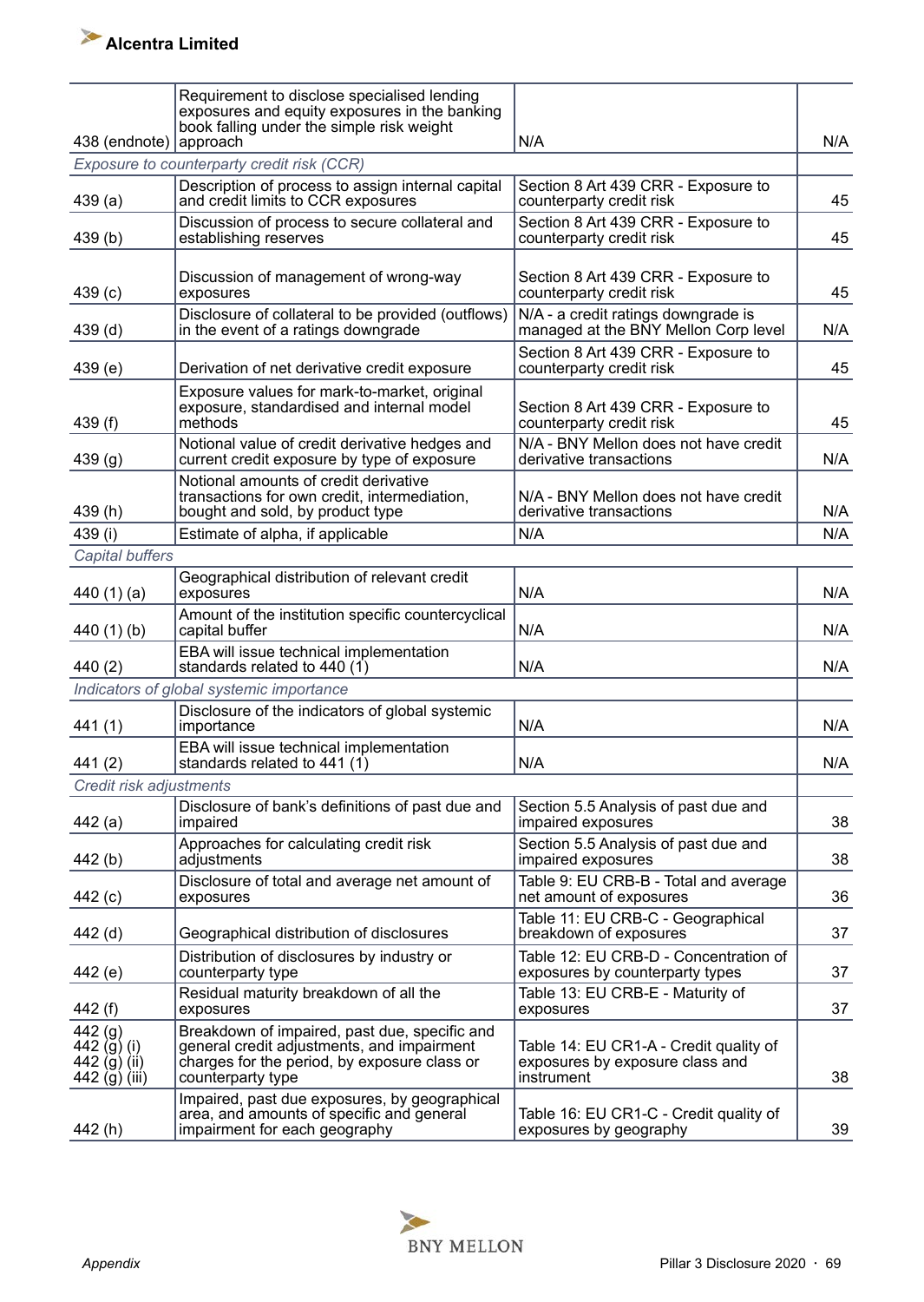

| 442 (i)<br>442 (i) (i)<br>442 (i) (ii)<br>442 (i) (iii) |                                                                                                                                                  |                                                                                                                                       |     |
|---------------------------------------------------------|--------------------------------------------------------------------------------------------------------------------------------------------------|---------------------------------------------------------------------------------------------------------------------------------------|-----|
| 442 (i) (iv)<br>442 (i) $(v)$                           | Reconciliation of changes in specific and<br>general credit risk adjustments                                                                     | Section 5.5 Analysis of past due and<br>impaired exposures                                                                            | 38  |
| 442 endnote                                             | Specific credit risk adjustments recorded to<br>income statement are disclosed separately                                                        | Section 5.5 Analysis of past due and<br>impaired exposures                                                                            | 38  |
| Unencumbered assets                                     |                                                                                                                                                  |                                                                                                                                       |     |
|                                                         |                                                                                                                                                  | Section 9 Art 443 CRR - Asset                                                                                                         |     |
| 443<br>Use of ECAIs                                     | Disclosures on unencumbered assets                                                                                                               | encumbrance                                                                                                                           | 47  |
|                                                         |                                                                                                                                                  |                                                                                                                                       |     |
| 444 (a)                                                 | Names of the ECAIs used in the calculation of<br>standardised approach RWAs, and reasons for<br>any changes                                      | Section 7 Art 444 CRR - External credit<br>rating assessment institutions                                                             | 42  |
| 444 (b)                                                 | Exposure classes associated with each ECAI                                                                                                       | Table 19: Credit quality steps and risk-<br>weights                                                                                   | 42  |
| 444 (c)                                                 | Explanation of the process for translating<br>external ratings into credit quality steps                                                         | Table 19: Credit quality steps and risk-<br>weights                                                                                   | 42  |
| 444 (d)                                                 | Mapping of external rating to credit quality steps                                                                                               | Section 7 Art 444 CRR - External credit<br>rating assessment institutions                                                             | 42  |
| 444 (e)                                                 | Exposure value pre and post-credit risk<br>mitigation, by credit quality step                                                                    | Table 20: EU CR4 Credit risk exposure<br>and CRM effects                                                                              | 43  |
| Exposure to market risk                                 |                                                                                                                                                  |                                                                                                                                       |     |
|                                                         | Disclosure of position risk, large exposures                                                                                                     |                                                                                                                                       |     |
| 445                                                     | exceeding limits, FX, settlement and<br>commodities risk                                                                                         | Section 10 Art 445 CRR - Exposure to<br>market risk                                                                                   | 48  |
| Operational risk                                        |                                                                                                                                                  |                                                                                                                                       |     |
|                                                         | Disclosure of the scope of approaches used to                                                                                                    |                                                                                                                                       |     |
| 446                                                     | calculate operational risk, discussion of<br>advanced methodology and external factors<br>considered                                             | Section 12 Art 446 CRR - Operational<br>risk                                                                                          | 50  |
|                                                         | Exposure in equities not included in the trading book                                                                                            |                                                                                                                                       |     |
| 447 (a)                                                 | Differentiation of exposures based on objectives                                                                                                 | N/A: no non-trading book exposure in<br>equities                                                                                      | N/A |
| 447(b)                                                  | Recorded and fair value, and actual prices of<br>exchange traded equity where it differs from fair<br>value                                      | N/A: no non-trading book exposure in<br>equities                                                                                      | N/A |
| 447 (c)                                                 | Types, nature and amounts of the relevant<br>classes of equity exposures                                                                         | N/A: no non-trading book exposure in<br>equities                                                                                      | N/A |
| 447 (d)                                                 | Realised cumulative gains and losses on sales<br>over the period                                                                                 | N/A: no non-trading book exposure in<br>equities                                                                                      | N/A |
| 447 (e)                                                 | Total unrealised gains/losses, latent revaluation<br>gains/losses, and amounts included within Tier 1<br>capital                                 | N/A: no non-trading book exposure in<br>equities                                                                                      | N/A |
|                                                         | Exposure to interest rate risk on positions not included in the trading book                                                                     |                                                                                                                                       |     |
| 448 (a)                                                 | Nature of risk and key assumptions in<br>measurement models                                                                                      | Section 11 Art 446 CRR - Interest rate<br>risk in the banking book (the Bank has<br>no significant exposure to interest rate<br>risk) | 49  |
| 448 (b)                                                 | Variation in earnings or economic value, or other<br>measures used by the bank from upward and<br>downward shocks to interest rates, by currency | Table 28: Net interest income sensitivity<br>by currency                                                                              | 49  |
|                                                         | Exposure to securitisation positions                                                                                                             |                                                                                                                                       |     |
| 449                                                     | Exposure to securitisations positions                                                                                                            | N/A: no exposure to securitisation risk                                                                                               | N/A |

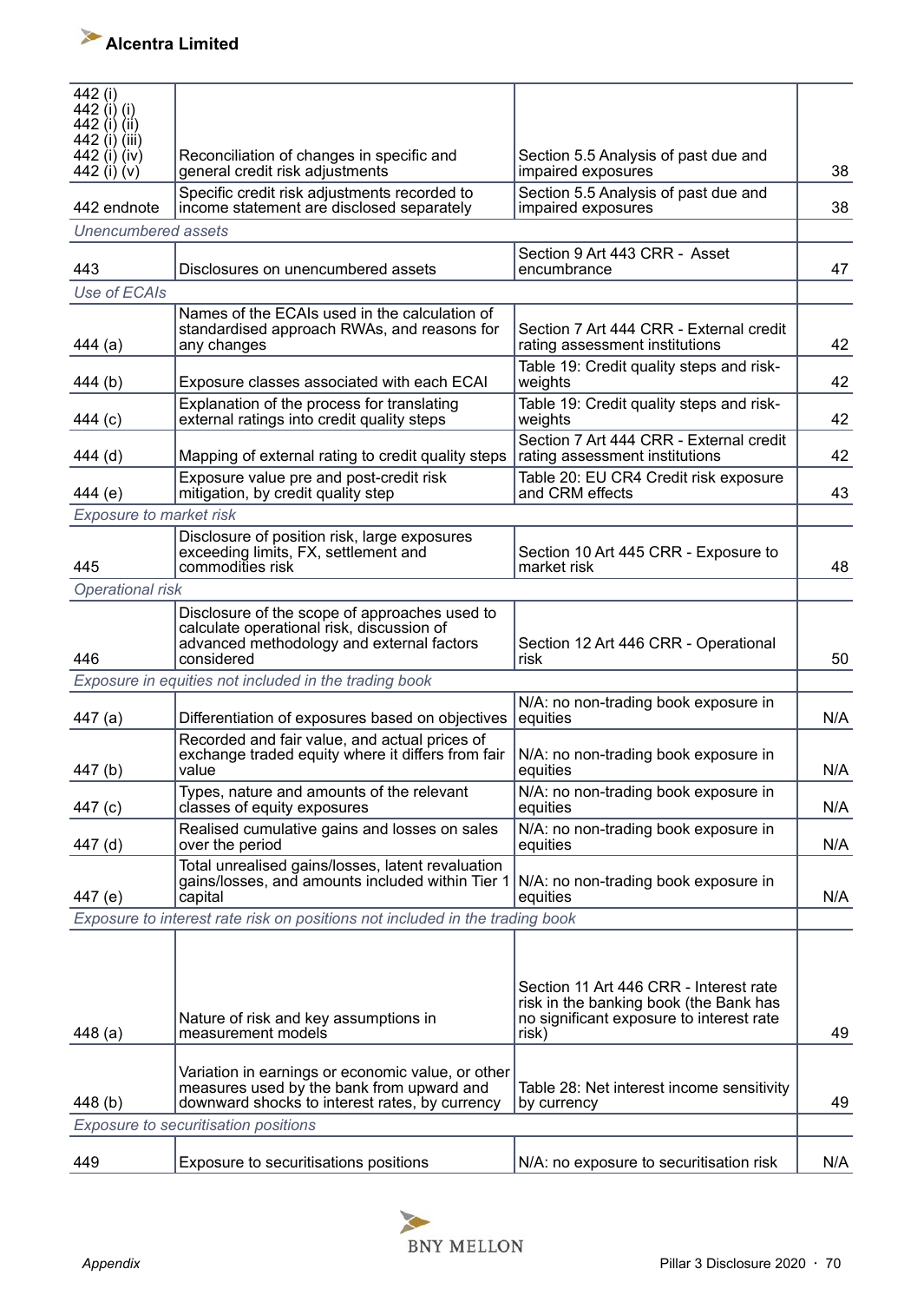| <b>Remuneration disclosures</b>                                                                                                                              |                                                                                                                                                                                                                                                                                                             |                                                                                |     |
|--------------------------------------------------------------------------------------------------------------------------------------------------------------|-------------------------------------------------------------------------------------------------------------------------------------------------------------------------------------------------------------------------------------------------------------------------------------------------------------|--------------------------------------------------------------------------------|-----|
| 450                                                                                                                                                          | Remuneration disclosure regarding<br>remuneration policy and practices                                                                                                                                                                                                                                      | Section 14 Art 450 CRR -<br>Remuneration policy                                | 54  |
| 450 $(1)(a)$                                                                                                                                                 | Information concerning the decision-making<br>process used for determining the remuneration<br>policy                                                                                                                                                                                                       | Section 14.1 Governance                                                        | 55  |
| 450 $(1)(b)$                                                                                                                                                 | Information on link between pay and<br>performance                                                                                                                                                                                                                                                          | Section 14.2 Aligning pay with<br>performance                                  | 55  |
| 450 $(1)(c)$                                                                                                                                                 | Important design characteristics of the<br>remuneration system                                                                                                                                                                                                                                              | Section 14 Art 450 CRR -<br>Remuneration policy                                | 54  |
| 450 $(1)(d)$                                                                                                                                                 | Ratios between fixed and variable remuneration                                                                                                                                                                                                                                                              | Section 14.4 Ratio between fixed and<br>variable pay                           | 56  |
| 450 $(1)(e)$                                                                                                                                                 | Information on the performance criteria on which<br>the entitlement to shares, options and variable<br>components of remuneration is based                                                                                                                                                                  | Section 14.6 Deferral policy and vesting<br>criteria                           | 57  |
| 450 $(1)$ $(f)$                                                                                                                                              | Main parameters and rationale for any variable<br>component scheme and any other non-cash<br>benefits                                                                                                                                                                                                       | Section 14.7 Variable remuneration of<br>control function staff                | 57  |
| 450 $(1)(g)$                                                                                                                                                 | Aggregate quantitative information on<br>remuneration by business area                                                                                                                                                                                                                                      | Table 29: REM1 - Aggregate<br>remuneration expenditure by business             | 57  |
| 450 (1) (h)<br>450 $(1)$ $(h)$ $(i)$<br>450 $(1)$ $(h)$ $(ii)$<br>450 $(1)$ $(h)$ $(iii)$<br>450 $(1)(h)$<br>(iv)<br>$450(1)$ (h) (v)<br>450 (1) (h)<br>(vi) | Aggregate quantitative information on<br>remuneration, broken down by senior staff<br>management and members of staff whose<br>actions have a material impact on the risk profile                                                                                                                           | Table 30: REM2 - Aggregate<br>remuneration expenditure by<br>remuneration type | 58  |
| 450 (1) (i)                                                                                                                                                  | Number of individuals being remunerated £1<br>million or more per financial year                                                                                                                                                                                                                            | Table 32: Number of individuals being<br>remunerated EUR 1 million or more     | 58  |
| 450 $(1)(j)$                                                                                                                                                 | Total remuneration for each member of the<br>management body upon demand from the<br>Member State or competent authority                                                                                                                                                                                    | Available upon request                                                         | N/A |
| 450(2)                                                                                                                                                       | For institutions that are significant in terms of<br>their size, internal organisation and the nature,<br>scope and the complexity of their activities, the<br>quantitative information above shall be made<br>available to the public at the level of members of<br>the management body of the institution | Noted                                                                          | N/A |
| Leverage                                                                                                                                                     |                                                                                                                                                                                                                                                                                                             |                                                                                |     |
| 451 $(1)(a)$                                                                                                                                                 | Leverage ratio                                                                                                                                                                                                                                                                                              | Section 13 Art 451 CRR - Leverage                                              | 53  |
| 451(1)(b)                                                                                                                                                    | Breakdown of total exposure measure                                                                                                                                                                                                                                                                         | N/A                                                                            | N/A |
| 451 $(1)(c)$                                                                                                                                                 | Derecognised fiduciary items                                                                                                                                                                                                                                                                                | N/A                                                                            | N/A |
| 451 $(1)(d)$                                                                                                                                                 | Description of the process used to manage the<br>risk of excessive leverage                                                                                                                                                                                                                                 | N/A                                                                            | N/A |
| 451 (1) (e)                                                                                                                                                  | Description of the factors that had an impact on<br>the leverage ratio                                                                                                                                                                                                                                      | N/A                                                                            | N/A |
| 451(2)                                                                                                                                                       | EBA to publish implementation standards for<br>points above                                                                                                                                                                                                                                                 | BNY Mellon follows the implementation<br>standards                             | N/A |
|                                                                                                                                                              | Use of the IRB approach to credit risk                                                                                                                                                                                                                                                                      |                                                                                |     |
| 452                                                                                                                                                          | Risk-weighted exposure under the IRB<br>approach                                                                                                                                                                                                                                                            | N/A                                                                            | N/A |
|                                                                                                                                                              | Use of credit risk mitigation techniques                                                                                                                                                                                                                                                                    |                                                                                |     |
| 453(a)                                                                                                                                                       | Use of on- and off-balance sheet netting                                                                                                                                                                                                                                                                    | Section 6.1 Netting                                                            | 40  |
| 453(b)                                                                                                                                                       | How collateral valuation is managed                                                                                                                                                                                                                                                                         | Section 6.2 Collateral valuation and<br>management                             | 40  |
| 453(c)                                                                                                                                                       | Description of types of collateral used                                                                                                                                                                                                                                                                     | N/A                                                                            | N/A |

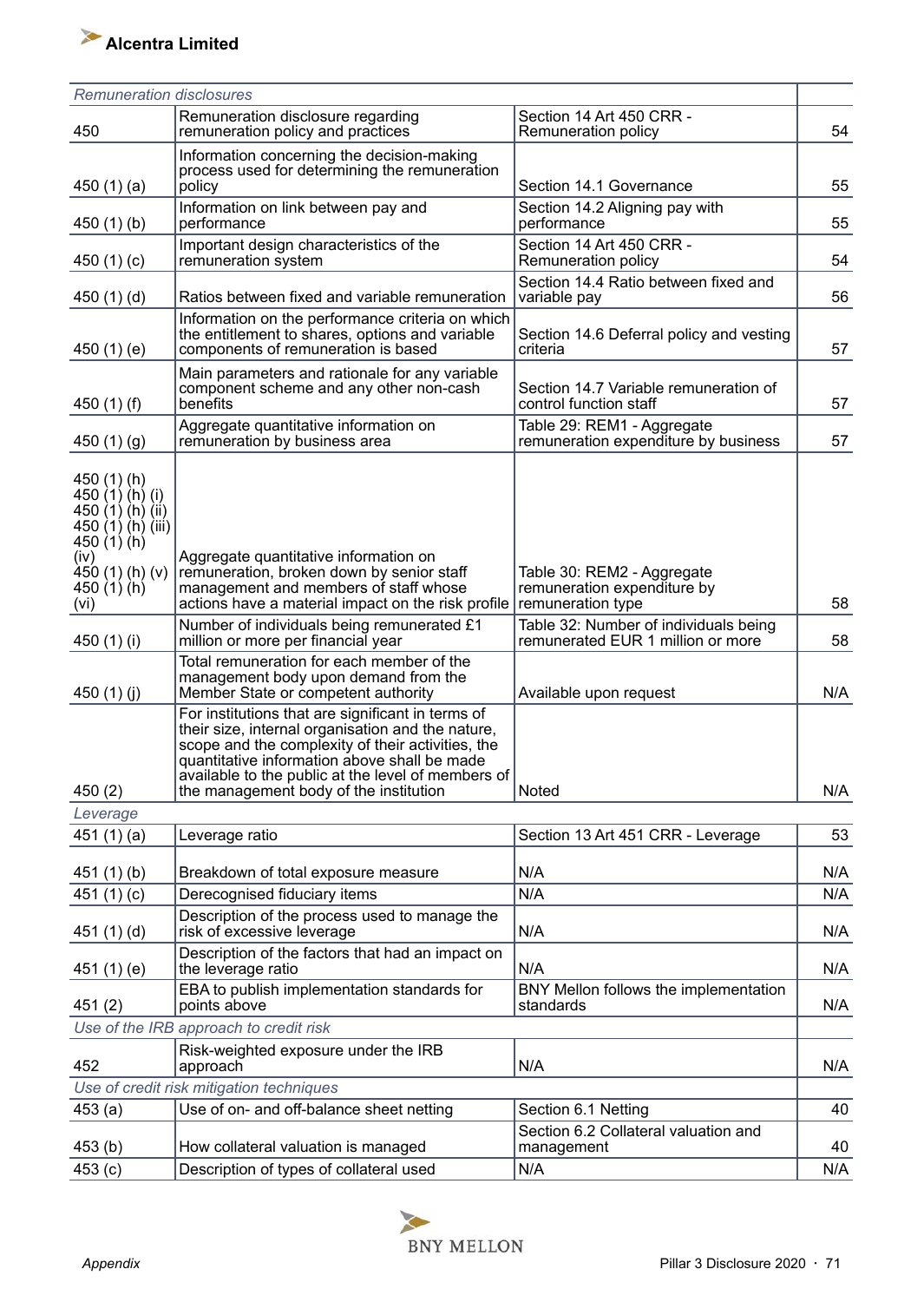

| 453 <sub>(d)</sub> | Types of guarantor and credit derivative<br>counterparty, and their creditworthiness                                                     | N/A - BNY Mellon's EMEA entities do<br>not enter into credit derivative<br>transactions | N/A |
|--------------------|------------------------------------------------------------------------------------------------------------------------------------------|-----------------------------------------------------------------------------------------|-----|
| 453(e)             | Disclosure of market or credit risk<br>concentrations within risk mitigation exposures                                                   | Section 6.4 Credit concentration risk                                                   | 41  |
| 453(f)             | For exposures under either the Standardised or<br>Foundation IRB approach, disclose the<br>exposure value covered by eligible collateral | N/A                                                                                     | N/A |
| 453 (g)            | Exposures covered by guarantees or credit<br>derivatives                                                                                 | Table 17: Credit risk mitigation<br>techniques - overview                               | 41  |
|                    | Use of the Advanced Measurement Approaches to operational risk                                                                           |                                                                                         |     |
| 454                | Description of the use of insurance or other risk<br>transfer mechanisms to mitigate operational risk                                    | N/A - Pillar 1 : standardized approach,<br>Pillar 2: self-assessment approach           | N/A |
|                    | Use of internal market risk models                                                                                                       |                                                                                         |     |
| 455                | Institutions calculating their capital requirements<br>using internal market risk models                                                 | N/A                                                                                     | N/A |
|                    | Commission Implementing Regulation (EU) No 1423/2013                                                                                     |                                                                                         |     |
| Article 1          | Specifies uniform templates for the purposes of<br>disclosure                                                                            | N/A                                                                                     | N/A |
| Article 2          | Full reconciliation of own funds items to audited<br>financial statements                                                                | Section 2 Art 437 CRR - Own funds                                                       | 15  |
| Article 3          | Description of the main features of CET1, AT1<br>and Tier 2 instruments issued (Annex II and III)                                        | Table 7: CCA - Main features of<br>regulatory capital instruments                       | 20  |
| Article 4          | Disclosure of nature and amounts of specific<br>items on own funds (Annex IV and V)                                                      | Table 6: TLAC1 - Transitional own funds                                                 | 20  |
| Article 5          | Disclosure of nature and amounts of specific<br>items on own funds during transitional period<br>(Annex VI and VII)                      | Table 6: TLAC1 - Transitional own funds                                                 | 20  |
| Article 6          | Entry into force from 31 March 2014                                                                                                      | Noted                                                                                   | N/A |